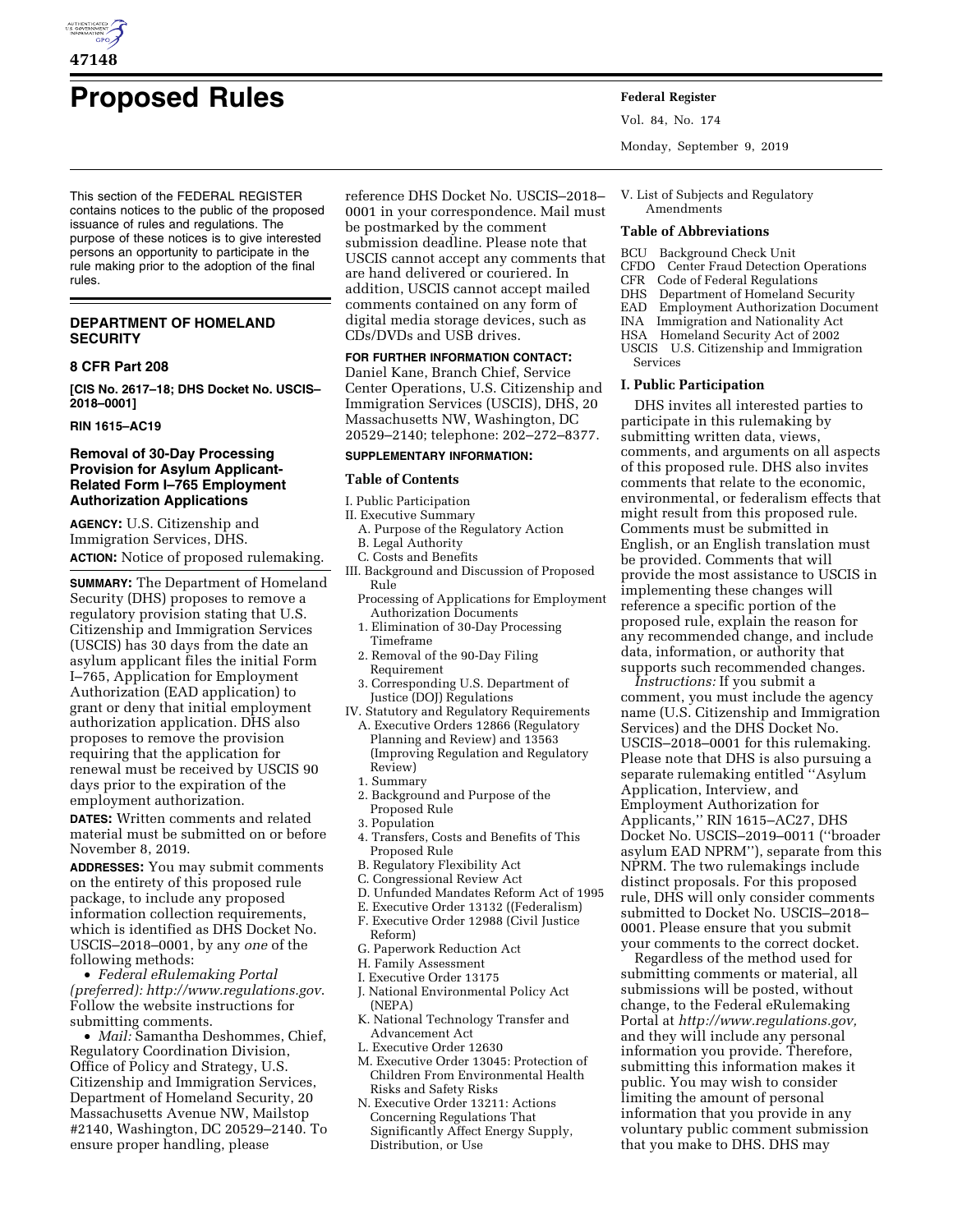withhold information provided in comments from public viewing if it determines that it may impact the privacy of an individual or is offensive. For additional information, please read the Privacy and Security Notice, which is available at *[http://](http://www.regulations.gov) [www.regulations.gov](http://www.regulations.gov)*.

*Docket:* For access to the docket and to read background documents or comments received, go to *[http://](http://www.regulations.gov) [www.regulations.gov,](http://www.regulations.gov)* referencing DHS Docket No. USCIS–2018–0001. You may also sign up for email alerts on the online docket to be notified when comments are posted or a final rule is published.

#### **II. Executive Summary**

### *A. Purpose of the Regulatory Action*

DHS is proposing to eliminate the regulation articulating a 30-day processing timeframe for USCIS to adjudicate initial Applications for Employment Authorization (Forms I– 765 or EAD applications) for asylum applicants. This change is intended to ensure USCIS has sufficient time to receive, screen, and process applications for an initial grant of employment authorization based on a pending asylum application. This change will also reduce opportunities for fraud and protect the security-related processes undertaken for each EAD application. DHS is also proposing to remove the provision requiring that the application for renewal must be received by USCIS 90 days prior to the expiration of their employment authorization. This change is intended to align existing regulatory text with DHS policies implemented under the *Retention of EB–1, EB–2, and EB–3 Immigrant Workers and Program Improvements Affecting High-Skilled Nonimmigrant Workers* final rule, 82 FR 82398, 82457 (2017 AC21 Rule), which became effective January 17, 2017.

## *B. Legal Authority*

The authority of the Secretary of Homeland Security (Secretary) for these regulatory amendments is found in various sections of the Immigration and Nationality Act (INA), 8 U.S.C. 1101 *et seq.,* and the Homeland Security Act of 2002 (HSA), Public Law 107–296, 116 Stat. 2135, 6 U.S.C. 101 *et seq.* General authority for issuing the proposed rule is found in section 103(a) of the INA, 8 U.S.C. 1103(a), which authorizes the Secretary to administer and enforce the immigration and nationality laws and to establish such regulations as she deems necessary for carrying out such authority. Further authority for the regulatory amendment in the final rule

is found in section 208(d)(2) of the INA, 8 U.S.C. 1158(d)(2), which states an applicant for asylum is not entitled to employment authorization, and may not be granted asylum application-based employment authorization prior to 180 days after filing of the application for asylum, but otherwise authorizes the Secretary to prescribe by regulation the terms and conditions of employment authorization for asylum applicants.

#### *C. Costs and Benefits*

DHS proposes to remove the requirement to adjudicate initial EAD applications for pending asylum applicants within 30 days. In FY 2017, prior to the *Rosario* v. *USCIS* court order, the adjudication processing times for initial Form I–765 under the Pending Asylum Applicant category exceeded the regulatory set timeframe of 30 days more than half the time. However, USCIS adjudicated approximately 78 percent of applications within 60 days. In response to the *Rosario* v. *USCIS*  litigation and to comply with the court order, USCIS has dedicated as many resources as practicable to these adjudications, but continues to face a historic asylum application backlog, which in turn increases the numbers of applicants eligible for pending asylum EADs. However, USCIS does not want to continue this reallocation of resources as a long-term solution because it removes resources from other competing work priorities in other product lines and adds delays to other time-sensitive adjudication timeframes. USCIS could hire more officers, but has not estimated the costs of this and therefore has not estimated the hiring costs that might be avoided if this proposed rule were adopted. Hiring more officers would not immediately and in all cases shorten adjudication timeframes because (1) additional time would be required to onboard and train new employees, and (2) for certain applications, additional time is needed to fully vet an applicant, regardless of staffing levels.

In addition, USCIS has also not estimated the cost impacts that hiring additional officers could have on the agency's form fees. There is currently no fee for asylum applications or the corresponding initial EAD applications, $<sup>1</sup>$  and the cost to the agency</sup>

for adjudication is covered by fees paid by other benefit requesters. USCIS is not certain of the actual cost impacts of hiring additional adjudicators to process these EAD applications at this time. USCIS expects that potentially higher fees might be avoidable if the proposed rule is adopted. As a primary goal, USCIS seeks to adequately vet applicants and adjudicate applications as quickly and efficiently as possible. This proposed rule may delay the ability for some initial applicants whose EAD processing is delayed beyond the 30-day regulatory timeframe to work.

The impacts of this rule are measured against a baseline. This baseline is the best assessment of the way the world would look absent this proposed action. For this proposed action, USCIS assumes that in the absence of this proposed rule the baseline amount of time that USCIS would take to adjudicate would be 30 days. USCIS also assumes that if this proposed rule is adopted, adjudications will align with DHS processing times achieved in FY 2017 (before the *Rosario* v. *USCIS* court order). This is our best estimate of what would occur if the proposed rule is adopted. USCIS believes the FY 2017 timeframes are sustainable and USCIS intends to meet these timeframes if the proposed rule is adopted. Therefore, USCIS is analyzing the impacts of this rule by comparing the costs and benefits of adjudicating initial EAD applications for pending asylum applications within 30 days compared to the actual time it took to adjudicate these EAD applications in FY 2017.

The impacts of this rule would include both distributional effects (which are transfers) and costs.2 The distributional impacts would fall on the asylum applicants who would be delayed in entering the U.S. labor force. The distributional impacts (transfers) would be in the form of lost compensation (wages and benefits). A portion of this lost compensation might be transferred from asylum applicants to others that are currently in the U.S.

<sup>1</sup>On April 29, 2019, President Trump directed DHS to propose regulations that would set a fee for an asylum application not to exceed the costs of adjudicating the application, as authorized by section 208(d)(3) of the INA (8 U.S.C. 1158(d)(3)) and other applicable statutes, and would set a fee for an initial application for employment authorization for the period an asylum claim is pending. *See* Presidential Memorandum for the Attorney General and Secretary of Homeland Security on Additional Measures to Enhance Border

Security and Restore Integrity to Our Immigration System (Apr. 29, 2019), *available at [https://](https://www.whitehouse.gov/presidential-actions/presidential-memorandum-additional-measures-enhance-border-security-restore-integrity-immigration-system/) [www.whitehouse.gov/presidential-actions/](https://www.whitehouse.gov/presidential-actions/presidential-memorandum-additional-measures-enhance-border-security-restore-integrity-immigration-system/)  [presidential-memorandum-additional-measures](https://www.whitehouse.gov/presidential-actions/presidential-memorandum-additional-measures-enhance-border-security-restore-integrity-immigration-system/)[enhance-border-security-restore-integrity](https://www.whitehouse.gov/presidential-actions/presidential-memorandum-additional-measures-enhance-border-security-restore-integrity-immigration-system/)[immigration-system/](https://www.whitehouse.gov/presidential-actions/presidential-memorandum-additional-measures-enhance-border-security-restore-integrity-immigration-system/)* (last visited June 26, 2019). The implementation of the President's directive would take place via a separate rulemaking, but it is uncertain whether it would reduce the overall resource burden associated with the 30-day adjudication timeframe.

<sup>2</sup>Transfer payments are monetary payments from one group to another that do not affect total resources available to society. See OMB Circular A– 4 pages 14 and 38 for further discussion of transfer payments and distributional effects. Circular A–4 is available at: *[https://www.whitehouse.gov/sites/](https://www.whitehouse.gov/sites/whitehouse.gov/files/omb/circulars/A4/a-4.pdf) [whitehouse.gov/files/omb/circulars/A4/a-4.pdf](https://www.whitehouse.gov/sites/whitehouse.gov/files/omb/circulars/A4/a-4.pdf)*.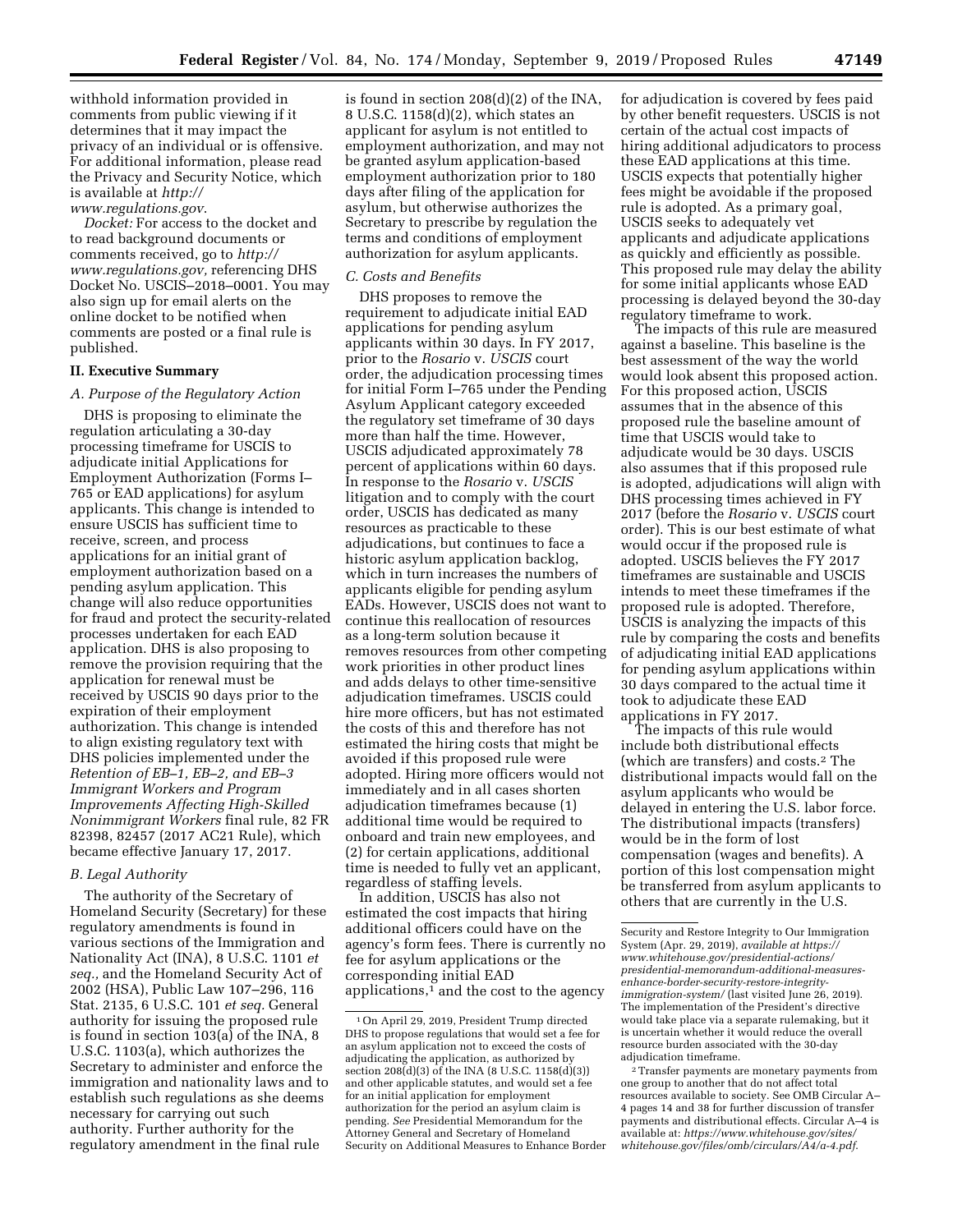labor force, possibly in the form of additional work hours or overtime pay. A portion of the impacts of this rule would also be borne by companies that would have hired the asylum applicants had they been in the labor market earlier but were unable to find available workers. These companies would incur a cost, as they would be losing the productivity and potential profits the asylum applicant would have provided had the asylum applicant been in the labor force earlier. Companies may also incur opportunity costs by having to choose the next best alternative to immediately filling the job the asylum applicant would have filled. USCIS does not know what this next best alternative may be for those companies. As a result, USCIS does not know the portion of overall impacts of this rule that are transfers or costs. If companies can find replacement labor for the position the asylum applicant would have filled, this rule would have primarily distributional effects in the form of transfers from asylum applicants to others already in the labor market (or workers induced to return to the labor market). USCIS acknowledges that there may be additional opportunity costs to employers such as additional search costs. However, if companies cannot find reasonable substitutes for the labor the asylum applicants would have provided, this rule would primarily be a cost to these companies through lost productivity and profits. USCIS uses the lost compensation to asylum applicants as a measure of the overall impact of the rule—either as distributional impacts (transfers) or as a proxy for businesses' cost for lost productivity. It does not include additional costs to businesses for lost profits and opportunity costs or the distributional impacts for those in an applicant's support network.

The lost compensation to asylum applicants could range from \$255.88 million to \$774.76 million annually depending on the wages the asylum applicant would have earned. The tenyear total discounted lost compensation to asylum applicants at 3 percent could range from \$2,182.68 million to \$6,608.90 million and at 7 percent could range from \$1,797.17 million to \$5,441.62 million (years 2019–2028). USCIS recognizes that the impacts of this proposed rule could be overstated if the provisions in the broader asylum EAD NPRM are finalized as proposed. Specifically, the broader asylum EAD NPRM would limit or delay eligibility for employment authorization for certain asylum applicants.3

Accordingly, if the population of aliens is less than estimated as a result of the broader asylum EAD rule, the estimated impacts of this rule could be overstated because the population affected may be lower than estimated in this rule.

In instances where a company cannot hire replacement labor for the position the asylum applicant would have filled, USCIS acknowledges that such delays may result in tax losses to the government. It is difficult to quantify income tax losses because individual tax situations vary widely 4 but USCIS estimates the potential loss to other employment tax programs, namely Medicare and social security which have a combined tax rate of 7.65 percent (6.2 percent and 1.45 percent, respectively).5 With both the employee and employer not paying their respective portion of Medicare and social security taxes, the total estimated tax loss for Medicare and social security is 15.3 percent. 6 Lost wages ranging from \$255.88 million to \$774.76 million would result in employment tax losses to the government ranging from \$39.15

4*See* More than 44 percent of Americans pay no federal income tax (September 16, 2018) available at *[https://www.marketwatch.com/story/81-million](https://www.marketwatch.com/story/81-million-americans-wont-pay-any-federal-income-taxes-this-year-heres-why-2018-04-16)[americans-wont-pay-any-federal-income-taxes-this](https://www.marketwatch.com/story/81-million-americans-wont-pay-any-federal-income-taxes-this-year-heres-why-2018-04-16)[year-heres-why-2018-04-16](https://www.marketwatch.com/story/81-million-americans-wont-pay-any-federal-income-taxes-this-year-heres-why-2018-04-16)*.

5The various employment taxes are discussed in more detail at *[https://www.irs.gov/businesses/](https://www.irs.gov/businesses/small-businesses-self-employed/understanding-employment-taxes) [small-businesses-self-employed/understanding](https://www.irs.gov/businesses/small-businesses-self-employed/understanding-employment-taxes)[employment-taxes.](https://www.irs.gov/businesses/small-businesses-self-employed/understanding-employment-taxes) See IRS Publication 15, Circular E, Employer's Tax Guide for specific information on employment tax rates. [https://www.irs.gov/pub/irs](https://www.irs.gov/pub/irs-pdf/p15_18.pdf)[pdf/p15](https://www.irs.gov/pub/irs-pdf/p15_18.pdf)*\_*18.pdf*.

6Calculation: (6.2 percent social security + 1.45 percent Medicare)  $\times$  2 employee and employer losses = 15.3 percent total estimated tax loss to government.

million to \$118.54 million.<sup>7</sup> Again, depending on the circumstances of the employee, there could be additional federal income tax losses not estimated here. There may also be state and local income tax losses that would vary according to the jurisdiction.

This proposed rule would result in reduced opportunity costs to the Federal Government. Since *Rosario* compelled USCIS to comply with the 30-day provision in FY 2018, USCIS has redistributed its adjudication resources to work up to full compliance. If the 30 day timeframe is removed, these redistributed resources could be reallocated, potentially reducing delays in processing of other applications, and avoiding costs associated with hiring additional employees. USCIS has not estimated these avoided costs. Additionally, USCIS does not anticipate that removing the separate 90-day EAD filing requirement would result in any costs to the Federal Government.

The proposed rule would benefit USCIS by allowing it to operate under long-term, sustainable case processing times for initial EAD applications for pending asylum applicants, to allow sufficient time to address national security and fraud concerns, and to maintain technological advances in document production and identity verification. Applicants would rely on up-to-date processing times, which provide accurate expectations of adjudication times.

The proposed technical change to remove the 90-day filing requirement would reduce confusion regarding EAD renewal requirements for pending asylum applicants and ensure the regulatory text reflects current DHS policy and regulations under DHS's final 2017 AC21 Rule.<sup>8</sup>

8 In the 2017 AC21 final rule, 81 FR 82398, USCIS amended 8 CFR 274a.13 to allow for the automatic extension of existing, valid EADs for up to 180 days for renewal applicants falling within certain EAD categories as described in the regulation and designated on the USCIS website. *See* 8 CFR 274a.13(d). Among those categories is asylum applicants. To benefit from the automatic extension, an applicant falling within an eligible category must (1) properly file his or her renewal request for employment authorization before its expiration date, (2) request renewal based on the same employment authorization category under which the expiring EAD was granted, and (3) will continue to be authorized for employment based on his or her status, even after the EAD expires and is applying for renewal under a category that does not first require USCIS to adjudicate an underlying application, petition, or request.

<sup>3</sup>Among other proposed changes, the broader asylum EAD NPRM would implement a

Presidential directive related to employment authorization for asylum applicants. On April 29, 2019, President Trump directed DHS to propose regulations that would bar aliens who have entered or attempted to enter the United States unlawfully from receiving employment authorization before any applicable application for relief or protection from removal has been granted, and to ensure immediate revocation of employment authorization for aliens who are denied asylum or become subject to a final order of removal. *See* Presidential Memorandum for the Attorney General and Secretary of Homeland Security on Additional Measures to Enhance Border Security and Restore Integrity to Our Immigration System (Apr. 29, 2019), *available at [https://www.whitehouse.gov/](https://www.whitehouse.gov/presidential-actions/presidential-memorandum-additional-measures-enhance-border-security-restore-integrity-immigration-system/)  [presidential-actions/presidential-memorandum](https://www.whitehouse.gov/presidential-actions/presidential-memorandum-additional-measures-enhance-border-security-restore-integrity-immigration-system/)[additional-measures-enhance-border-security](https://www.whitehouse.gov/presidential-actions/presidential-memorandum-additional-measures-enhance-border-security-restore-integrity-immigration-system/)[restore-integrity-immigration-system/](https://www.whitehouse.gov/presidential-actions/presidential-memorandum-additional-measures-enhance-border-security-restore-integrity-immigration-system/)* (last visited June 26, 2019). *See also* Unified Agenda of Regulatory and Deregulatory Actions, RIN 1615– AC27 (Spring 2019), available at *[https://](https://www.reginfo.gov/public/do/eAgendaViewRule?pubId=201904&RIN=1615-AC27) [www.reginfo.gov/public/do/eAgendaViewRule?](https://www.reginfo.gov/public/do/eAgendaViewRule?pubId=201904&RIN=1615-AC27) [pubId=201904&RIN=1615-AC27](https://www.reginfo.gov/public/do/eAgendaViewRule?pubId=201904&RIN=1615-AC27)* (last visited Aug. 7, 2019) (''The Department of Homeland Security (DHS) plans to propose regulatory amendments intended to promote greater accountability in the application process for requesting employment authorization and to deter the fraudulent filing of asylum applications for the purpose of obtaining Employment Authorization Documents (EADs).'').

<sup>7</sup>Calculations: Lower bound lost wages \$255.88 million  $\times$  15.3 percent estimated tax rate = \$39.15 million.

Upper bound lost wages  $$774.76$  million  $\times$  15.3 percent estimated tax rate = \$118.54 million.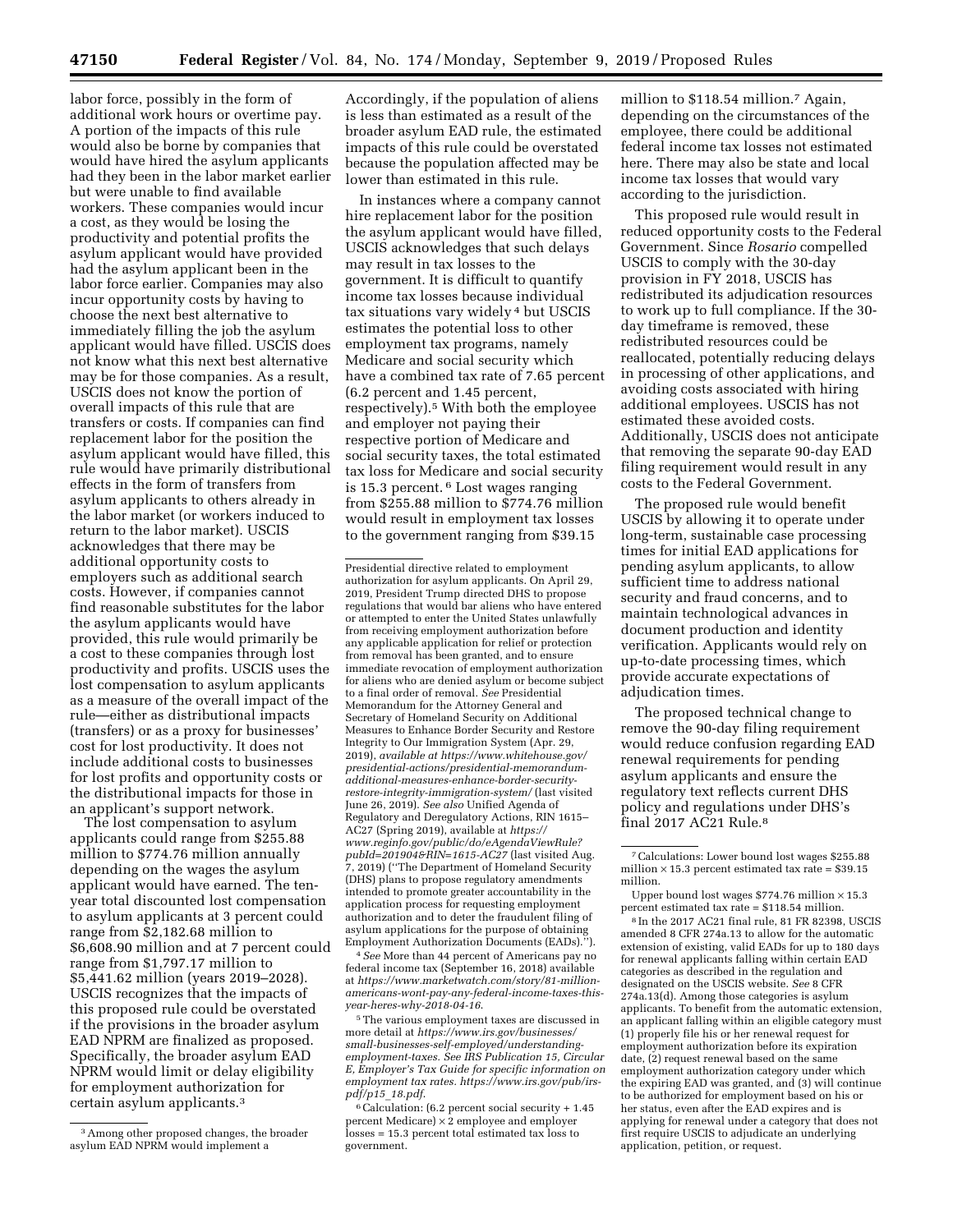Table 1 provides a detailed summary of the regulatory changes and the expected impacts of this proposed rule.

## TABLE 1—SUMMARY OF PROPOSED PROVISIONS AND IMPACTS

| Current provision                                                                                                                                                                                                                               | Proposed change<br>to provision                                                                                                                                                                                                                                     | Expected costs and transfers from<br>proposed provision                                                                                                                                                                                                                                                                                                                                                                                                                                                                                                                                                                                                                                                                                                                                                                                                                                                                                                                                                                                                                                                                                                                                                                                                                                                                                                                                                                                                                                                                                                                                                                                                                                    | Expected benefits from<br>proposed provision                                                                                                                                                                                                                                                                                                                                                                                                                                                                                                                                                                                                                                                                                                                                                                                             |
|-------------------------------------------------------------------------------------------------------------------------------------------------------------------------------------------------------------------------------------------------|---------------------------------------------------------------------------------------------------------------------------------------------------------------------------------------------------------------------------------------------------------------------|--------------------------------------------------------------------------------------------------------------------------------------------------------------------------------------------------------------------------------------------------------------------------------------------------------------------------------------------------------------------------------------------------------------------------------------------------------------------------------------------------------------------------------------------------------------------------------------------------------------------------------------------------------------------------------------------------------------------------------------------------------------------------------------------------------------------------------------------------------------------------------------------------------------------------------------------------------------------------------------------------------------------------------------------------------------------------------------------------------------------------------------------------------------------------------------------------------------------------------------------------------------------------------------------------------------------------------------------------------------------------------------------------------------------------------------------------------------------------------------------------------------------------------------------------------------------------------------------------------------------------------------------------------------------------------------------|------------------------------------------------------------------------------------------------------------------------------------------------------------------------------------------------------------------------------------------------------------------------------------------------------------------------------------------------------------------------------------------------------------------------------------------------------------------------------------------------------------------------------------------------------------------------------------------------------------------------------------------------------------------------------------------------------------------------------------------------------------------------------------------------------------------------------------------|
| USCIS has a 30-day EAD<br>adjudication timeframe for<br>applicants who have<br>pending asylum applica-<br>tions.<br>Applicants can currently<br>submit a renewal EAD<br>application 90 days be-<br>fore the expiration of their<br>current EAD. | USCIS proposes to elimi-<br>nate the provisions for<br>the 30-day adjudication<br>timeframe and issuance<br>of EADs for pending<br>asylum applicants.<br>USCIS proposes to re-<br>move the 90-day sub-<br>mission requirement for<br>renewal EAD applica-<br>tions. | Quantitative:<br>This provision could delay the ability of some<br>initial applicants to work. A portion of the im-<br>pacts of the rule would be the lost com-<br>pensation transferred from asylum applicants<br>to others currently in the workforce, possibly<br>in the form of additional work hours or over-<br>time pay. A portion of the impacts of the rule<br>would be lost productivity costs to companies<br>that would have hired asylum applicants had<br>they been in the labor market, but who were<br>unable to find available workers. USCIS uses<br>the lost compensation to asylum applicants<br>as a measure of these distributional impacts<br>(transfers) and as a proxy for businesses'<br>cost for lost productivity. The lost compensa-<br>tion due to processing delays could range<br>from \$255.88 million to \$774.76 million annu-<br>ally. The total ten-year discounted lost com-<br>pensation for years 2019-2028 averages<br>\$4,395.79 million and \$3,619.40 million at<br>discount rates of 3 and 7 percent, respec-<br>tively. USCIS does not know the portion of<br>overall impacts of this rule that are transfers<br>or costs. Lost wages ranging from \$255.88<br>million to \$774.76 million would result in em-<br>ployment tax losses to the government rang-<br>ing from \$39.15 million to \$118.54 million.<br>Qualitative:<br>There may also be additional distributional im-<br>pacts for those in an applicant's support net-<br>work-if applicants are unable to work le-<br>gally, they may need to rely on resources<br>from family members, friends, non-profits, or<br>government entities for support.<br>Quantitative:<br>None. | Quantitative:<br>Not estimated.<br>Qualitative:<br>DHS would be able to operate under long-term<br>sustainable case processing times for initial<br>EAD applications for pending asylum appli-<br>cants, to allow sufficient time to address na-<br>tional security and fraud concerns, and to<br>maintain technological advances in document<br>production and identity verification without<br>having to add any resources.<br>This rule would result in reduced opportunity<br>costs to the Federal Government. If the 30-<br>day timeframe is removed, USCIS could re-<br>allocate the resources it redistributed to com-<br>ply with the 30-day provision, potentially re-<br>ducing delays in processing of other applica-<br>tions and avoiding costs associated with hir-<br>ing additional employees.<br>Quantitative:<br>None. |
|                                                                                                                                                                                                                                                 |                                                                                                                                                                                                                                                                     | Qualitative:<br>None.                                                                                                                                                                                                                                                                                                                                                                                                                                                                                                                                                                                                                                                                                                                                                                                                                                                                                                                                                                                                                                                                                                                                                                                                                                                                                                                                                                                                                                                                                                                                                                                                                                                                      | Qualitative:<br>Applicants-<br>• Reduces confusion regarding EAD renewal<br>requirements. Some confusion may nonethe-<br>less remain if applicants consult outdated<br>versions of regulations or inapplicable DOJ<br>regulations.<br>DHS/USCIS-<br>• The DHS regulations would be updated to<br>match those of other EAD categories.                                                                                                                                                                                                                                                                                                                                                                                                                                                                                                    |

As previously discussed, USCIS does not know the portion of overall impacts of this rule that are transfers or costs, but estimates that the maximum monetized impact of this rule from lost compensation is \$774.76 million annually. If all companies are able to easily find reasonable labor substitutes for the positions the asylum applicant would have filled, they will bear little

or no costs, so \$774.76 million will be transferred from asylum applicants to workers currently in the labor force or induced back into the labor force (we assume no tax losses as a labor substitute was found). Conversely, if companies are unable to find reasonable labor substitutes for the position the asylum applicant would have filled then \$774.76 million is the estimated

maximum monetized cost of the rule and \$0 is the estimated minimum in monetized transfers from asylum applicants to other workers. In addition, under this scenario, because the jobs would go unfilled there would be a loss of employment taxes to the Federal Government. USCIS estimates \$118.54 million as the maximum decrease in employment tax transfers from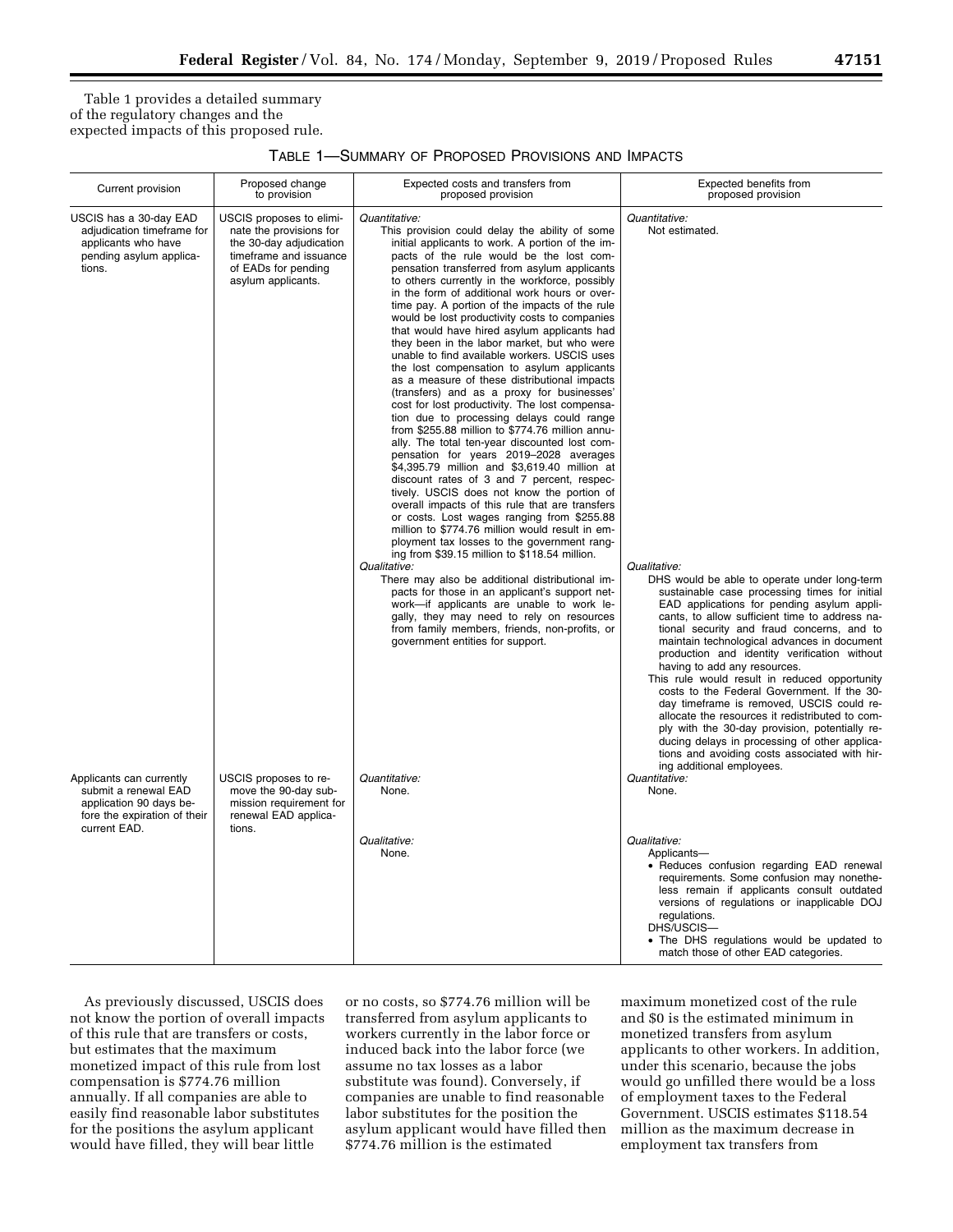companies and employees to the Federal Government. The two scenarios

described above represent the estimated endpoints for the range of monetized

impacts resulting from this rule, and are summarized in Table 2 below.

| Category     | Description                                                            | Scenario: No replacement labor<br>found for asylum applicants |           | Scenario: All asylum applicants<br>replaced with other workers | Primary<br>(half of the<br>highest high |               |
|--------------|------------------------------------------------------------------------|---------------------------------------------------------------|-----------|----------------------------------------------------------------|-----------------------------------------|---------------|
|              |                                                                        | Low wage                                                      | High wage | Low wage                                                       | High wage                               | for each row) |
| Cost         | Lost compensation used as proxy for lost productivity to<br>companies. | \$255.88                                                      | \$774.76  | \$0.00                                                         | \$0.00                                  | \$387.38      |
| Transfer<br> | Compensation transferred from asylum applicants to other<br>workers.   | 0.00                                                          | 0.00      | 255.88                                                         | 774.76                                  | 387.38        |
| Transfer     | Lost employment taxes paid to the Federal Government                   | 39.15                                                         | 118.54    | 0.00                                                           | 0.00                                    | 59.27         |

As required by OMB Circular A–4, Table 3 presents the prepared A–4 accounting statement showing the costs and transfers associated with this proposed regulation. For the purposes of the A–4 accounting statement below, USCIS uses the mid-point as the primary estimate for both costs and

transfers because the total monetized impact of the rule from lost compensation cannot exceed \$774.76 million and as described, USCIS is unable to apportion the impacts between costs and transfers. Likewise, USCIS uses a mid-point for the reduction in employment tax transfers

from companies and employees to the Federal Government when companies are unable to easily find replacement workers. USCIS notes that there may be some unmonetized costs such as additional opportunity costs to employers that would not be captured in these monetized estimates.

TABLE 3—OMB A–4 ACCOUNTING STATEMENT (\$ MILLIONS, 2017)

[Period of analysis: 2019–2028]

| Category                                                  | Primary estimate                                                                                                                                                                                                                                                                                                                                                                                                                                                                |                                                                                                                                                                                                                                                                                                                                                                                                           | Minimum<br>estimate                                                                                                          | Maximum<br>estimate  | Source citation (RIA,<br>preamble, etc.) |  |  |
|-----------------------------------------------------------|---------------------------------------------------------------------------------------------------------------------------------------------------------------------------------------------------------------------------------------------------------------------------------------------------------------------------------------------------------------------------------------------------------------------------------------------------------------------------------|-----------------------------------------------------------------------------------------------------------------------------------------------------------------------------------------------------------------------------------------------------------------------------------------------------------------------------------------------------------------------------------------------------------|------------------------------------------------------------------------------------------------------------------------------|----------------------|------------------------------------------|--|--|
| <b>Benefits</b>                                           |                                                                                                                                                                                                                                                                                                                                                                                                                                                                                 |                                                                                                                                                                                                                                                                                                                                                                                                           |                                                                                                                              |                      |                                          |  |  |
|                                                           | (7%)<br>(3%)                                                                                                                                                                                                                                                                                                                                                                                                                                                                    | N/A<br>N/A                                                                                                                                                                                                                                                                                                                                                                                                | N/A<br>N/A                                                                                                                   | N/A<br>N/A           | RIA.                                     |  |  |
|                                                           | N/A                                                                                                                                                                                                                                                                                                                                                                                                                                                                             |                                                                                                                                                                                                                                                                                                                                                                                                           | N/A                                                                                                                          | N/A                  | RIA.                                     |  |  |
|                                                           |                                                                                                                                                                                                                                                                                                                                                                                                                                                                                 | Applicants would benefit from reduced confusion over renewal re-<br>RIA.<br>quirements. DHS would be able to operate under sustainable<br>case processing times for initial EAD applications for pending<br>asylum applicants, to allow sufficient time to address national<br>security and fraud concerns, and to maintain technological ad-<br>vances in document production and identity verification. |                                                                                                                              |                      |                                          |  |  |
|                                                           | Costs                                                                                                                                                                                                                                                                                                                                                                                                                                                                           |                                                                                                                                                                                                                                                                                                                                                                                                           |                                                                                                                              |                      |                                          |  |  |
| Annualized monetized costs (discount rate in parenthesis) | (7%)<br>(3%)                                                                                                                                                                                                                                                                                                                                                                                                                                                                    | \$387.38<br>\$387.38                                                                                                                                                                                                                                                                                                                                                                                      | \$0<br>\$0                                                                                                                   | \$774.76<br>\$774.76 | RIA.<br>RIA.                             |  |  |
|                                                           | N/A                                                                                                                                                                                                                                                                                                                                                                                                                                                                             |                                                                                                                                                                                                                                                                                                                                                                                                           | N/A                                                                                                                          | N/A                  | RIA.                                     |  |  |
|                                                           | In cases where companies cannot find reasonable substitutes for<br>the labor the asylum applicants would have provided, affected<br>companies would also lose profits from the lost productivity. In<br>all cases, companies would incur opportunity costs by having to<br>choose the next best alternative to immediately filling the job the<br>pending asylum applicant would have filled. There may be addi-<br>tional opportunity costs to employers such as search costs. | RIA.                                                                                                                                                                                                                                                                                                                                                                                                      |                                                                                                                              |                      |                                          |  |  |
|                                                           | <b>Transfers</b>                                                                                                                                                                                                                                                                                                                                                                                                                                                                |                                                                                                                                                                                                                                                                                                                                                                                                           |                                                                                                                              |                      |                                          |  |  |
|                                                           | (7%)<br>(3%)                                                                                                                                                                                                                                                                                                                                                                                                                                                                    | \$0<br>\$0                                                                                                                                                                                                                                                                                                                                                                                                | \$0<br>\$0                                                                                                                   | \$0<br>\$0           | RIA.                                     |  |  |
|                                                           |                                                                                                                                                                                                                                                                                                                                                                                                                                                                                 | N/A                                                                                                                                                                                                                                                                                                                                                                                                       |                                                                                                                              |                      | $N/A$ .                                  |  |  |
|                                                           | (7%)<br>(3%)                                                                                                                                                                                                                                                                                                                                                                                                                                                                    | \$387.38<br>\$387.38                                                                                                                                                                                                                                                                                                                                                                                      | \$0<br>\$0                                                                                                                   | \$774.76<br>\$774.76 | RIA.                                     |  |  |
|                                                           | From asylum applicants to workers in the U.S. labor force or in-<br>duced into the U.S. labor force. Additional distributional impacts<br>from asylum applicant to the asylum applicant's support network<br>that provides for the asylum applicant while awaiting an EAD.                                                                                                                                                                                                      |                                                                                                                                                                                                                                                                                                                                                                                                           |                                                                                                                              |                      | RIA.                                     |  |  |
|                                                           | (7%)<br>(3%)                                                                                                                                                                                                                                                                                                                                                                                                                                                                    | \$59.27<br>\$59.27                                                                                                                                                                                                                                                                                                                                                                                        | \$0<br>\$0                                                                                                                   | \$118.54<br>\$118.54 | RIA.                                     |  |  |
|                                                           |                                                                                                                                                                                                                                                                                                                                                                                                                                                                                 | federal, state, and local income tax revenue.                                                                                                                                                                                                                                                                                                                                                             | A reduction in employment taxes from companies and employees<br>to the Federal Government. There could also be a transfer of |                      |                                          |  |  |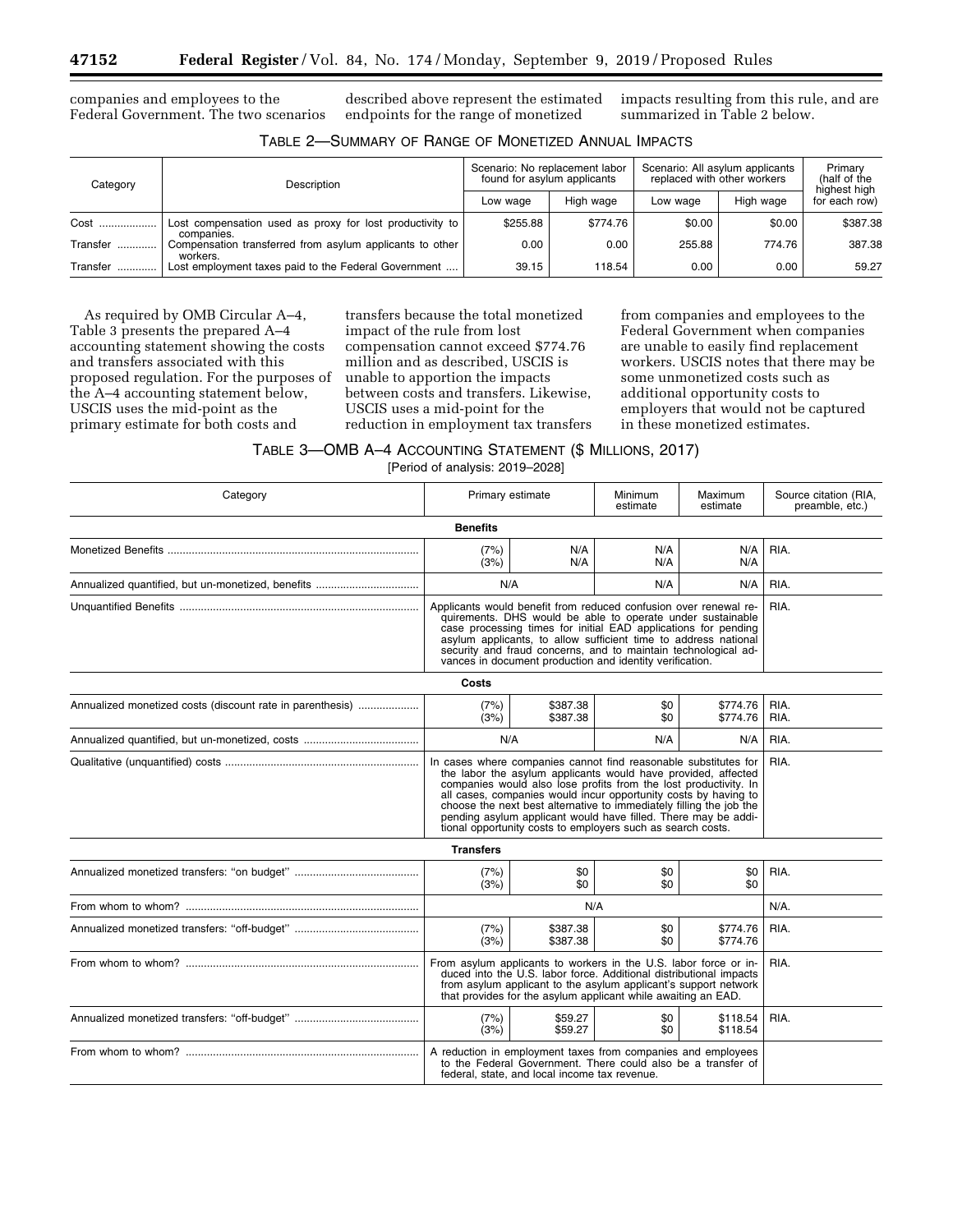|  |  | ∕<br>- - | 7<br>٠<br>٠ |  |
|--|--|----------|-------------|--|
|  |  |          |             |  |

| Categorv                                           | Effects                                                                                                                                                   | Source citation<br>(RIA, preamble,<br>etc.) |
|----------------------------------------------------|-----------------------------------------------------------------------------------------------------------------------------------------------------------|---------------------------------------------|
| Effects on state, local, and/or tribal governments | None; no significant impacts to national labor force or to the labor   RIA.<br>force of individual states is expected. Possible loss of tax rev-<br>enue. |                                             |
|                                                    |                                                                                                                                                           | RFA.<br>RIA.<br>RIA.                        |

## **III. Background and Discussion of Proposed Rule**

*Processing of Applications for Employment Authorization Documents* 

1. Elimination of 30-Day Processing Timeframe

Pursuant to 8 CFR 208.7, 274a.12(c)(8), and 274a.13(a)(2), pending asylum applicants may request an EAD by filing an EAD application using Form I–765. Under current regulations at 8 CFR 208.7(a)(1), USCIS must adjudicate initial employment authorization requests under the (c)(8) category within 30 days of when the applicant files the Form I–765.9 The 30 day timeframe in 8 CFR 208.7(a)(1) was established more than 20 years ago,<sup>10</sup> when the former Immigration and Naturalization Service (INS) adjudicated EAD applications at local INS offices. EAD applications are now adjudicated at USCIS Service Centers. As discussed below, DHS believes that the 30-day timeframe is outdated, does not account for the current volume of applications and no longer reflects current operational realities.11 Increases in EAD

10*See Rules and Procedures for Adjudication of Applications for Asylum or Withholding of Deportation and for Employment Authorization,* 59 FR 62284 (Dec. 5, 1994); *Inspection and Expedited Removal of Aliens; Detention and Removal of Aliens; Conduct of Removal Proceedings; Asylum Procedures,* 62 FR 10312, 10337 (Mar. 6, 1997).

11 DHS recognizes the regulatory history for originally promulgating this provision. *See* 62 FR at 10318 (one of the chief purposes of the deadline was ''to ensure that bona fide asylees are eligible to obtain employment authorization as quickly as possible.''); *Rules and Procedures for Adjudication of Applications for Asylum or Withholding of Deportation and for Employment Authorization,* 59 FR 14779, 14780 (Mar. 30, 1994) (proposed rule) (the imposition of a 150-day waiting period before an asylum seeker may submit an initial EAD application—30 days before the 180 asylum clock runs—was done with an understanding that ''[i]deally . . . few applicants would ever reach the 150-day point.''); *id.* (discussing selection of 150

applications for pending asylum applicants have outpaced Service Center Operations resources over the last twenty years. Additionally, the level of fraud sophistication and the threat immigration-related national security concerns posed today are more complex than they were 20 years ago. Furthermore, changes in intake and document production to reduce fraud and address threats to national security, as well as necessary vetting to address such concerns, are not reflected in the current regulatory timeframe. Thus, DHS proposes to remove this provision. *See* proposed 8 CFR 208.7(a)(1). This change is intended to ensure USCIS has sufficient time to receive, screen, and process applications for an initial grant of employment authorization, based on a pending asylum application. This change would also reduce opportunities for fraud and protect the security-related processes undertaken for each EAD application.12

In addition, on May 22, 2015, plaintiffs in *Rosario* v. *USCIS,* No. C15– 0813JLR (W.D. Wash.), brought a class action in the U.S. District Court for the Western District of Washington to compel USCIS to comply with the 30 day provision of 8 CFR 208.7(a)(1). On July 26, 2018, the court enjoined USCIS from further failing to adhere to the 30 day deadline for adjudicating EAD applications. USCIS is working towards compliance with the court order. Compliance with the court order places

12 DHS also proposes a technical change to this paragraph and paragraph (c)(3), which would replace a reference to the former INS with a reference to USCIS.

an extraordinary strain on already strained agency resources, and USCIS will not be able to sustain such a burden in the long-term without adding additional agency resources. Thus, USCIS reiterates that it cannot sustainably meet the 30-day timeframe for the reasons outlined below, and is proposing removal of this provision.

DHS intends to grandfather into the 30-day adjudication timeframe those class members who filed their EAD applications prior to the effective date of any final rule that changes the 30-day adjudication timeline.

## Growth of Receipts and Backlog

The growth of asylum receipts along with the growing asylum backlog has contributed to an increase in EAD applications for pending asylum applicants that has surpassed available Service Center Operations resources. As of March 12, 2018, the affirmative asylum backlog stood at 317,395 applications 13 and has been growing for several years. In part, this is due to a continued growth in affirmative asylum filings and historic increases in protection screenings at the border to which significant resources had to be diverted. Two main factors contributing to this backlog include: The diversion of resources away from the affirmative asylum caseload to protection screening of border arrivals, including credible fear and reasonable fear screenings, and a subsequent increase in asylum application filings, especially by Venezuelans, Central Americans, and unaccompanied alien children. For instance, credible fear screening for aliens apprehended at or near the U.S. border, *see* 8 CFR 208.30, increased to over 94,000 in fiscal year (FY) 2016 from 36,000 in FY 2013. Asylum applications increased to over 100,000 in FY 2017 for the first time in 20 years.14 The USCIS Asylum Division

<sup>9</sup>The regulations at 8 CFR 208.7(a)(1) currently provide that if the asylum application is not denied, USCIS will have 30 days from the date of filing of the request for employment authorization to grant or deny the employment authorization request. Certain events may suspend or restart the 30-day adjudication period. For instance, the time between the issuance of a request for evidence and the receipt of the response, or a delay requested or caused by the applicant, is not counted as part of the 30-day period. 8 CFR 208.7(a)(2).

days because it was a period ''beyond which it would not be appropriate to deny work authorization to a person whose claim has not been adjudicated.''); *see also* 59 FR at 62290–91 (final rule) (weighing competing considerations, including, among other things, ensuring the availability of work authorization to legitimate applicants and limiting the burden of the employment authorization process on overall adjudication workloads); 62 FR 10337 (Mar. 6, 1997) (retaining the 30-day timeframe following enactment of the 180-day statutory waiting period). The existing 30-day timeframe has become untenable notwithstanding its humanitarian goals. However, for the reasons explained elsewhere in this preamble, DHS believes it continues to meet the goals of the underlying statutory scheme, such as by its return to processing affirmative asylum applications on a ''last in, first out'' (LIFO) basis.

<sup>13</sup>An affirmative asylum application filed by a principal asylum applicant may include a dependent spouse and children, who may also file their own EAD applications based on the pending asylum application.

<sup>14</sup>The USCIS Refugee, Asylum, and International Operations Parole System provided this data on March 15, 2018.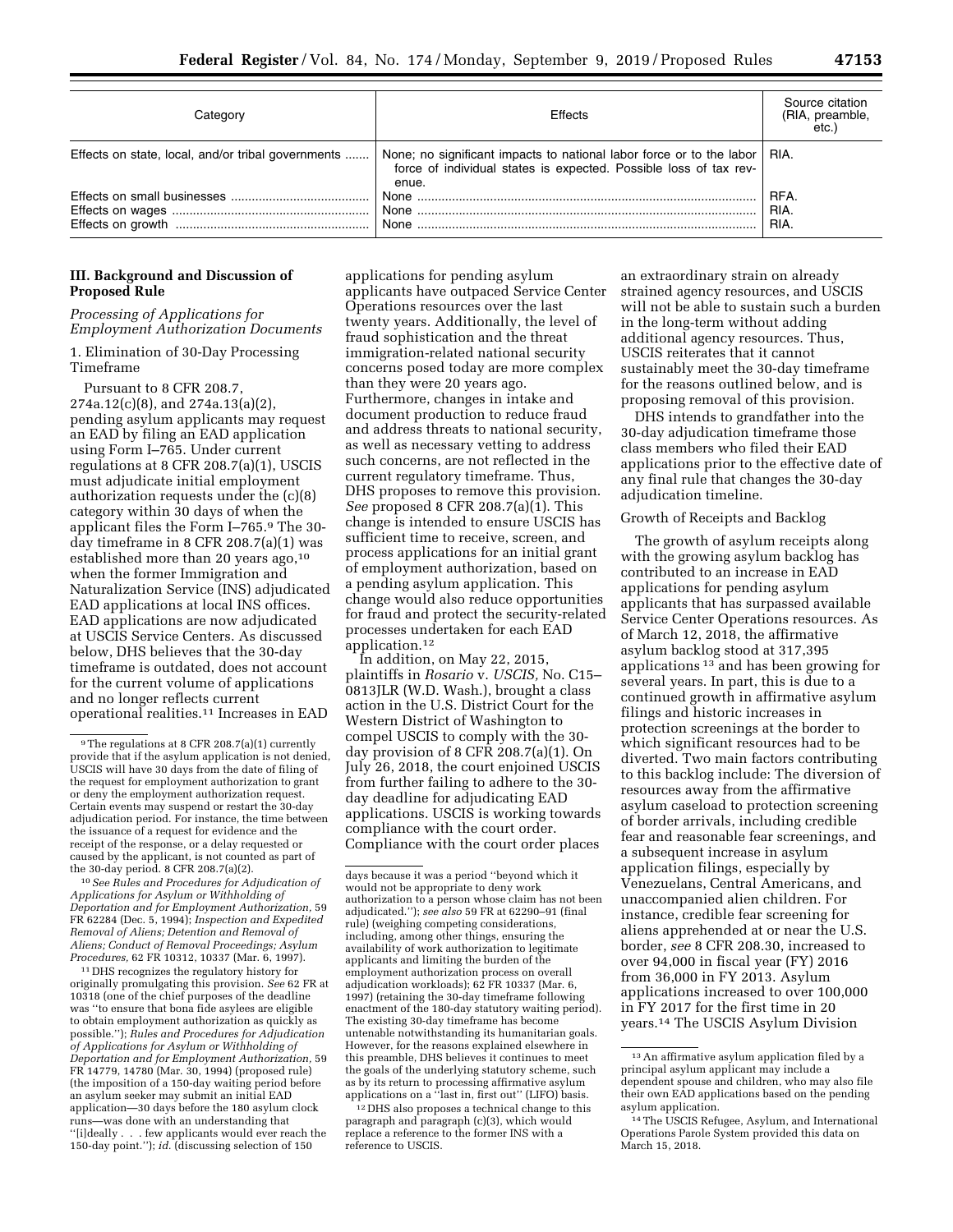received 44,453 affirmative asylum applications in FY 2013, 56,912 in FY 2014, 84,236 in FY 2015, 115,888 in FY 2016, and 142,760 in FY 2017.15 The 221.15 percent increase of affirmative asylum receipts over the span of five years has directly contributed to the increase in (c)(8) EAD receipts. USCIS received 41,021 initial EAD applications from individuals with pending asylum applications in FY 2013, 62,169 in FY 2014, 106,030 in FY 2015, 169,970 in FY 2016, and 261,782 in FY 2017. USCIS also received 37,861 renewal EAD applications from individuals with pending asylum applications in FY 2013, 47,103 in FY 2014, 72,559 in FY 2015, 128,610 in FY 2016, and 212,255 in FY 2017. The increase in both initial and renewal EAD applications coupled with the growing asylum backlog has grossly outpaced Service Center Operations resources, specifically because USCIS has had to reallocate resources from other product lines to adjudicate these EAD applications.16 Thus, as demonstrated in Section IV below, the increase in both asylum applications and EAD applications for those with pending asylum applications has added to the backlog and led to a delay in adjudication times.

## Changes in Intake and Document Production

Additionally, at the time the 30-day timeframe was established, EADs, which were formerly known as Forms I– 688B, were produced by local offices that were equipped with stand-alone machines for such purposes. While decentralized card production resulted in immediate and customized adjudications for the public, the cards produced did not contain state-of-the-art security features, and they were susceptible to tampering and counterfeiting. Such deficiencies

16 In response to the growing backlog and courtordered requirements in *Rosario* v. *USCIS,* No. C15–0813JLR (W.D. Wash. July 26, 2018), Service Center Operations re-allocated available officer resources to try to meet the 30-day processing time for initial EAD applications, causing a strain across other Service Center Operations product lines.

became increasingly apparent as the United States faced new and increasing threats to national security and public safety.

In response to these concerns, the former INS and DHS made considerable efforts to upgrade application procedures and leverage technology in order to enhance integrity, security, and efficiency in all aspects of the immigration process. For example, to combat the document security problem discussed above, the former INS took steps to centralize application filing locations and card production. By 2006, DHS fully implemented these centralization efforts.17

In general, DHS now requires applicants to file Applications for Employment Authorization at a USCIS Lockbox,18 which is a Post Office box used to accelerate the processing of applications by electronically capturing data and receiving and depositing fees.19 If DHS ultimately approves the application, a card order is sent to a card production facility, where a tamper-resistant card reflecting the specific employment authorized category is produced and then mailed to the applicant. While the 30-day timeframe may have made sense when local offices processed applications and produced the cards, DHS believes that the intervening changes discussed above now mean that a 30-day timeframe is not reflective of current processes.

## Fraud, Criminality, and National Security Considerations

DHS has been unable to meet the 30 day processing timeframe in certain cases due to changes to the agency's vetting procedures and increased background checks, which resulted from the Government's response to September 11, 2001 terror attacks (''9/ 11''). Information obtained from such checks may affect eligibility for an initial EAD based on a pending asylum

18Asylum applicants, however, make their request for employment authorization directly on the Application for Asylum and Withholding of Removal, Form I–589, and need not file a separate Application for Employment Authorization following a grant of asylum. If they are requesting employment authorization based on their pending asylum application, they must file a separate request for employment authorization on Form I– 765.

19USCIS, *Field Office FAQs* (May 2, 2013), *[https://www.uscis.gov/about-us/find-uscis-office/](https://www.uscis.gov/about-us/find-uscis-office/field-offices/field-office-faqs/faq/what-lockbox)  [field-offices/field-office-faqs/faq/what-lockbox](https://www.uscis.gov/about-us/find-uscis-office/field-offices/field-office-faqs/faq/what-lockbox)*.

application. Specifically, the Immigration and Naturalization Service (INS), followed by U.S. Citizenship and Immigration Services (USCIS), made multiple changes to enhance the coverage of security checks, detect applicants who pose risks to national security and public safety, deter benefits fraud, and ensure that benefits are granted only to eligible applicants, in response to 9/11.

These changes included the creation of the Application Support Centers to collect applicant fingerprints, IBIS checks for all applications and FBI name check screening. In May 2004, USCIS created the Office of Fraud Detection and National Security (FDNS) to provide centralized support and policy guidance for security checks and anti-fraud operations.20 In August 2004, the Homeland Security Presidential Directive (HSPD) 11, *Comprehensive Terrorist-Related Screening Procedures,*21 directed DHS to

incorporate security features . . . that resist circumvention to the greatest extent possible [and consider] information individuals must present, including, as appropriate, the type of biometric identifier[s] or other form of identification or identifying information to be presented, at particular screening opportunities.

Since 9/11, USCIS implemented changes in the collection of biographic and biometric information for document production related to immigration benefits, including the Application for Employment Authorization (Form I– 765). As part of the Employment Authorization benefit adjudications process since the inception of FDNS, USCIS must verify the identity of the individual applying for an EAD and determine whether any criminal, national security or fraud concerns exist. Under the current national security and fraud vetting guidelines, when an adjudicator determines that a criminal, national security and/or fraud concern exists, the case is forwarded to the Background Check Unit (BCU) or Center Fraud Detection Office (CFDO) for additional vetting.22 Once the vetting

21HSPD11, *Comprehensive Terrorist-Related Screening Procedures* (Aug. 27, 2004), *available at <https://fas.org/irp/offdocs/nspd/hspd-11.html>*.

<sup>15</sup>These numbers only address the affirmative asylum applications that fall under the jurisdiction of USCIS' Asylum Division. Defensive asylum applications, filed with the Department of Justice's (DOJ) Executive Office for Immigration Review (EOIR) are also eligible for (c)(8) EADs. There is an ongoing backlog of pending defensive asylum cases at EOIR, which as of late 2017 had approximately 650,000 cases pending. *See* Memorandum from Attorney General Jefferson B. Sessions III to the Executive Office for Immigration Review, *Renewing Our Commitment to the Timely and Efficient Adjudication of Immigration Cases to Serve the National Interest* (Dec. 5, 2017). The defensive asylum backlog at EOIR also contributes to an increase in both initial and renewal (c)(8) EAD applications.

<sup>17</sup>*See* USCIS Memorandum from Michael Aytes, *Elimination of Form I–688B, Employment Authorization Card* (Aug. 18, 2006). In January 1997, the former INS began issuing new, more secure EADs from a centralized location, and assigned a new form number (I–766) to distinguish it from the less secure, locally produced EADs (Forms I–688B). DHS stopped issuing Form I–688B EADs from local offices altogether in 2006.

<sup>20</sup> In 2010, FDNS was promoted to a Directorate, which elevated the profile and brought operational improvements to this important work. *See* USCIS, Fraud Detection and National Security Directorate, *[https://www.uscis.gov/about-us/directorates-and](https://www.uscis.gov/about-us/directorates-and-program-offices/fraud-detection-and-national-security/fraud-detection-and-national-security-directorate)[program-offices/fraud-detection-and-national](https://www.uscis.gov/about-us/directorates-and-program-offices/fraud-detection-and-national-security/fraud-detection-and-national-security-directorate)[security/fraud-detection-and-national-security](https://www.uscis.gov/about-us/directorates-and-program-offices/fraud-detection-and-national-security/fraud-detection-and-national-security-directorate)[directorate](https://www.uscis.gov/about-us/directorates-and-program-offices/fraud-detection-and-national-security/fraud-detection-and-national-security-directorate)*.

<sup>22</sup>USCIS conducts background checks on individuals applying for an immigration benefit because United States immigration laws and regulations preclude USCIS from granting immigration benefits to individuals with certain criminal or administrative violations. *See, e.g.,* 8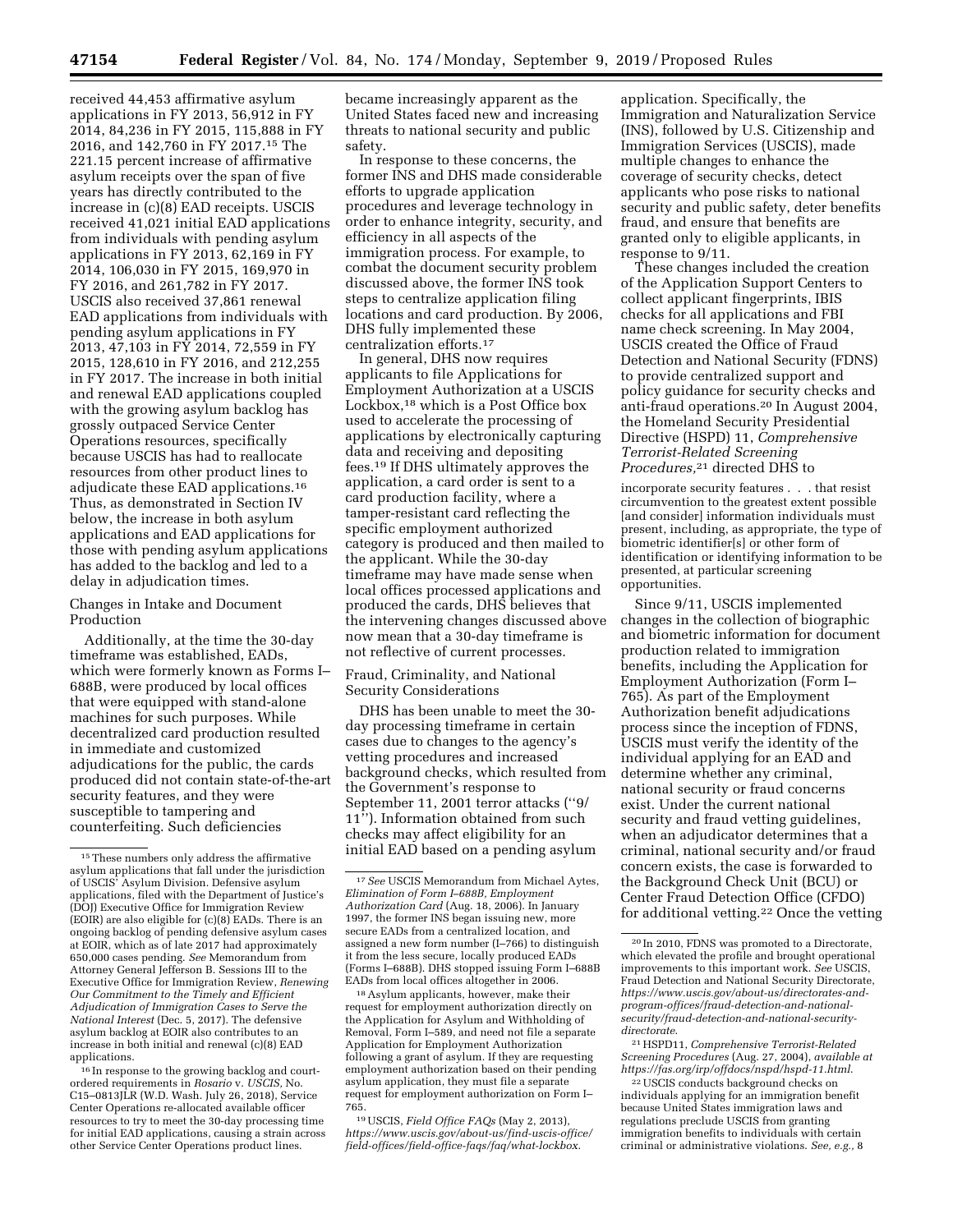is completed and a finding is made, the adjudicator uses the information provided from BCU and/or CFDO to determine whether the individual is eligible to receive the requested benefit.

These security procedures implemented post 9/11 and well after the establishment of the 30-day adjudication timeframe in 1994, coupled with sudden increases in applications, have extended adjudication and processing times for cases with potential eligibility issues discovered during background checks outside of the current regulatory 30-day timeframe. It would be contrary to USCIS' core missions and undermine the integrity of the documents issued if USCIS were to reduce or eliminate vetting procedures solely to meet a 30 day deadline established decades ago.

In sum, DHS is proposing to eliminate the 30-day processing provision at 8 CFR 208.7(a)(1) because of the increased volume of affirmative asylum applications and accompanying Applications for Employment Authorization, over two decades of changes in intake and EAD document production, and the need to appropriately vet applicants for fraud and national security concerns. DHS believes that the 30-day timeframe described in 8 CFR 208.7(a)(1) does not provide sufficient flexibility for DHS to meet its core missions of enforcing and administering our immigration laws and enhancing security.

Case processing time information may be found at *[https://egov.uscis.gov/](https://egov.uscis.gov/processing-times/)  [processing-times/,](https://egov.uscis.gov/processing-times/)* and asylum applicants can access the web page for realistic processing times as USCIS regularly updates this information.

DHS welcomes public comment on all aspects of this proposal, including alternate suggestions for regulatory amendments to the 30-day processing timeframe not already discussed.

2. Removal of the 90-Day Filing Requirement

DHS proposes to remove 8 CFR 208.7(d), because 8 CFR 274a.13(d), as amended in 2017, serves the same policy purpose as 8 CFR 208.7(d), and is arguably at cross-purposes with such provision. Under the 2017 AC21 Rule, certain individuals eligible for employment authorization under designated categories may have the validity of their EADs extended for up to 180 days from the document's expiration date if they file an application to renew their EAD before the EAD's expiration date. *See* 8 CFR

274a.13(d)(1). Specifically, the 2017 AC21 Rule automatically extends the EADs falling within the designated categories as long as (1) the individual filed the request to renew his or her EAD before its expiration date, (2) the individual is requesting renewal based on the same employment authorization category under which the expiring EAD was granted, and (3) the individual's request for renewal is based on a class of aliens whose eligibility to apply for employment authorization continues even after the EAD expires, and is based on an employment authorization category that does not first require USCIS to adjudicate an underlying application, petition, or request. *Id.* As noted in the preamble to the 2017 AC21 Rule, and as currently reflected on the USCIS website, the automatic extension amendment applies to individuals who have properly filed applications for asylum. *See id.*; 8 CFR 274a.12(c)(8); 81 FR 82398 at 82455–56 n.98.23

Because the 2017 AC21 Rule effectively prevents gaps in work authorization for asylum applicants with expiring EADs, DHS finds it unnecessary to continue to require that pending asylum applicants file for EAD renewal at least 90 days before the EAD's scheduled expiration. The 2017 AC21 Rule amendment significantly mitigates the risk of gaps in employment authorization and required documentation for eligible individuals, providing consistency for employers who are responsible for verifying employment authorization. An additional 90-day requirement is unnecessary.

DHS implemented the 180-day automatic extension for eligible individuals, including pending asylum applicants for renewal EADs, in accordance with the 2017 AC21 Rule. As a result, the subject EADs are already automatically extended, even if the renewal EAD application has not been submitted at least 90 days in advance of its expiration. DHS therefore proposes to make a clarifying amendment to delete subsection (d) from 8 CFR 208.7. Under this change, pending asylum applicants would not need to submit Form I–765 renewal applications at least 90 days prior to the employment authorization expiration in order for the employment authorization to be renewed. Pending asylum applicants would be able to submit Form I–765 renewal applications up to 180 days prior to the employment authorization

expiration, as recommended by USCIS on its website, and the EAD would be automatically extended for up to 180 days from the date of expiration.24 This proposed change would reduce confusion regarding EAD renewal application requirements for pending asylum applicants and ensure the regulatory text reflects current DHS policy and regulations under the 2017 AC21 Rule. DHS welcomes public comment on all aspects of this proposal.

3. Corresponding U.S. Department of Justice (DOJ) Regulations

This proposed rule would remove (1) the 30-day processing provision for initial employment authorization applications for those with pending asylum applications, and (2) the 90-day timeframe for receipt of an application to renew employment authorization. See 8 CFR 208(a) $(1)$ , and (d).

Currently, these provisions can be found in two parallel sets of regulations: Regulations under the authority of DHS are contained in 8 CFR part 208; and regulations under the authority of the Department of Justice (DOJ) are contained in 8 CFR part 1208. Each set of regulations contains substantially similar provisions regarding employment authorization, and each articulates both the 30-day provision for DHS adjudications and the 90-day timeframe for renewal applications before DHS. *Compare* 8 CFR 208.7(a)(1) and (d), *with* 8 CFR 1208.7(a)(1) and (d).

This proposed rule would revise only the DHS regulations at 8 CFR 208.7. Notwithstanding the language of the parallel DOJ regulations in 8 CFR 1208.7, as of the effective date of a final rule, the revised language of 8 CFR 208.7(a)(1) and removal of 8 CFR 208.7(d) would be binding on DHS and its adjudications. DHS would not be

CFR 208.7(a)(1) (aggravated felony bar to employment authorization for asylum applicants).

<sup>23</sup>*See also* USCIS, Automatic Employment Authorization Document (EAD) Extension, *[https://](https://www.uscis.gov/working-united-states/automatic-employment-authorization-document-ead-extension)  [www.uscis.gov/working-united-states/automatic](https://www.uscis.gov/working-united-states/automatic-employment-authorization-document-ead-extension)[employment-authorization-document-ead](https://www.uscis.gov/working-united-states/automatic-employment-authorization-document-ead-extension)[extension](https://www.uscis.gov/working-united-states/automatic-employment-authorization-document-ead-extension)*.

<sup>24</sup>*See* 2017 AC21 Rule, 81 FR at 82401 (''Specifically, the rule automatically extends the employment authorization and validity of existing EADs issued to certain employment-eligible individuals for up to 180 days from the date of expiration, as long as: (1) A renewal application is filed based on the same employment authorization category as the previously issued EAD (or the renewal application is for an individual approved for Temporary Protected Status (TPS) whose EAD was issued under 8 CFR 274a.12(c)(19)); (2) the renewal application is timely filed prior to the expiration of the EAD (or, in accordance with an applicable **Federal Register** notice regarding procedures for renewing TPS-related employment documentation) and remains pending; and (3) the individual's eligibility for employment authorization continues beyond the expiration of the EAD and an independent adjudication of the underlying eligibility is not a prerequisite to the extension of employment authorization''); USCIS, Employment Authorization Document, *[https://](https://www.uscis.gov/greencard/employment-authorization-document) [www.uscis.gov/greencard/employment](https://www.uscis.gov/greencard/employment-authorization-document)[authorization-document](https://www.uscis.gov/greencard/employment-authorization-document) (*''*Generally, you should not file for a renewal EAD more than 180 days before your original EAD expires.*''*)*.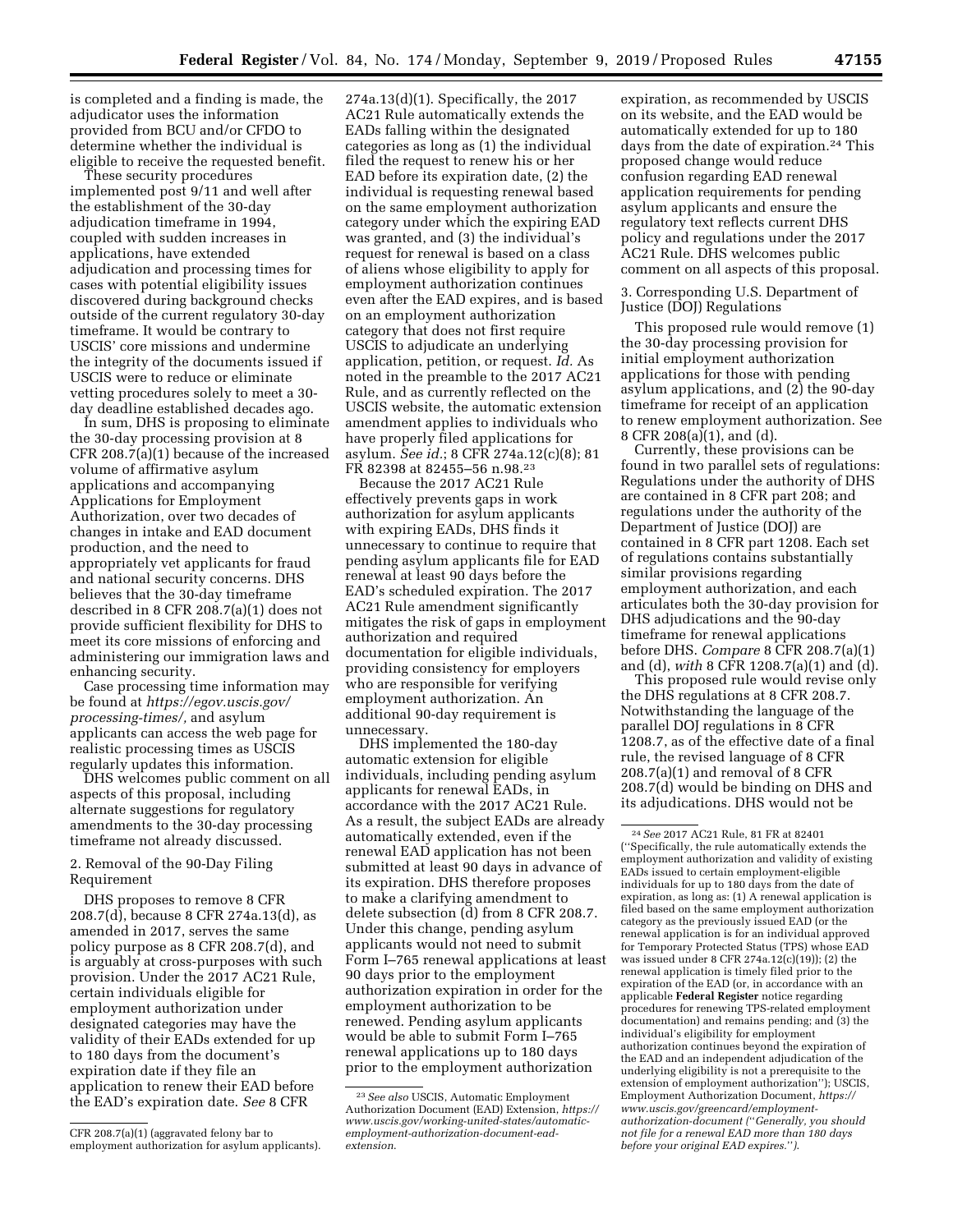bound by the 30-day provision of the DOJ regulations at 8 CFR 1208.7(a)(1). DOJ has no authority to adjudicate employment authorization applications. DHS has been in consultation with DOJ on this proposed rule, and DOJ may issue conforming changes at a later date. DHS welcomes public comment on this matter.

## **IV. Statutory and Regulatory Requirements**

## *A. Executive Orders 12866 (Regulatory Planning and Review) and 13563 (Improving Regulation and Regulatory Review)*

Executive Orders 12866 and 13563 direct agencies to assess the costs and benefits of available regulatory alternatives and, if a regulation is necessary, to select regulatory approaches that maximize net benefits (including potential economic, environmental, public health and safety effects, distributive impacts, and equity). Executive Order 13563 emphasizes the importance of quantifying both costs and benefits, of reducing costs, of harmonizing rules, and of promoting flexibility. This proposed rule has been designated as a ''significant regulatory action'' and it is economically significant, since it meets the \$100 million threshold under section 3(f) of Executive Order 12866. Accordingly, the Office of Management and Budget (OMB) has reviewed this proposed regulation.

#### 1. Summary

DHS proposes to remove the requirement to adjudicate initial EAD applications for pending asylum applicants within 30 days. In FY 2017, prior to the *Rosario* v. *USCIS* court order, the adjudication processing times for initial Form I–765 under the Pending Asylum Applicant category exceeded the regulatory set timeframe of 30 days more than half the time. However, USCIS adjudicated approximately 78 percent of applications within 60 days. In response to the *Rosario* v. *USCIS*  litigation and to comply with the court order, USCIS continues to resource the adjudication of pending asylum EAD applications. USCIS has dedicated as many resources as practicable to these adjudications, but continues to face an asylum application backlog, which in turn increases the numbers of applicants eligible for pending asylum EADs. However, this reallocation of resources is not a long-term sustainable solution because USCIS has many competing priorities and many time-sensitive adjudication timeframes. Reallocating resources in the long-term is not

sustainable due to work priorities in other product lines. USCIS could hire more officers, but that would not immediately and in all cases shorten adjudication timeframes because (1) additional time would be required to onboard and train new employees, and (2) for certain applications, additional time is needed to fully vet an applicant, regardless of staffing levels. In addition, there is currently no fee for asylum applications or the corresponding initial EAD applications, and the cost of adjudication is covered by fees paid by other benefit requesters. USCIS is uncertain of the actual cost impacts of hiring additional adjudicators to process these EAD applications at this time. If the backlog dissipates in the future, USCIS may seek to redistribute adjudication resources.

As a primary goal, USCIS seeks to adequately vet applicants and adjudicate applications as quickly and efficiently as possible. This proposed rule may delay the ability for some initial applicants whose EAD processing is delayed beyond the 30-day regulatory timeframe to work.

The impacts of this rule are measured against a baseline. This baseline is the best assessment of the way the world would look absent this proposed action. For this proposed action, USCIS assumes that in the absence of this proposed rule the baseline amount of time that USCIS would take to adjudicate would be 30 days. USCIS also assumes that if this proposed rule is adopted, adjudications will align with DHS processing times achieved in FY 2017 (before the *Rosario* v. *USCIS* court order). This is our best estimate of what would occur if the proposed rule is adopted. USCIS believes the FY 2017 timeframes are sustainable and USCIS intends to meet these timeframes if the proposed rule is adopted. Therefore, USCIS is analyzing the impacts of this rule by comparing the costs and benefits of adjudicating initial EAD applications for pending asylum applicants within 30 days compared to the actual time it took to adjudicate these EAD applications in FY 2017.

The impacts of this rule would include both distributional effects (which are transfers) and costs.25 The distributional impacts would fall on the asylum applicants who would be delayed in entering the U.S. labor force. The distributional impacts (transfers)

would be in the form of lost compensation (wages and benefits). A portion of this lost compensation might be transferred from asylum applicants to others that are currently in the U.S. labor force, possibly in the form of additional work hours or overtime pay. A portion of the impacts of this rule would also be borne by companies that would have hired the asylum applicants had they been in the labor market earlier but were unable to find available workers. These companies would incur a cost, as they would be losing the productivity and potential profits the asylum applicant would have provided had the asylum applicant been in the labor force earlier. Companies may also incur opportunity costs by having to choose the next best alternative to immediately filling the job the asylum applicant would have filled. USCIS does not know what this next best alternative may be for those companies. As a result, USCIS does not know the portion of overall impacts of this rule that are transfers or costs. If companies can find replacement labor for the position the asylum applicant would have filled, this rule would have primarily distributional effects in the form of transfers from asylum applicants to others already in the labor market (or workers induced to return to the labor market). USCIS acknowledges that there may be additional opportunity costs to employers such as additional search costs. However, if companies cannot find reasonable substitutes for the labor the asylum applicants would have provided, this rule would primarily be a cost to these companies through lost productivity and profits. USCIS uses the lost compensation to asylum applicants as a measure of the overall impact of the rule—either as distributional impacts (transfers) or as a proxy for businesses' cost for lost productivity. It does not include additional costs to businesses for lost profits and opportunity costs or the distributional impacts for those in an applicant's support network. The lost compensation to asylum applicants could range from \$255.88 million to \$774.76 million annually depending on the wages the asylum applicant would have earned. The ten-year total discounted lost compensation to asylum applicants at 3 percent could range from \$2,182.68 million to \$6,608.90 million and at 7 percent could range from \$1,797.17 million to \$5,441.62 million (years 2019–2028). USCIS recognizes that the impacts of this proposed rule could be overstated if the provisions in the broader asylum EAD NPRM are finalized as proposed. Specifically, the broader asylum EAD NPRM would limit

<sup>25</sup>Transfer payments are monetary payments from one group to another that do not affect total resources available to society. See OMB Circular A– 4 pages 14 and 38 for further discussion of transfer payments and distributional effects. Circular A–4 is available at: *[https://www.whitehouse.gov/sites/](https://www.whitehouse.gov/sites/whitehouse.gov/files/omb/circulars/A4/a-4.pdf) [whitehouse.gov/files/omb/circulars/A4/a-4.pdf](https://www.whitehouse.gov/sites/whitehouse.gov/files/omb/circulars/A4/a-4.pdf)*.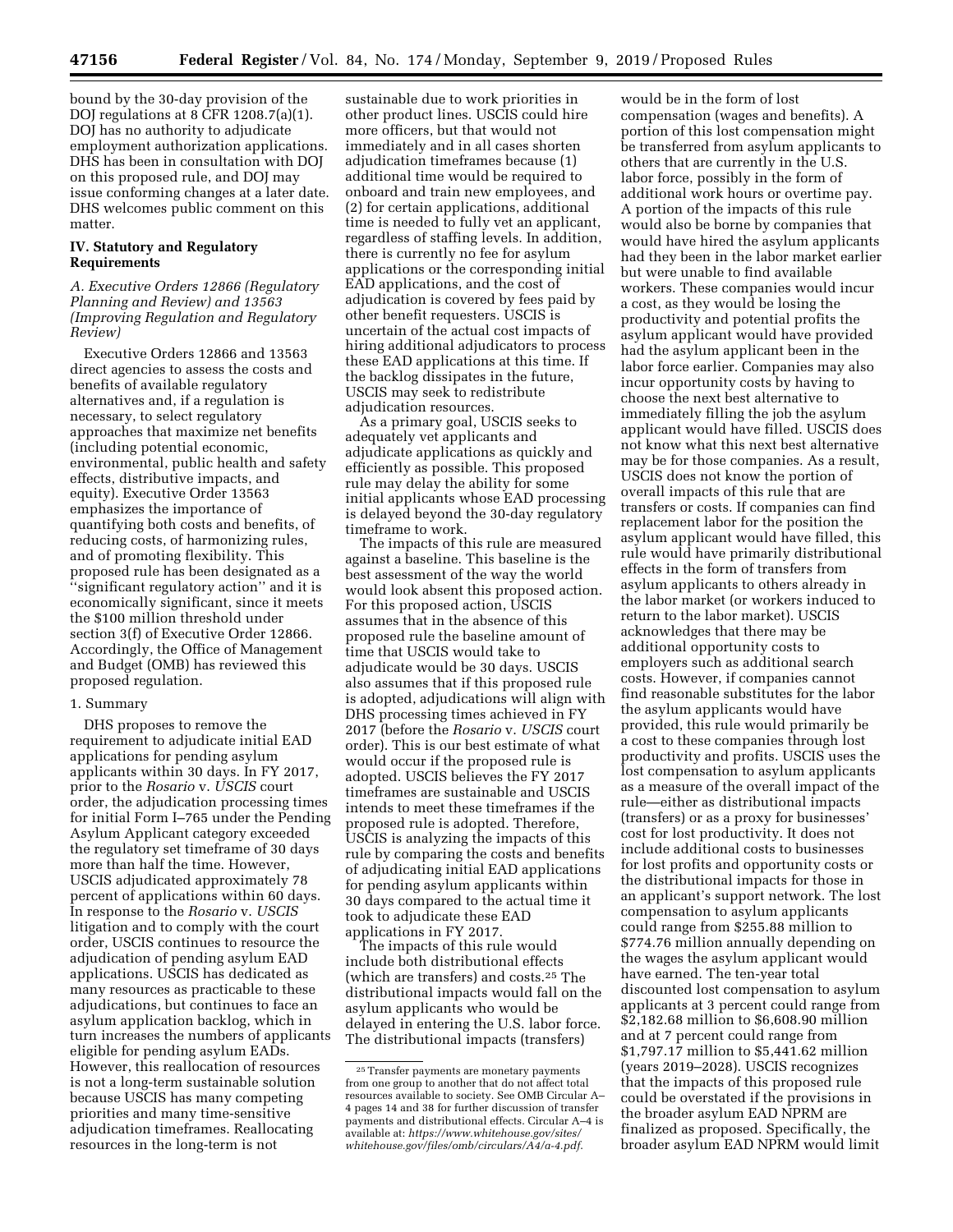or delay eligibility for employment authorization for certain asylum applicants. Accordingly, if the population of aliens is less than estimated as a result of the broader asylum EAD rule, the estimated impacts of this rule could be overstated because the population affected may be lower than estimated in this rule.

In instances where a company cannot transfer additional work onto current employees and cannot hire replacement labor for the position the asylum applicant would have filled, USCIS acknowledges that delays may result in tax losses to the government. It is difficult to quantify income tax losses because individual tax situations vary widely 26 but USCIS estimates the potential loss to other employment tax programs, namely Medicare and social security which have a combined tax rate of 7.65 percent (6.2 percent and 1.45 percent, respectively).27 With both the employee and employer not paying their respective portion of Medicare and social security taxes, the total estimated tax loss for Medicare and social security is 15.3 percent.28 Lost wages ranging

from \$255.88 million to \$774.76 million would result in employment tax losses to the government ranging from \$39.15 million to \$118.54 million.29 Adding the lost compensation to the tax losses provide total monetized estimates of this proposed rule that range from \$275.46 million to \$834.03 million annually in instances where a company cannot hire replacement labor for the position the asylum applicant would have filled.30 Again, depending on the circumstances of the employee, there could be additional federal income tax losses not estimated here. There may also be state and local income tax losses that would vary according to the jurisdiction.

This proposed rule would result in reduced opportunity costs to the Federal Government. Since *Rosario* compelled USCIS to comply with the 30-day provision in FY 2018, USCIS has redistributed its adjudication resources to work up to full compliance. If the 30 day timeframe is removed, these redistributed resources could be reallocated, potentially reducing delays in processing of other applications and avoiding costs associated with hiring additional employees. USCIS has not estimated these avoided costs. Additionally, USCIS does not anticipate

that removing the separate 90-day EAD filing requirement would result in any costs to the Federal Government.

The proposed rule would benefit USCIS by allowing it to operate under long-term sustainable case processing times for initial EAD applications for pending asylum applicants, to allow sufficient time to address national security and fraud concerns, and to maintain technological advances in document production and identify verification. Applicants would rely on up-to-date processing times, which will provide accurate expectations of adjudication times. The technical change to remove the 90-day filing requirement would reduce confusion regarding EAD renewal requirements for pending asylum applicants and ensure the regulatory text reflects current DHS policy and regulations under DHS's final 2017 AC21 Rule.31

Table 4 provides a detailed summary of the regulatory changes and the expected impacts of this proposed rule.

<sup>26</sup>*See* More than 44 percent of Americans pay no federal income tax (September 16, 2018) available at *[https://www.marketwatch.com/story/81-million](https://www.marketwatch.com/story/81-million-americans-wont-pay-any-federal-income-taxes-this-year-heres-why-2018-04-16)[americans-wont-pay-any-federal-income-taxes-this-](https://www.marketwatch.com/story/81-million-americans-wont-pay-any-federal-income-taxes-this-year-heres-why-2018-04-16)*

<sup>&</sup>lt;sup>27</sup>The various employment taxes are discussed in more detail at *[https://www.irs.gov/businesses/](https://www.irs.gov/businesses/small-businesses-self-employed/understanding-employment-taxes) [small-businesses-self-employed/understanding](https://www.irs.gov/businesses/small-businesses-self-employed/understanding-employment-taxes)[employment-taxes.](https://www.irs.gov/businesses/small-businesses-self-employed/understanding-employment-taxes) See IRS Publication 15, Circular E, Employer's Tax Guide for specific information on employment tax rates. [https://www.irs.gov/pub/irs](https://www.irs.gov/pub/irs-pdf/p15_18.pdf)pdf/p15*\_*18.pdf*[.](https://www.irs.gov/pub/irs-pdf/p15_18.pdf) 28Calculation: (6.2 percent social security + 1.45

percent Medicare) × 2 employee and employer losses = 15.3 percent total estimated tax loss to government.

<sup>29</sup>Calculations: Lower bound lost wages \$255.88 million  $\times$  15.3 percent estimated tax rate = \$39.15 million. Upper bound lost wages \$774.76 million × 15.3 percent estimated tax rate = \$118.54 million.

<sup>30</sup>Calculation: Lower bound lost wages \$255.88 million + lower bound tax losses \$19.58 million = total lower bound cost \$275.46 million.

Upper bound lost wages \$774.76 million + upper bound tax losses \$59.27 million= total upper bound cost \$834.03 million.

<sup>31</sup> In the 2017 AC21 final rule, 81 FR 82398, USCIS amended 8 CFR 274a.13 to allow for the automatic extension of existing, valid EADs for up to 180 days for renewal applicants falling within certain EAD categories as described in the regulation and designated on the USCIS website. *See* 8 CFR 274a.13(d). Among those categories is asylum applicants. To benefit from the automatic extension, an applicant falling within an eligible category must (1) properly file his or her renewal request for employment authorization before its expiration date, (2) request renewal based on the same employment authorization category under which the expiring EAD was granted, and (3) will continue to be authorized for employment based on his or her status, even after the EAD expires, and is applying for renewal under a category that does not first require USCIS to adjudicate an underlying application, petition, or request.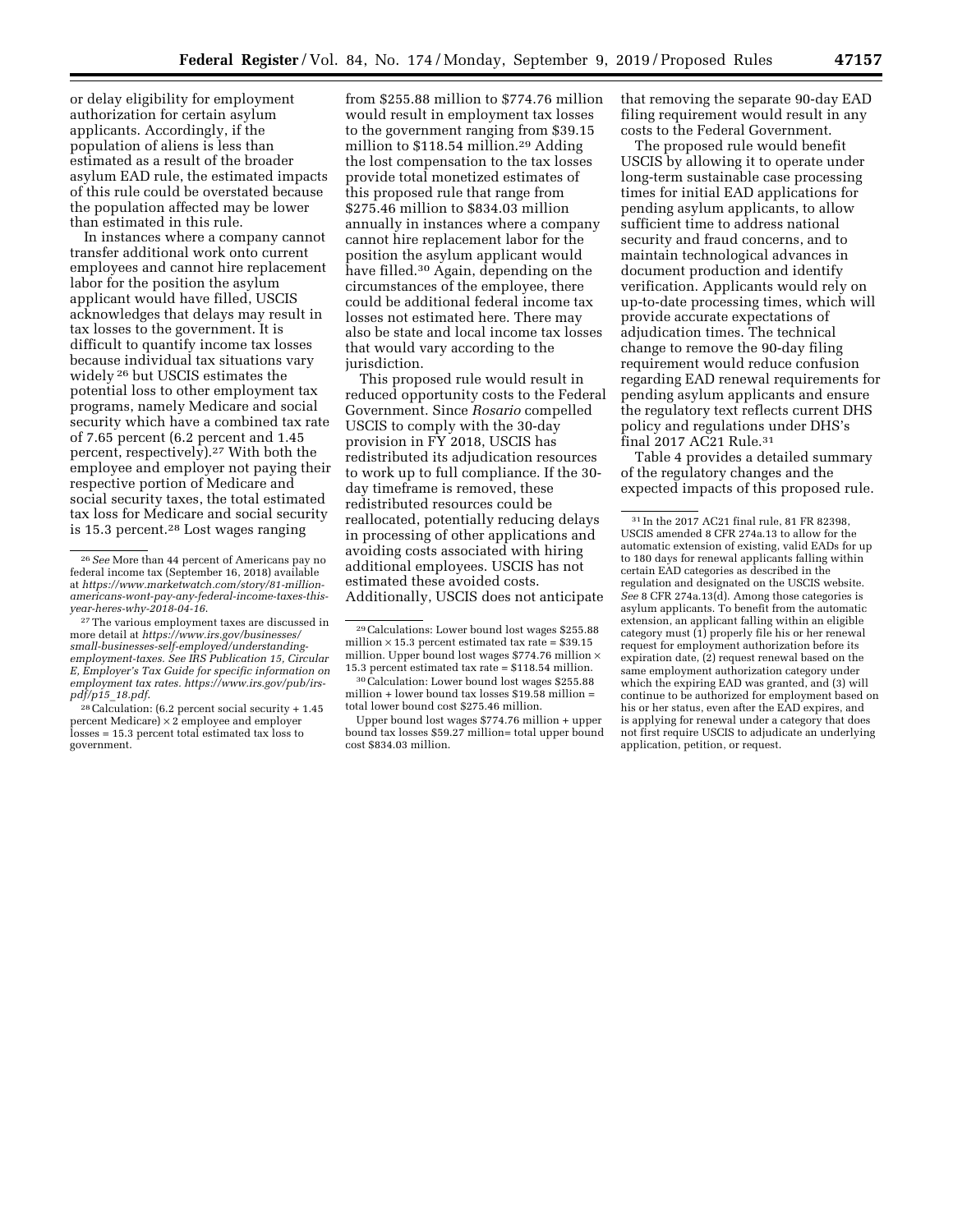| Current provision                                                                                                           | Proposed change<br>to provision                                                                                                                       | Expected costs and transfers from<br>proposed provision                                                                                                                                                                                                                                                                                                                                                                                                                                                                                                                                                                                                                                                                                                                                                                                                                                                                                                                                                                                                                                                                                                                                                                                                                                                                                                                                                                                                                                                                                                                                                                                                          | Expected benefits from<br>proposed provision                                                                                                                                                                                                                                                                                                                                                                                                                                                                                                                                                                                                                                                                                                                                                                   |
|-----------------------------------------------------------------------------------------------------------------------------|-------------------------------------------------------------------------------------------------------------------------------------------------------|------------------------------------------------------------------------------------------------------------------------------------------------------------------------------------------------------------------------------------------------------------------------------------------------------------------------------------------------------------------------------------------------------------------------------------------------------------------------------------------------------------------------------------------------------------------------------------------------------------------------------------------------------------------------------------------------------------------------------------------------------------------------------------------------------------------------------------------------------------------------------------------------------------------------------------------------------------------------------------------------------------------------------------------------------------------------------------------------------------------------------------------------------------------------------------------------------------------------------------------------------------------------------------------------------------------------------------------------------------------------------------------------------------------------------------------------------------------------------------------------------------------------------------------------------------------------------------------------------------------------------------------------------------------|----------------------------------------------------------------------------------------------------------------------------------------------------------------------------------------------------------------------------------------------------------------------------------------------------------------------------------------------------------------------------------------------------------------------------------------------------------------------------------------------------------------------------------------------------------------------------------------------------------------------------------------------------------------------------------------------------------------------------------------------------------------------------------------------------------------|
| USCIS has a 30-day EAD<br>adjudication timeframe for<br>applicants who have<br>pending asylum applica-<br>tions.            | USCIS proposes to elimi-<br>nate the provisions for<br>the 30-day adjudication<br>timeframe and issuance<br>of EADs for pending<br>asylum applicants. | Quantitative:<br>This provision could delay the ability of some<br>initial applicants to work. A portion of the im-<br>pacts of the rule would be the lost com-<br>pensation transferred from asylum applicants<br>to others currently in the workforce, possibly<br>in the form of additional work hours or over-<br>time pay. A portion of the impacts of the rule<br>would be lost productivity costs to companies<br>that would have hired asylum applicants had<br>they been in the labor market, but who were<br>unable to find available workers. USCIS uses<br>the lost compensation to asylum applicants<br>as a measure of these distributional impacts<br>(transfers) and as a proxy for businesses'<br>cost for lost productivity. The lost compensa-<br>tion due to processing delays could range<br>from \$255.88 million to \$774.76 million annu-<br>ally. The total ten-year discounted lost com-<br>pensation for years 2019-2028 averages<br>\$4,395.79 million and \$3,619.40 million at<br>discount rates of 3 and 7 percent, respec-<br>tively. USCIS does not know the portion of<br>overall impacts of this rule that are transfers<br>or costs. Lost wages ranging from \$255.88<br>million to \$774.76 million would result in em-<br>ployment tax losses to the government rang-<br>ing from \$39.15 million to \$118.54 million.<br>Qualitative:<br>There may also be additional distributional im-<br>pacts for those in an applicant's support net-<br>work-if applicants are unable to work le-<br>gally, they may need to rely on resources<br>from family members, friends, non-profits, or<br>government entities for support. | Quantitative:<br>Not estimated.<br>Qualitative:<br>DHS would be able to operate under long-term<br>sustainable case processing times for initial<br>EAD applications for pending asylum appli-<br>cants, to allow sufficient time to address na-<br>tional security and fraud concerns, and to<br>maintain technological advances in document<br>production and identity verification without<br>having to add any resources.<br>This rule would result in reduced opportunity<br>costs to the Federal Government. If the 30-<br>day timeframe is removed, USCIS could re-<br>allocate the resources it redistributed to com-<br>ply with the 30-day provision, potentially re-<br>ducing delays in processing of other applica-<br>tions and avoiding costs associated with hir-<br>ing additional employees. |
| Applicants can currently<br>submit a renewal EAD<br>application 90 days be-<br>fore the expiration of their<br>current EAD. | USCIS proposes to re-<br>move the 90-day sub-<br>mission requirement for<br>renewal EAD applica-<br>tions.                                            | Quantitative:<br>None.<br>Quantitative:<br>None.                                                                                                                                                                                                                                                                                                                                                                                                                                                                                                                                                                                                                                                                                                                                                                                                                                                                                                                                                                                                                                                                                                                                                                                                                                                                                                                                                                                                                                                                                                                                                                                                                 | Qualitative:<br>None.<br>Qualitative:<br>Applicants-<br>• Reduces confusion regarding EAD renewal<br>requirements. Some confusion may nonethe-<br>less remain if applicants consult outdated<br>versions of regulations or inapplicable DOJ<br>regulations.                                                                                                                                                                                                                                                                                                                                                                                                                                                                                                                                                    |
|                                                                                                                             |                                                                                                                                                       |                                                                                                                                                                                                                                                                                                                                                                                                                                                                                                                                                                                                                                                                                                                                                                                                                                                                                                                                                                                                                                                                                                                                                                                                                                                                                                                                                                                                                                                                                                                                                                                                                                                                  | DHS/USCIS-<br>• The regulations would be updated to match<br>those of other EAD categories.                                                                                                                                                                                                                                                                                                                                                                                                                                                                                                                                                                                                                                                                                                                    |

# TABLE 4—SUMMARY OF PROPOSED PROVISIONS AND IMPACTS

As previously discussed, USCIS does not know the portion of overall impacts of this rule that are transfers or costs, but estimates that the maximum monetized impact of this rule from lost compensation is \$774.76 million annually. If all companies are able to easily find reasonable labor substitutes for the positions the asylum applicants would have filled, they will bear little or no costs, so \$774.76 million will be transferred from asylum applicants to

workers currently in the labor force or induced back into the labor force (we assume no tax losses as a labor substitute was found). Conversely, if companies are unable to find reasonable labor substitutes for the position the asylum applicant would have filled then \$774.76 million is the estimated maximum monetized cost of the rule and \$0 is the estimated minimum in monetized transfers from asylum applicants to other workers. In addition,

under this scenario, because the jobs would go unfilled there would be a loss of employment taxes to the Federal Government. USCIS estimates \$118.54 million as the maximum decrease in employment tax transfers from companies and employees to the Federal Government. The two scenarios described above represent the estimated endpoints for the range of monetized impacts resulting from this rule, and are summarized in Table 5 below.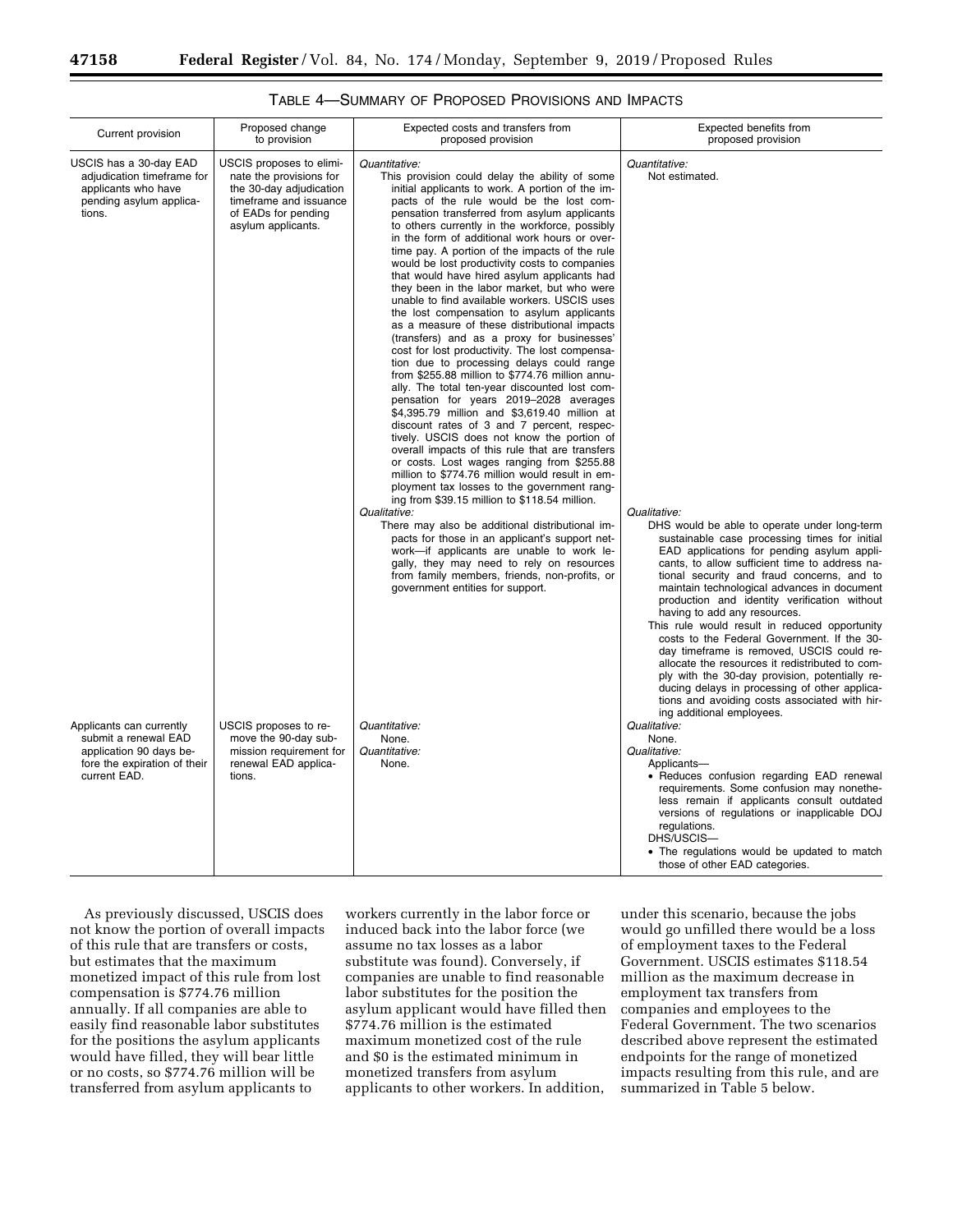| Category      | Description                                                            | Scenario: No replacement labor<br>found for asylum applicants |           | Scenario: All asylum applicants<br>replaced with other workers | Primary<br>(half of the |                               |
|---------------|------------------------------------------------------------------------|---------------------------------------------------------------|-----------|----------------------------------------------------------------|-------------------------|-------------------------------|
|               |                                                                        | Low wage                                                      | High wage | Low wage                                                       | High wage               | highest high<br>for each row) |
| Cost<br>.     | Lost compensation used as proxy for lost productivity to<br>companies. | \$255.88                                                      | \$774.76  | \$0.00                                                         | \$0.00                  | \$387.38                      |
| Transfer<br>  | Compensation transferred from asylum applicants to other<br>workers.   | 0.00                                                          | 0.00      | 255.88                                                         | 774.76                  | 387.38                        |
| Transfer<br>. | Lost employment taxes paid to the Federal Government                   | 39.15                                                         | 118.54    | 0.00                                                           | 0.00                    | 59.27                         |

## TABLE 5—SUMMARY OF RANGE OF MONETIZED IMPACTS

As required by OMB Circular A–4, Table 6 presents the prepared A–4 accounting statement showing the costs and transfers associated with this proposed regulation. For the purposes of the A–4 accounting statement below, USCIS uses the mid-point as the primary estimate for both costs and

transfers because the total monetized impact of the rule from lost compensation cannot exceed \$774.76 million and as described, USCIS is unable to apportion the impacts between costs and transfers. Likewise, USCIS uses a mid-point for the reduction in employment tax transfers

from companies and employees to the Federal Government when companies are unable to easily find replacement workers. USCIS notes that there may be some unmonetized costs such as additional opportunity costs to employers that would not be captured in these monetized estimates.

# TABLE 6—OMB A–4 ACCOUNTING STATEMENT (\$ MILLIONS, 2017)

[Period of analysis: 2019–2028]

| Category                                                  | Primary estimate<br>Minimum<br>estimate                                                                                                                                                                                                                                                                                                                                                                                                                                                                                                  |                                                                                                                                                                               |            | Maximum<br>estimate  | Source citation (RIA,<br>preamble, etc.) |
|-----------------------------------------------------------|------------------------------------------------------------------------------------------------------------------------------------------------------------------------------------------------------------------------------------------------------------------------------------------------------------------------------------------------------------------------------------------------------------------------------------------------------------------------------------------------------------------------------------------|-------------------------------------------------------------------------------------------------------------------------------------------------------------------------------|------------|----------------------|------------------------------------------|
|                                                           | <b>Benefits</b>                                                                                                                                                                                                                                                                                                                                                                                                                                                                                                                          |                                                                                                                                                                               |            |                      |                                          |
|                                                           | N/A<br>N/A<br>N/A<br>RIA.<br>(7%)<br>(3%)<br>N/A<br>N/A<br>N/A<br>RIA.                                                                                                                                                                                                                                                                                                                                                                                                                                                                   |                                                                                                                                                                               |            |                      |                                          |
|                                                           |                                                                                                                                                                                                                                                                                                                                                                                                                                                                                                                                          | $\mathbf 0$                                                                                                                                                                   | 0          | 0                    | RIA.                                     |
|                                                           | Applicants would benefit from reduced confusion over renewal re-<br>quirements. DHS would be able to operate under sustainable<br>case processing times for initial EAD applications for pending<br>asylum applicants, to allow sufficient time to address national<br>security and fraud concerns, and to maintain technological ad-<br>vances in document production and identity verification.                                                                                                                                        | RIA.                                                                                                                                                                          |            |                      |                                          |
|                                                           | Costs                                                                                                                                                                                                                                                                                                                                                                                                                                                                                                                                    |                                                                                                                                                                               |            |                      |                                          |
| Annualized monetized costs (discount rate in parenthesis) | (7%)<br>(3%)                                                                                                                                                                                                                                                                                                                                                                                                                                                                                                                             | \$387.38<br>\$387.38                                                                                                                                                          | \$0<br>\$0 | \$774.76<br>\$774.76 | RIA.<br>RIA.                             |
|                                                           |                                                                                                                                                                                                                                                                                                                                                                                                                                                                                                                                          | N/A                                                                                                                                                                           | N/A        | N/A                  | RIA.                                     |
|                                                           | RIA.<br>In cases where companies can-<br>not find reasonable sub-<br>stitutes for the labor the asy-<br>lum applicants would have<br>provided, affected companies<br>would also lose profits from<br>the lost productivity. In all<br>cases, companies would incur<br>opportunity costs by having to<br>choose the next best alter-<br>native to immediately filling<br>the job the pending asylum<br>applicant would have filled.<br>There may be additional op-<br>portunity costs to employers<br>such as additional search<br>costs. |                                                                                                                                                                               |            |                      |                                          |
|                                                           | <b>Transfers</b>                                                                                                                                                                                                                                                                                                                                                                                                                                                                                                                         |                                                                                                                                                                               |            |                      |                                          |
|                                                           | (7%)<br>(3%)                                                                                                                                                                                                                                                                                                                                                                                                                                                                                                                             | \$0<br>\$0                                                                                                                                                                    | \$0<br>\$0 | \$0<br>\$0           | RIA.                                     |
|                                                           |                                                                                                                                                                                                                                                                                                                                                                                                                                                                                                                                          | N/A                                                                                                                                                                           |            |                      | $N/A$ .                                  |
|                                                           | (7%)<br>(3%)                                                                                                                                                                                                                                                                                                                                                                                                                                                                                                                             | \$387.38<br>\$387.38                                                                                                                                                          | \$0<br>\$0 | \$774.76<br>\$774.76 | RIA.                                     |
|                                                           | From asylum applicants to workers in the U.S. labor force or in-<br>duced into the U.S. labor force. Additional distributional impacts<br>from asylum applicant to the asylum applicant's support network<br>that provides for the asylum applicant while awaiting an EAD.                                                                                                                                                                                                                                                               | RIA.                                                                                                                                                                          |            |                      |                                          |
|                                                           | (7%)<br>(3%)                                                                                                                                                                                                                                                                                                                                                                                                                                                                                                                             | \$59.27<br>\$59.27                                                                                                                                                            | \$0<br>\$0 | \$118.54<br>\$118.54 | RIA.                                     |
|                                                           |                                                                                                                                                                                                                                                                                                                                                                                                                                                                                                                                          | A reduction in employment taxes from companies and employees<br>to the Federal Government. There could also be a transfer of<br>federal, state, and local income tax revenue. |            |                      |                                          |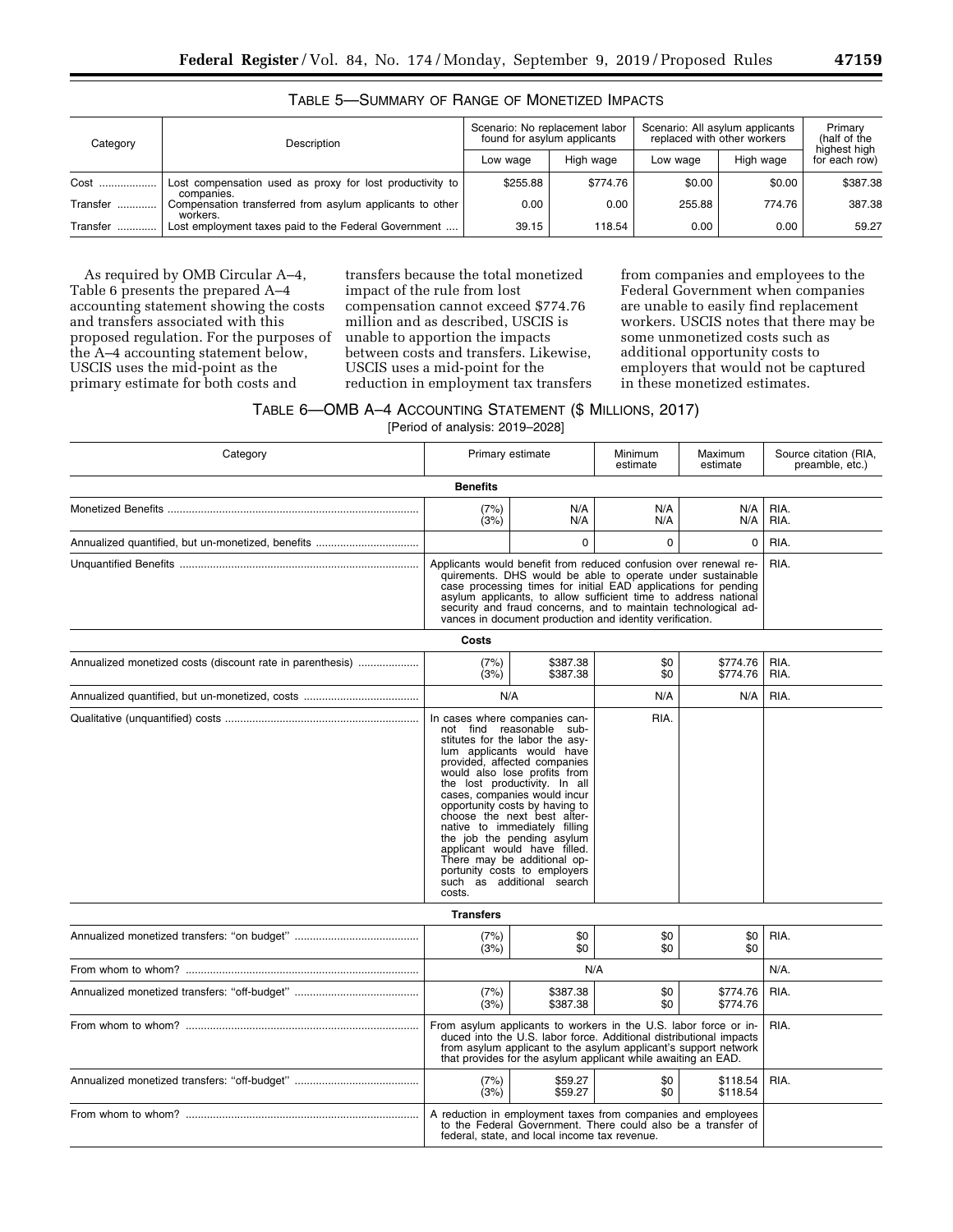| Categorv                                           | Effects                                                                                                                                                   | Source citation<br>(RIA, preamble,<br>etc.) |
|----------------------------------------------------|-----------------------------------------------------------------------------------------------------------------------------------------------------------|---------------------------------------------|
| Effects on state, local, and/or tribal governments | None; no significant impacts to national labor force or to the labor   RIA.<br>force of individual states is expected. Possible loss of tax rev-<br>enue. |                                             |
|                                                    |                                                                                                                                                           | RFA.<br>RIA.<br>RIA.                        |

#### 2. Background and Purpose of the Proposed Rule

Aliens who are arriving or physically present in the United States generally may apply for asylum in the United States irrespective of their immigration status. To establish eligibility for asylum, an applicant must demonstrate, among other things, that they have suffered past persecution or have a wellfounded fear of future persecution on account of race, religion, nationality, membership in a particular social group, or political opinion. Applicants, with limited exceptions, are required to apply for asylum within one year of their last arrival in the United States. USCIS does not currently charge filing fees for certain humanitarian benefits, including asylum applications and applications concurrently filed with asylum applications. Asylum applicants whose cases remain pending without a decision for at least 150 days are eligible to apply for employment authorization, unless any delays are caused by the applicant (such as a request to reschedule an interview). 8 CFR 208.7, 274a.12(c)(8), 274a.13(a)(2). Applicants who are granted asylum (''asylees'') may work immediately. *See* INA 208(c)(1)(B), 8 U.S.C. 1158(c)(1)(B). An asylee may choose to obtain an EAD for convenience or identification purposes, but this documentation is not necessary for an asylee to work. 8 CFR 274a.12(a)(5).

Currently, DHS regulations at 8 CFR 208.7(a)(1) provide that USCIS adjudicates a Form I–765 within 30 days of receiving a properly filed application from a pending asylum applicant. Asylum applicants must wait 150 days from the time of filing the asylum application before they can file a Form I–765. USCIS cannot grant employment authorization until the applicant has accumulated a total of 180 days, not including any delays caused or requested by the applicant, meaning the applicant's asylum case has been pending for a total of 180 days. 8 CFR 208.7(a)(1)–(2). This is known as the 180-Day Asylum EAD clock.32 If USCIS

approves the Form I–765, USCIS mails an EAD according to the mailing preferences indicated by the applicant. If USCIS denies the Form I–765, the agency sends a written notice to the applicant explaining the basis for denial.

However, if USCIS requires additional documentation from the applicant before a decision can be made, USCIS sends a request for evidence (RFE) and the 30-day processing timeframe for processing a Form I–765 is paused until additional documentation is received. Once USCIS receives all requested information in response to the RFE, the 30-day timeframe continues from the point at which it stopped. In some instances, applications may require additional vetting by the Background Check Unit (BCU) and the Center Fraud Detection Operations (CFDO), for instance, to verify an applicant's identity. The 30-day timeframe does not stop in these situations, though these cases may take longer than 30 days to process. USCIS would make a decision only after all eligibility and background checks relating to the EAD application have been completed.

DHS considers the 30-day adjudication timeframe to be outdated, as it no longer reflects current DHS operational realities. In the 20-plus years since the timeframe was established, there has been a shift to centralized processing as well as increased security measures, such as the creation of tamper-resistant EAD cards. These measures reduce opportunities for fraud but can require additional processing time, especially as filing volumes remain high. By eliminating the 30-day provision, DHS would be able to maintain accurate case processing times for initial EAD applications for pending asylum applicants since, prior to the *Rosario* v. *USCIS* court order, it was not meeting the 30-day regulatory timeframe most of the time (53 percent), to address national security and fraud concerns for those applications that require additional vetting through RFEs or

referrals to BCU and/or CFDO, and to maintain technological advances in document production and identity verification that USCIS must fulfill as a part of its core mission within DHS such as the centralized production and creation of tamper-resistant cards.

As noted above, the need for this rule results in part from the resource burden associated with adjudicating, within the 30-day adjudication timeframe, a large number of initial Forms I–765 under the Pending Asylum Applicant category. The large number of applications results from a range of factors, such as recent growth in USCIS's asylum backlog, which USCIS continues to address through a number of different measures.

For example, in an effort to stem the growth of the agency's asylum backlog, USCIS returned to processing affirmative asylum applications on a ''last in, first out'' (LIFO) basis. Starting January 29, 2018, USCIS began prioritizing the most recently filed affirmative asylum applications when scheduling asylum interviews. The former INS first established this interview scheduling approach as part of asylum reforms implemented in January 1995 and it remained in place until December 2014. USCIS has returned to this approach in order to deter individuals from using asylum backlogs solely as a means to obtain employment authorization by filing frivolous, fraudulent or otherwise nonmeritorious asylum applications. Giving priority to recent filings allows USCIS to promptly adjudicate asylum applications.33

Another possible effect of reinstating LIFO is that in the future, fewer affirmative asylum applications would remain pending before USCIS for 150 days. However, the majority of asylum

<sup>32</sup>*See* The 180-Day Asylum EAD Clock Notice (May 9, 2017) *[https://www.uscis.gov/sites/default/](https://www.uscis.gov/sites/default/files/USCIS/Humanitarian/Refugees%20%26%20Asylum/Asylum/Asylum_Clock_Joint_Notice_-_revised_05-10-2017.pdf)* 

*[files/USCIS/Humanitarian/Refugees%20%26](https://www.uscis.gov/sites/default/files/USCIS/Humanitarian/Refugees%20%26%20Asylum/Asylum/Asylum_Clock_Joint_Notice_-_revised_05-10-2017.pdf) [%20Asylum/Asylum/Asylum](https://www.uscis.gov/sites/default/files/USCIS/Humanitarian/Refugees%20%26%20Asylum/Asylum/Asylum_Clock_Joint_Notice_-_revised_05-10-2017.pdf)*\_*Clock*\_*Joint*\_*Notice*\_*-*  \_*revised*\_*[05-10-2017.pdf](https://www.uscis.gov/sites/default/files/USCIS/Humanitarian/Refugees%20%26%20Asylum/Asylum/Asylum_Clock_Joint_Notice_-_revised_05-10-2017.pdf)*.

<sup>33</sup>USCIS now schedules asylum interviews based on three priority levels. First priority: Applications scheduled for an interview, but the interview had to be rescheduled at the applicant's request or the needs of USCIS. Second priority: Applications pending 21 days or less. Third priority: All other pending affirmative asylum applications, which will be scheduled for interviews starting with newer filings and working back towards older filings. *See* Affirmative Asylum Interview Scheduling (Jan. 26, 2018), available at *[https://](https://www.uscis.gov/humanitarian/refugees-asylum/asylum/affirmative-asylum-interview-scheduling) [www.uscis.gov/humanitarian/refugees-asylum/](https://www.uscis.gov/humanitarian/refugees-asylum/asylum/affirmative-asylum-interview-scheduling)  [asylum/affirmative-asylum-interview-scheduling](https://www.uscis.gov/humanitarian/refugees-asylum/asylum/affirmative-asylum-interview-scheduling)*.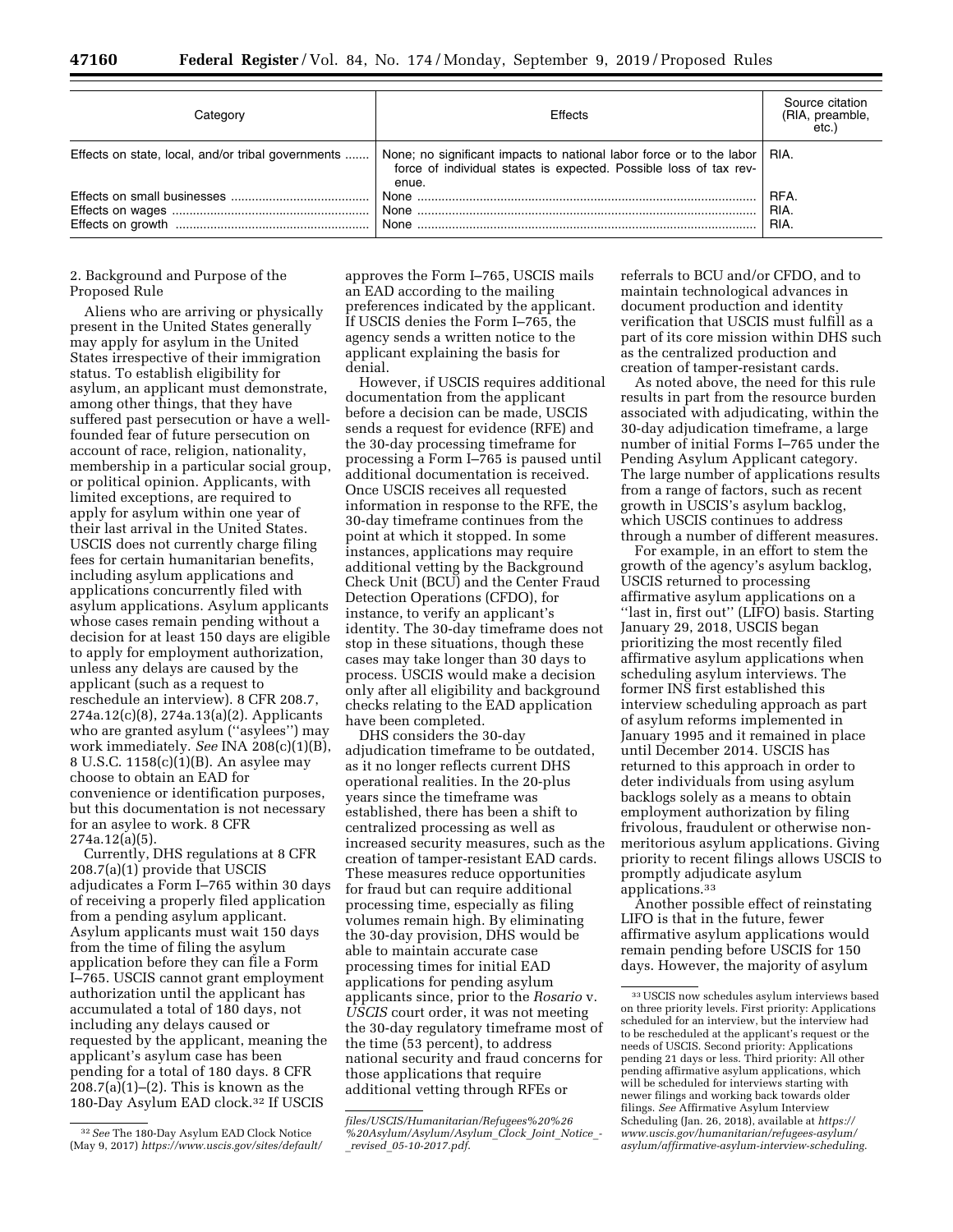applications filed with USCIS have been referred to the Department of Justice Executive Office for Immigration Review (EOIR) for consideration of the asylum application by an immigration judge. In FY 2017, 53 percent of asylum filings processed by USCIS resulted in a referral to an immigration judge.<sup>34</sup> These applicants may be eligible to apply for an initial EAD under the (c)(8) category once the Asylum EAD Clock reaches 150 days. USCIS anticipates updating its data in the analysis accompanying the final rule. If this and other reforms are successful, such updated data may reflect a relative reduction in application volumes.

In the end, however, USCIS cannot predict with certainty how LIFO and other administrative measures, as well as external factors such as immigration court backlogs and changes in country conditions, will ultimately affect total application volumes and the attendant resource burdens on USCIS. In addition, in light of the need to accommodate existing vetting requirements and to maintain flexibility should trends change, USCIS believes that even if it could reliably project a reduction in total application volume, such reduction would not, on its own, serve as a sufficient basis to leave the 30-day adjudication timeframe in place.

Finally, once an EAD is approved under the (c)(8) Pending Asylum

Applicant category, it is valid for two years and requires renewal to extend an applicant's employment authorization if the underlying asylum application remains pending.35 Currently, DHS regulations at 8 CFR 208.7(d) require that USCIS must receive renewal applications at least 90 days prior to the employment authorization expiration.36 Removing the 90-day requirement would bring 8 CFR 208.7(d) in line with 8 CFR 274a.13(d), as amended in 2017; such amendments automatically extend renewal applications for up to 180 days. Additionally, under the 2017 AC21 Rule, applicants eligible for employment authorization can have the validity of their EADs automatically extended for up to 180 days from the document's expiration date, if they (1) file before its expiration date, (2) are requesting renewal based on the same employment authorization category under which the expiring EAD was granted, and (3) will continue to be authorized for employment based on their status, even after the EAD expires and are applying for renewal under a category that does not first require USCIS to adjudicate an underlying application, petition, or request.

#### 3. Population

In FY 2017, USCIS received a total of 142,760 affirmative filings of Form I– 589 applications for asylum. The

number of total receipts for asylum applicants has risen sharply over the last five years, increasing over 221 percent from FY 2013 to FY 2017 (Table 7). As the number of asylum applicants increases, the backlog continues to grow,37 resulting in a greater number of people who are eligible to apply for EADs while they await adjudication of their asylum application.

## TABLE 7—TOTAL ANNUAL FORM I–589 RECEIPTS RECEIVED FROM AFFIRM-**ATIVE ASYLUM APPLICANTS 38**

| Fiscal year | Total<br>receipts |
|-------------|-------------------|
|             | 44.453            |
|             | 56.912            |
|             | 84.236            |
|             | 115.888           |
|             | 142.760           |

Source: All USCIS Application and Petition Form Types, All Form Types Performance Data (Fiscal Year 2013–2017, 4th Qtr), *[https://](https://www.uscis.gov/tools/reports-studies/immigra-tion-forms-data/data-set-all-uscis-application-and-petition-form-types) [www.uscis.gov/tools/reports-studies/immigra](https://www.uscis.gov/tools/reports-studies/immigra-tion-forms-data/data-set-all-uscis-application-and-petition-form-types)[tion-forms-data/data-set-all-uscis-application](https://www.uscis.gov/tools/reports-studies/immigra-tion-forms-data/data-set-all-uscis-application-and-petition-form-types)[and-petition-form-types](https://www.uscis.gov/tools/reports-studies/immigra-tion-forms-data/data-set-all-uscis-application-and-petition-form-types)*.

This larger number of applications strains resources, which leads to longer processing times for Form I–765 adjudication. Table 8 shows the total, initial, and renewal applications received for Form I–765 for asylum applicants for FYs 2013 to 2017.39

TABLE 8—TOTAL ANNUAL FORM I–765 RECEIPTS RECEIVED FROM PENDING ASYLUM APPLICANTS

| Fiscal year | Total<br>receipts | Total<br>initial<br>receipts | Total<br>renewal<br>receipts |
|-------------|-------------------|------------------------------|------------------------------|
| 2013        | 79.571            | 41.021                       | 37,861                       |
| 2014        | 110.210           | 62.169                       | 47,103                       |
| 2015        | 180.196           | 106.030                      | 72.559                       |
| 2016        | 300,855           | 169.970                      | 128,610                      |
| 2017        | 478.721           | 261.782                      | 212.255                      |
|             | 229.911           | 128.194                      | 99.678                       |

Source: USCIS, Office of Performance and Quality.

\* Total receipts do not include replacement receipts. Therefore, initial and renewal receipts will not equal to total receipts. **Note:** This data includes receipts received from both affirmative and defensive pending asylum applicants.

 $37$  As of June 2018, the asylum backlog was still increasing, but its growth rate has begun to stabilize. 38These numbers only address the affirmative

asylum applications that fall under the jurisdiction of USCIS' Asylum Division. Defensive asylum applications, filed with the Department of Justice's Executive Office for Immigration Review (EOIR) are also eligible for (c)(8) EADs. There is an ongoing backlog of pending defensive asylum cases at EOIR, which has approximately 650,000 cases pending.

*See* Memorandum from Jeff Sessions, Attorney General, *Renewing Our Commitment to the Timely and Efficient Adjudication of Immigration Cases to Serve the National Interest* (Dec. 5, 2017). The defensive asylum backlog at EOIR also contributes to an increase in both initial and renewal (c)(8) EAD applications.

39Since LIFO was reinstated at the end of January 2018, there is not yet enough data currently available to determine the impact on asylum applications or initial EAD applications. USCIS anticipates updating its data in the analysis accompanying the final rule. If this and other reforms are successful, such updated data may reflect a relative reduction in application volumes.

<sup>34</sup>*See* Notes from Previous Engagements, Asylum Division Quarterly Stakeholder Meeting (Feb. 7, May 2, Aug. 11, and Nov. 3, 2017), *[https://](https://www.uscis.gov/outreach/notes-previous-engagements?topic_id=9213&field_release_date_value%5Bvalue%5D%5Bmonth%5D=&field_release_date_value_1%5Bvalue%5D%5Byear%5D=&multiple=&items_per_page=10) [www.uscis.gov/outreach/notes-previous](https://www.uscis.gov/outreach/notes-previous-engagements?topic_id=9213&field_release_date_value%5Bvalue%5D%5Bmonth%5D=&field_release_date_value_1%5Bvalue%5D%5Byear%5D=&multiple=&items_per_page=10)[engagements?topic](https://www.uscis.gov/outreach/notes-previous-engagements?topic_id=9213&field_release_date_value%5Bvalue%5D%5Bmonth%5D=&field_release_date_value_1%5Bvalue%5D%5Byear%5D=&multiple=&items_per_page=10)*\_*id=9213&field*\_*release*\_*date*\_ *[value%5Bvalue%5D%5Bmonth%5D=&field](https://www.uscis.gov/outreach/notes-previous-engagements?topic_id=9213&field_release_date_value%5Bvalue%5D%5Bmonth%5D=&field_release_date_value_1%5Bvalue%5D%5Byear%5D=&multiple=&items_per_page=10)*\_ *[release](https://www.uscis.gov/outreach/notes-previous-engagements?topic_id=9213&field_release_date_value%5Bvalue%5D%5Bmonth%5D=&field_release_date_value_1%5Bvalue%5D%5Byear%5D=&multiple=&items_per_page=10)*\_*date*\_*value*\_

*[<sup>1%5</sup>Bvalue%5D%5Byear%5D=&multiple=&items](https://www.uscis.gov/outreach/notes-previous-engagements?topic_id=9213&field_release_date_value%5Bvalue%5D%5Bmonth%5D=&field_release_date_value_1%5Bvalue%5D%5Byear%5D=&multiple=&items_per_page=10)*\_ *per*\_*[page=10](https://www.uscis.gov/outreach/notes-previous-engagements?topic_id=9213&field_release_date_value%5Bvalue%5D%5Bmonth%5D=&field_release_date_value_1%5Bvalue%5D%5Byear%5D=&multiple=&items_per_page=10)*.

<sup>35</sup>EADs issued prior to October 5, 2016 had a validity period of one year. *See* USCIS Increases Validity of Work Permits to Two Years for Asylum Applicants (Oct. 6, 2016), available at *[https://](https://www.uscis.gov/news/alerts/uscis-increases-validity-work-permits-two-years-asylum-applicants) [www.uscis.gov/news/alerts/uscis-increases-validity](https://www.uscis.gov/news/alerts/uscis-increases-validity-work-permits-two-years-asylum-applicants)[work-permits-two-years-asylum-applicants](https://www.uscis.gov/news/alerts/uscis-increases-validity-work-permits-two-years-asylum-applicants)*.

<sup>36</sup>For renewal applications, a properly filed application for pending asylum applicants is one that is complete, signed, accompanied by all necessary documentation and the current filing fee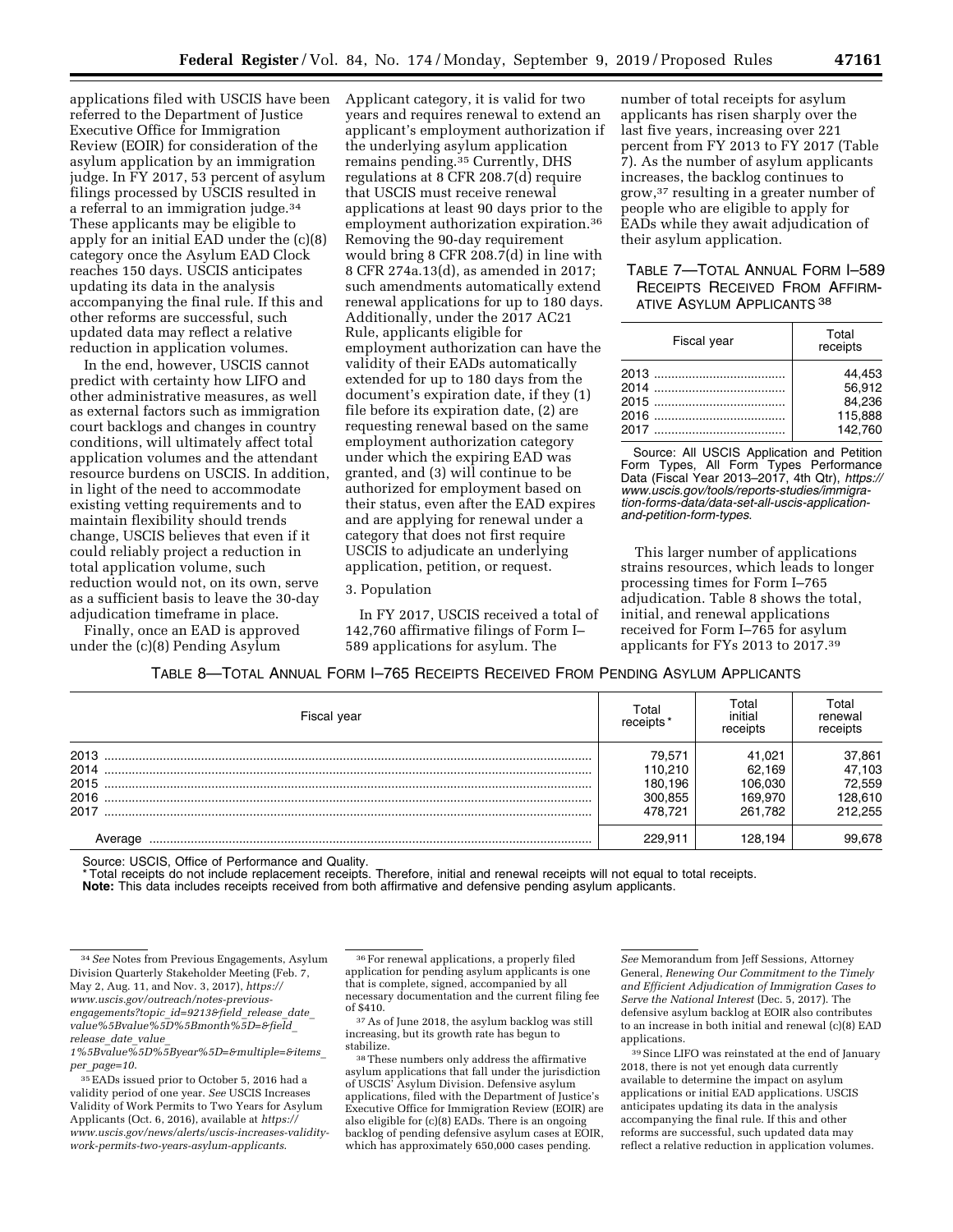In FY 2017, USCIS received a total of 478,721 applications for Form I–765 from pending asylum applicants, with more than half as initial applications (261,782 or 54.7 percent). There were 212,255 renewal applications (44.3 percent) in FY 2017. This trend is similar across all five fiscal years. The five-year average of total applications received was 229,911, with five-year averages of 128,194 initial applications and 99,678 renewal applications.

For this analysis, USCIS does not use a trend line to forecast future projected applications because various factors outside of this rulemaking may result in either a decline or, conversely, a continued rise of applications received. For example, while the number of initial applicants and renewals has risen sharply over the last five years, DHS assumes the increase in initial EAD applications has some correlation with the increase in applications for asylum. As pending asylum applications

increase, the length of time it takes to adjudicate those applications increases, and it is reasonable to assume that the number of applicants who seek employment authorization on the basis of that underlying asylum application would also rise. On the other hand, initial EAD applications may decline. For instance, USCIS' return to a LIFO interview schedule to process affirmative asylum applications, may help stem the growth of the agency's asylum backlog, and may result in fewer pending asylum applicants applying for an EAD. But USCIS cannot predict such an outcome with certainty at this time. Therefore, since DHS anticipates similar outcomes to those achieved in FY 2017, USCIS anticipates receiving approximately 478,721 Form I–765 applications annually from pending asylum applicants, with an estimated 261,782 initial applications and 212,255 renewal applications.

In order to analyze USCIS processing times for Form I–765, USCIS obtained data on completed initial applications, which included the length of time to complete adjudication and information on investigative factors that may prolong the adjudication process. Table 9 differentiates between initial applications that USCIS adjudicated within the 30-day timeframe in FY 2017 and those that it did not. The table also includes the initial applications that were adjudicated within a 60-day timeframe in FY 2017, along with the corresponding initial applications that required additional vetting. This additional vetting includes the issuance of RFEs and referrals for identity verification by the BCU and the CFDO, which can cause delays in processing. DHS notes that the 30-day timeframe pauses for RFEs but does not pause for BCU or CFDO checks. Delays could also be caused by rescheduled fingerprinting.

TABLE 9—PERCENTAGE OF COMPLETIONS FOR INITIAL FORM I–765 FOR PENDING ASYLUM APPLICANTS IN FY 2017

| Number of days the initial application was pending | No additional vetting required<br>(percent) |                                   | Additional vetting required<br>(percent) |                                   |                    |
|----------------------------------------------------|---------------------------------------------|-----------------------------------|------------------------------------------|-----------------------------------|--------------------|
|                                                    | Approved<br>initial<br>applications         | Denied<br>initial<br>applications | Approved<br>initial<br>applications      | Denied<br>initial<br>applications | Total<br>(percent) |
|                                                    | 42<br>22<br>12                              |                                   | 6                                        |                                   | 47<br>31<br>22     |
| Total (percent)                                    | 76                                          |                                   | 16                                       |                                   | 100                |

Source: USCIS, Office of Performance and Quality.

**Note:** Additional vetting includes the applications issued an RFE, referred to BCU/CFDO and both.

In FY 2017, USCIS adjudicated within the 30-day timeframe just under half (47 percent) of all initial Form I–765 applications received. USCIS approved within 30 days 45 percent 40 of the initial applications received and denied 2 percent that did not require any additional vetting. Among the approved applications, only 3 percent of the total required additional vetting, while 42 percent did not. USCIS' completion rate within a 60-day timeframe increased to 78 percent overall, with 73 percent 41 of applications approved and 5 percent 42

denied. Only 10 percent 43 of applications adjudicated within 60 days required additional vetting, while the majority of approved applications did not (68 percent of the total).44

In FY 2017, prior to the *Rosario* v. *USCIS* court order, the majority of applications (53 percent) did not meet the required 30-day adjudication timeframe. In fact, it took up to 60 days for USCIS to adjudicate the majority of applications. For applications that require additional vetting, most applications took more than 30 days to adjudicate as well. ''Additional vetting''

44 Calculation of 60-day No Additional Vetting: 42 (No Additional Vetting Percent Approved 0–30 days) + 22 (No Additional Vetting Percent Approved 31–60 days) + 2 (No Additional Vetting Percent Denied 0–30 days) + 2 (No Additional Vetting Percent Denied 31–60 days) = 68 percent.

cases include those where an RFE is issued, which pauses the regulatory processing time. The findings in Table 9 underscore that, while additional vetting and other delays may contribute to increased processing times, it may not be the only reason processing times have increased. It is likely that the increasing number of initial EAD applications is due to increasing asylum receipts, the asylum interview backlogs, and updated operations as outlined in the background of this proposed rule.

With the removal of the 30-day adjudication timeframe, DHS anticipates similar outcomes to those achieved in FY 2017. DHS's primary goal is to adequately vet applicants and adjudicate cases as quickly and efficiently as possible. DHS welcomes public comment on the above analysis, including the methodology used for the population estimates of this proposed rule and the analysis of processing times.

<sup>40</sup>Calculation of 30-day Approved: 42 (No Additional Vetting Percent Approved 0–30 days) + 3 (Additional Vetting Percent Approved 0–30 days)  $= 45$  percent.

<sup>41</sup>Calculation of 60-day Approved: 42 (No Additional Vetting Percent Approved 0–30 days) + 22 (No Additional Vetting Percent Approved 31–60 days) + 3 (Additional Vetting Percent Approved 0– 30 days) + 6 (Additional Vetting Percent Approved 31–60 days) = 73 percent.

<sup>42</sup>Calculation of 60-day Denied: 2 (No Additional Vetting Percent Denied 0–30 days) + 2 (No Additional Vetting Percent Denied 31–60 days) + 1

<sup>(</sup>Additional Vetting Percent Denied 31–60 days) =

<sup>&</sup>lt;sup>43</sup> Calculation of 60-day Additional Vetting: 3 (Additional Vetting Percent Approved 0–30 days) + 6 (Additional Vetting Percent Approved 31–60 days) + 1 (Additional Vetting Percent Denied 31-60 days) = 10 percent.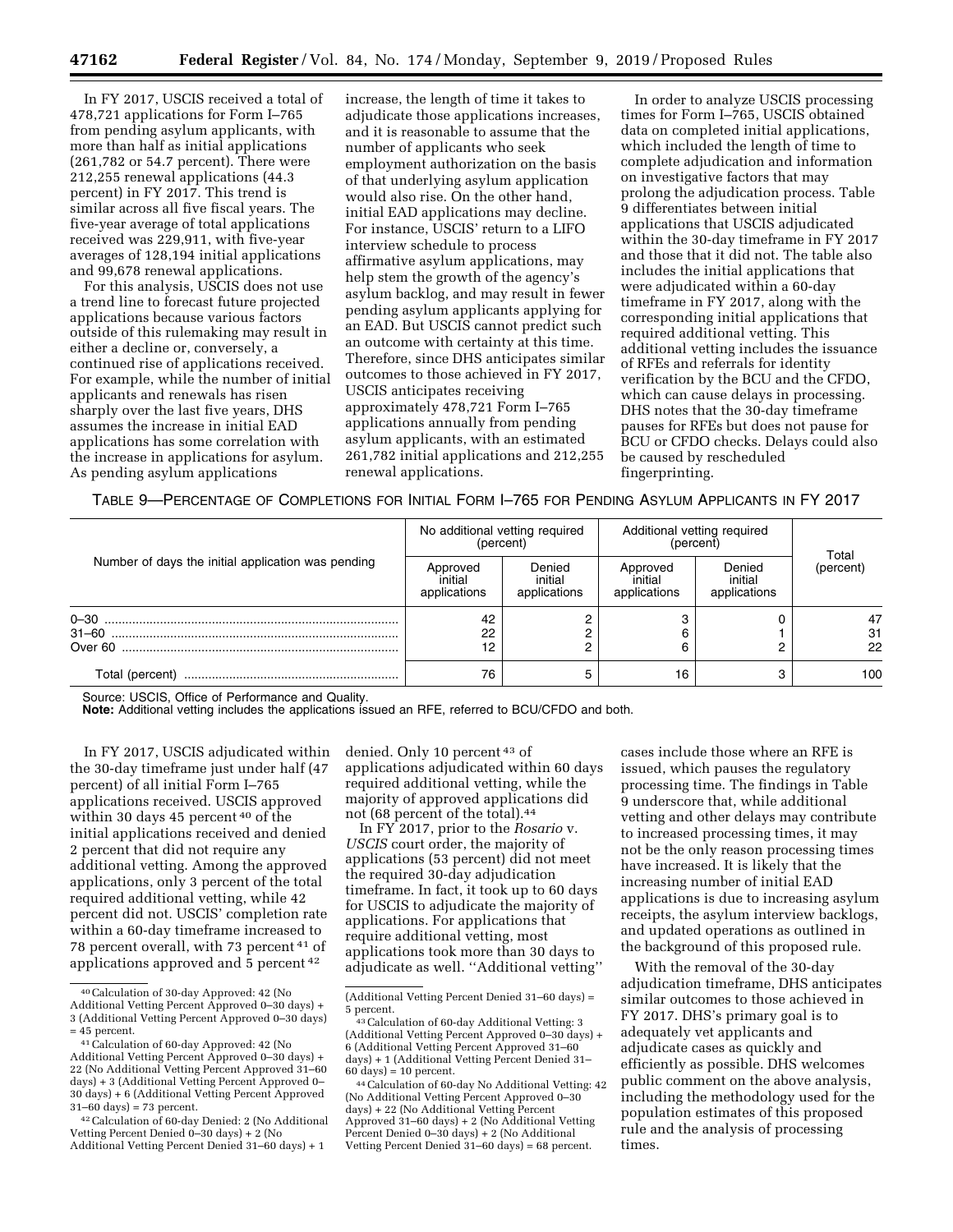4. Transfers, Costs and Benefits of This Proposed Rule

#### (1) Transfers and Costs

The proposed rule would remove the 30-day adjudication timeframe in order to better align with DHS processing times achieved in FY 2017. USCIS recognizes that removing the 30-day regulatory timeframe could potentially result in longer processing times for some applicants and in such situations, this could lead to potential delays in employment authorization for some initial EAD applicants. As described above, these delays would have both distributional effects (which are transfers) and costs. Any delay beyond the regulatory 30-day timeframe would prevent an EAD applicant, if his or her application were approved, from earning wages and other benefits until authorization is obtained. A portion of this lost compensation would be a distributional impact and considered a transfer from asylum applicants to others that are currently in the U.S. labor force, possibly in the form of additional work hours or overtime pay. In cases where companies that would have hired asylum applicants had they been in the labor market earlier are not able to find available workers, the lost compensation to asylum workers would be considered a proxy for the cost of lost productivity to those companies. However, USCIS does not know the portion of the overall impacts of this rule that are transfers or costs. One reason USCIS is unable to apportion these impacts is because the industries in which asylum applicants will work with their employment authorization is unknown; companies' responses to such a situation will vary depending on the industry and location of the company (*e.g.,* truck drivers are limited to the number of overtime hours they can work). Additional uncertainty in how companies will respond exists because while the official unemployment rate is low, there is still evidence of some labor market slack.45 While USCIS is unable to apportion these impacts between

transfers and costs, USCIS does use the lost compensation to asylum applicants, as described below, as a measure of these total impacts.

In FY 2017, the processing times for initial Form I–765 under the Pending Asylum Applicant category exceeded the regulatory set timeframe of 30 days more than half the time. However, USCIS adjudicated approximately 78 percent of applications within 60 days. To estimate lost wages and other benefits, USCIS used FY 2017 daily processing data. In FY 2017, USCIS adjudicated 119,088 approved applications 46 past the regulatory set timeframe. USCIS recognizes that pending asylum EAD applicants do not currently participate in the U.S. labor market, and, as a result, are not represented in national average wage calculations. Further, USCIS recognizes that pending asylum applicants who obtain an EAD are not limited to certain types of employment or occupations nor does USCIS track the type of employment applicants obtain. Because the Form I–765(c8) does not include or legally require, at the initial or renewal stage, any data on employment, and, since it does not involve an associated labor condition application (LCA), DHS has no information on wages, occupations, industries, or businesses that may involve such workers. In some DHS rulemakings, the estimates of distributional impacts and time-related opportunity costs are linked to the federal minimum wage for new entrants to the labor force. This reliance is grounded in the notion that most of the relevant EAD holders would not have been in the labor force long, and would thus not be expected to earn relatively high wages. In this proposed rulemaking, we rely on a slightly more robust ''prevailing'' minimum wage of \$8.25. As is reported by the Economic Policy Institute (EPI, 2016), many states have their own minimum wage, and, even within states, there are multiple tiers.47 Although the minimum wage could be considered a lower-end bound

47*See When it comes to the minimum wage, we cannot just 'leave it to the states'* (November 10, 2016) available at: *[https://www.epi.org/publication/](https://www.epi.org/publication/when-it-comes-to-the-minimum-wage-we-cannot-just-leave-it-to-the-states-effective-state-minimum-wages-today-and-projected-for-2020//)  [when-it-comes-to-the-minimum-wage-we-cannot](https://www.epi.org/publication/when-it-comes-to-the-minimum-wage-we-cannot-just-leave-it-to-the-states-effective-state-minimum-wages-today-and-projected-for-2020//)[just-leave-it-to-the-states-effective-state-minimum](https://www.epi.org/publication/when-it-comes-to-the-minimum-wage-we-cannot-just-leave-it-to-the-states-effective-state-minimum-wages-today-and-projected-for-2020//)[wages-today-and-projected-for-2020//](https://www.epi.org/publication/when-it-comes-to-the-minimum-wage-we-cannot-just-leave-it-to-the-states-effective-state-minimum-wages-today-and-projected-for-2020//)*. There are multiple tiers of minimum wages across many states that apply to size of business (revenue and employment), occupations, working hours, and other criteria. Some of these variations per state are described at: *<https://www.minimum-wage.org>*.

on true earnings, the prevailing minimum wage is fully loaded, at \$12.05, which 13.8 percent higher than the federal minimum wage.48 DHS does not rule out the possibility that some portion of the population might earn wages at the average level for all occupations, but without solid a priori information we believe that providing a range with the lower bound relying on the prevailing minimum wage is justifiable. Therefore, for the purpose of this analysis, USCIS uses both the prevailing minimum hourly wage rate of \$8.25 to estimate a lower bound and a national average wage rate of \$24.98 49 to take into consideration the variance in average wages across states as an upper bound.

In order to estimate the fully loaded wage rates, to include benefits such as paid leave, insurance, and retirement using the most recent Bureau of Labor Statistics (BLS) data, USCIS calculated a benefits-to-wage multiplier of 1.46 50 and multiplied it by the prevailing minimum hourly wage rate. The fully loaded per hour wage rate for someone earning the prevailing minimum wage rate is \$12.05 51 and \$36.47 52 for someone earning the average wage rate. Multiplying these fully loaded hourly wage rates by 8 to reflect an assumed 8 hour workday produces daily wage rates of \$96.36 and \$291.77,53 respectively. USCIS also assumes that EAD holders would work 5 out of every 7 days, or an average of 21 days per month.

Using FY 2017 data, USCIS estimates that the 119,088 approved EAD applicants experienced an estimated

49The wage update in April 2018 reflects the 2017 average for all occupations nationally. The data are found at the BLS Occupational Employment and Wage Estimates, United States, found at: *[https://www.bls.gov/oes/2018/may/oes](https://www.bls.gov/oes/2018/may/oes_nat.htm#00-0000)*\_ *[nat.htm#00-0000](https://www.bls.gov/oes/2018/may/oes_nat.htm#00-0000)*.

50The benefits-to-wage multiplier is calculated by the Bureau of Labor Statistics (BLS) as follows: (\$36.32 Total Employee Compensation per hour)/ (\$24.91 Wages and Salaries per hour) = 1.458 (1.46 rounded). *See* U.S. Department of Labor, Bureau of Labor Statistics, Economic News Release, Table 1. Employer costs per hour worked for employee compensation and costs as a percent of total compensation: Civilian workers, by major occupational and industry group (April 2019), available at *[https://www.bls.gov/news.release/](https://www.bls.gov/news.release/archives/ecec_03192019.pdf) archives/ecec*\_*[03192019.pdf](https://www.bls.gov/news.release/archives/ecec_03192019.pdf)*.

- $51$  Calculation:  $$8.25 \times 1.46 = $12.05$  per hour.
- $^{52}$  Calculation:  $$24.98\times1.46=\$36.47$  per hour.  $53$  Calculations: \$12.05 per hour  $\times$  8 hours =

<sup>45</sup>See Bureau of Labor Statistics, *Employment Situation News Release,* Nov. 2, 2018, *[https://](https://www.bls.gov/news.release/archives/empsit_11022018.pdf) [www.bls.gov/news.release/archives/empsit](https://www.bls.gov/news.release/archives/empsit_11022018.pdf)*\_ *[11022018.pdf](https://www.bls.gov/news.release/archives/empsit_11022018.pdf)*.

It reports that ''the number of persons employed part time for economic reasons (sometimes referred to as involuntary part-time workers) was essentially unchanged at 4.6 million in October. These individuals, who would have preferred full-time employment, were working part time because their hours had been reduced, or they were unable to find full-time jobs.'' It reports also that ''In October, 1.5 million persons were marginally attached to the labor force . . . These individuals were not in the labor force, wanted and were available for work, and had looked for a job sometime in the prior 12 months.''

<sup>46</sup> In FY 2017, USCIS adjudicated 15,860 denied (c)(8) EAD applications past the regulatory set timeframe. Since denied applicants would not obtain work authorization and would not lose working days, this population is not be impacted by this proposed rule and are therefore not included in the analysis for lost compensation.

<sup>48</sup>Calculations (1) for prevailing minimum wage: \$8.25 Hourly wage  $\times$  benefits burden of 1.46 = \$12.05; for federal minimum wage: \$7.25 hourly wage × benefits burden of 1.46 = \$10.59. *See*  Minimum Wage, U.S. Department of Labor available at *[https://www.dol.gov/general/topic/wages/](https://www.dol.gov/general/topic/wages/minimumwage)  [minimumwage;](https://www.dol.gov/general/topic/wages/minimumwage)* (2) ((\$12.05 wage–\$10.59 wage)/ \$10.59)) wage = .1378, which rounded and multiplied by 100 = 13.8 percent.

<sup>\$96.36</sup> per day; \$36.47 per hour  $\times$  8 hours = \$291.77 per day.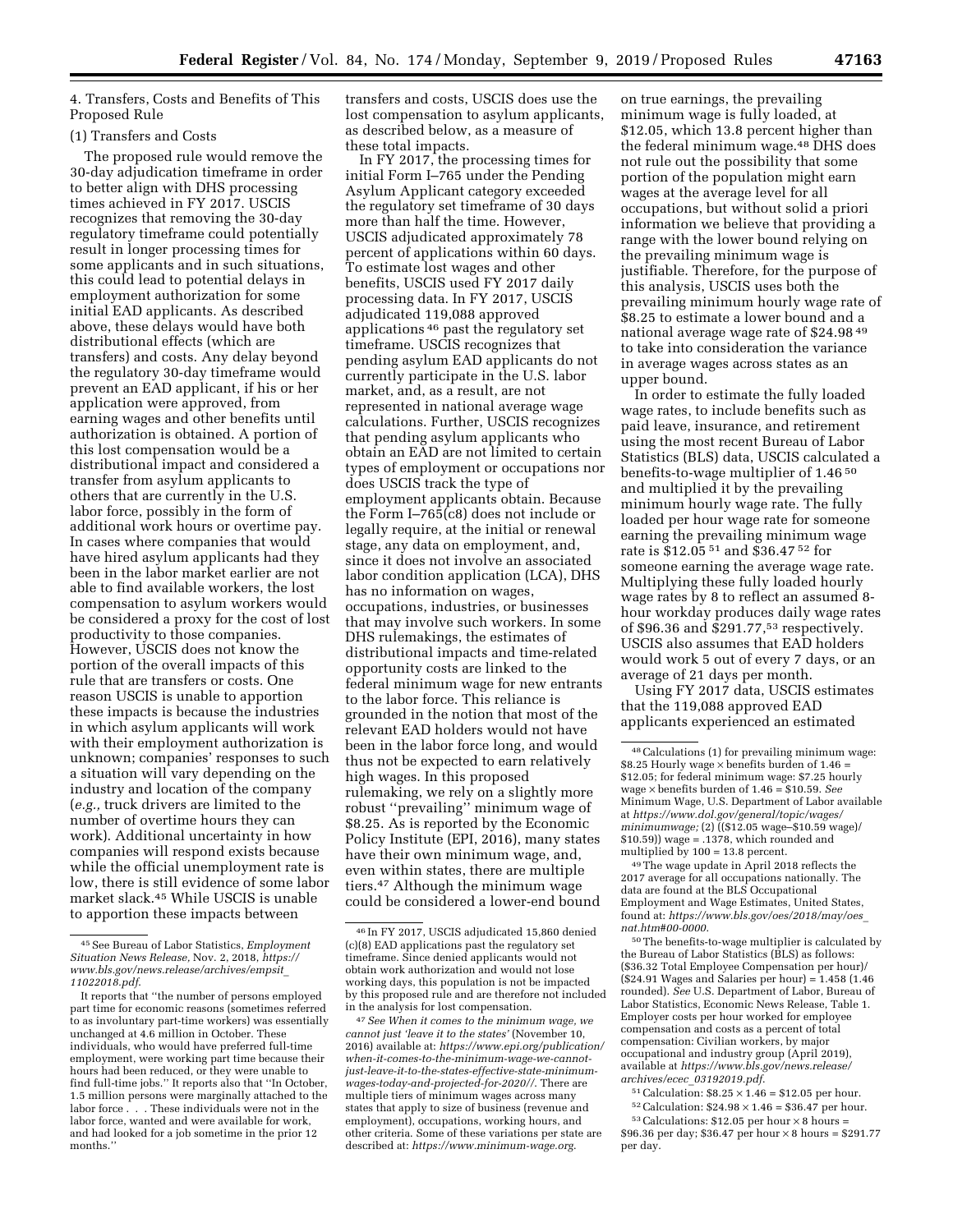total 2,655,429 lost working days, and lost compensation could range from \$255.88 million to \$774.76 million.54 USCIS understands that not all EAD recipients would work in minimum or average wage occupations, but provides these estimates as possible lower and upper bounds for approved applicants

who would engage in full-time employment. Table 10 shows the number of applicants completed in a period longer than the 30-day regulatory timeframe in FY 2017, the associated number of lost working days, and an estimate of the resulting lost compensation. The two categories over

120 days show the declining number of applications that remain pending after 200 days and the maximum number of days it took to adjudicate an initial EAD completed in FY 2017, which was 810 calendar days.

TABLE 10—SUMMARY OF CALCULATIONS FOR INITIAL FORM I–765 FOR PENDING ASYLUM APPLICANTS IN FY 2017

|                                 | 31–60 Days    | 61-90 Days    | 91-120 Davs   | 121–200 Days | 201–810 Davs | Total         |
|---------------------------------|---------------|---------------|---------------|--------------|--------------|---------------|
|                                 | 71.556        | 31.356        | 11.734        | 4.048        | 394          | 119.088       |
|                                 | 899.402       | 1.377.308     | 817.073       | 466.524      | 91.019       | 3.651.326     |
|                                 | 691.314       | 992.880       | 581.237       | 330.038      | 59.960       | 2.655.429     |
| Lost Compensation (lower bound) | \$66,615,017  | \$95.673.917  | \$56,007,997  | \$31,802,462 | \$5,777,746  | \$255,877,138 |
| Lost Compensation (upper bound) | \$201,702,197 | \$289,689,023 | \$169,585,427 | \$96,293,999 | \$17,494,313 | \$774,764,960 |

Source: USCIS analysis.

Note: To calculate lost compensation USCIS uses the fully-loaded wages based on the prevailing minimum wage to calculate the lower bound and a national average wage to calculate the upper bound.

If companies can find replacement labor for the position the asylum applicant would have filled, this rule would have primarily distributional effects in the form of transfers from asylum applicants to others already in the labor market (or workers induced to return to the labor market). USCIS acknowledges that there may be additional opportunity costs to employers such as additional search costs. However, if companies cannot find reasonable substitutes for the labor the asylum applicants would have provided, this rule would primarily be a cost to these companies through lost productivity. USCIS requests comments on how it can apportion these impacts between transfers and costs.

USCIS also recognizes that companies would incur additional costs not captured in the estimates of lost compensation above. In cases where companies cannot find reasonable substitutes for the labor the asylum applicants would have provided, affected companies would also lose profits from the lost productivity. In all cases, companies would incur opportunity costs by having to choose the next best alternative to immediately filling the job the pending asylum applicant would have filled.

USCIS continues to resource the adjudication of pending asylum EAD applications. In response to the *Rosario*  v. *USCIS* litigation and to comply with the court order, USCIS has dedicated as

many resources as practicable to these adjudications but continues to face an increasing asylum application backlog, which in turn increases the numbers of applicants eligible for pending asylum EADs. However, this reallocation of resources is not a long-term sustainable solution because USCIS has many competing priorities and many timesensitive adjudication timeframes. Reallocating resources in the long-term is not sustainable due to work priorities in other product lines. USCIS could hire more officers, but that would not immediately and in all cases shorten adjudication timeframes because (1) additional time would be required to onboard and train new employees and (2) for certain applications, additional time is needed to fully vet an applicant, regardless of staffing levels. In addition, there is currently no fee for asylum applications or the corresponding initial EAD applications, and the cost of adjudication is covered by fees paid by other benefit requesters. USCIS is uncertain of the actual cost impacts of hiring additional adjudicators to process these EAD applications at this time. If the backlog dissipates in the future, USCIS may seek to redistribute adjudication resources. USCIS may also redistribute adjudication resources for other operational needs.

This proposed rule may result in a delay for some applicants to earn compensation if EAD processing is delayed beyond the 30-day regulatory

timeframe. The lost compensation to asylum applicants could range from \$255.88 million to \$774.76 million annually, depending on the wages the asylum applicant would have earned. The ten-year total discounted costs at 3 percent could range from \$2,182.68 million to \$6,608.90 million and at 7 percent could range from \$1,797.17 million to \$5,441.62 million (years 2019–2028). USCIS recognizes that the impacts of this proposed rule could be overstated if the provisions in the broader asylum EAD NPRM are finalized as proposed.

In instances where a company cannot hire replacement labor for the position the asylum applicant would have filled, USCIS acknowledges that delays may result in tax revenue losses to the government. It is difficult to quantify income tax losses because individual tax situations vary widely 55 but USCIS estimates the potential loss to other employment tax programs, namely Medicare and social security which have a combined tax rate of 7.65 percent (6.2 percent and 1.45 percent respectively).56 With both the employee and employer not paying their respective portion of Medicare and social security taxes, the total estimated tax loss for Medicare and social security is 15.3 percent.57 Lost wages ranging from \$255.88 million to \$774.76 million would result in employment tax losses to the government ranging from \$39.15 million to \$118.54 million.58 Again,

<sup>54</sup>Calculations: 2,655,429 lost working days \*  $($96.36\text{ per day}) = $255.88\text{ million}; 2,655,429\text{ lost}$ working days \* (\$291.77 per day) = \$774.76 million.

<sup>55</sup>*See* More than 44 percent of Americans pay no federal income tax (September 16, 2018) available at *[https://www.marketwatch.com/story/81-million](https://www.marketwatch.com/story/81-million-americans-wont-pay-any-federal-income-taxes-this-year-heres-why-2018-04-16)[americans-wont-pay-any-federal-income-taxes-this](https://www.marketwatch.com/story/81-million-americans-wont-pay-any-federal-income-taxes-this-year-heres-why-2018-04-16)[year-heres-why-2018-04-16](https://www.marketwatch.com/story/81-million-americans-wont-pay-any-federal-income-taxes-this-year-heres-why-2018-04-16)*.

<sup>56</sup>The various employment taxes are discussed in more detail at *[https://www.irs.gov/businesses/](https://www.irs.gov/businesses/small-businesses-self-employed/understanding-employment-taxes) [small-businesses-self-employed/understanding](https://www.irs.gov/businesses/small-businesses-self-employed/understanding-employment-taxes)[employment-taxes](https://www.irs.gov/businesses/small-businesses-self-employed/understanding-employment-taxes)*. See IRS Publication 15, Circular E, Employer's Tax Guide for specific information on employment tax rates. *[https://www.irs.gov/pub/irs](https://www.irs.gov/pub/irs-pdf/p15_18.pdf)[pdf/p15](https://www.irs.gov/pub/irs-pdf/p15_18.pdf)*\_*18.pdf*.

<sup>57</sup>Calculation: (6.2 Percent social security + 1.45 percent Medicare) × 2 employee and employer

losses = 15.3 percent total estimated tax loss to government.

<sup>58</sup>Calculations: Lower bound lost wages \$255.88 million  $\times$  15.3 percent employee tax rate = \$39.15 million.

Upper bound lost wages  $$774.76$  million  $\times$  15.3 percent employee tax rate = \$118.54 million.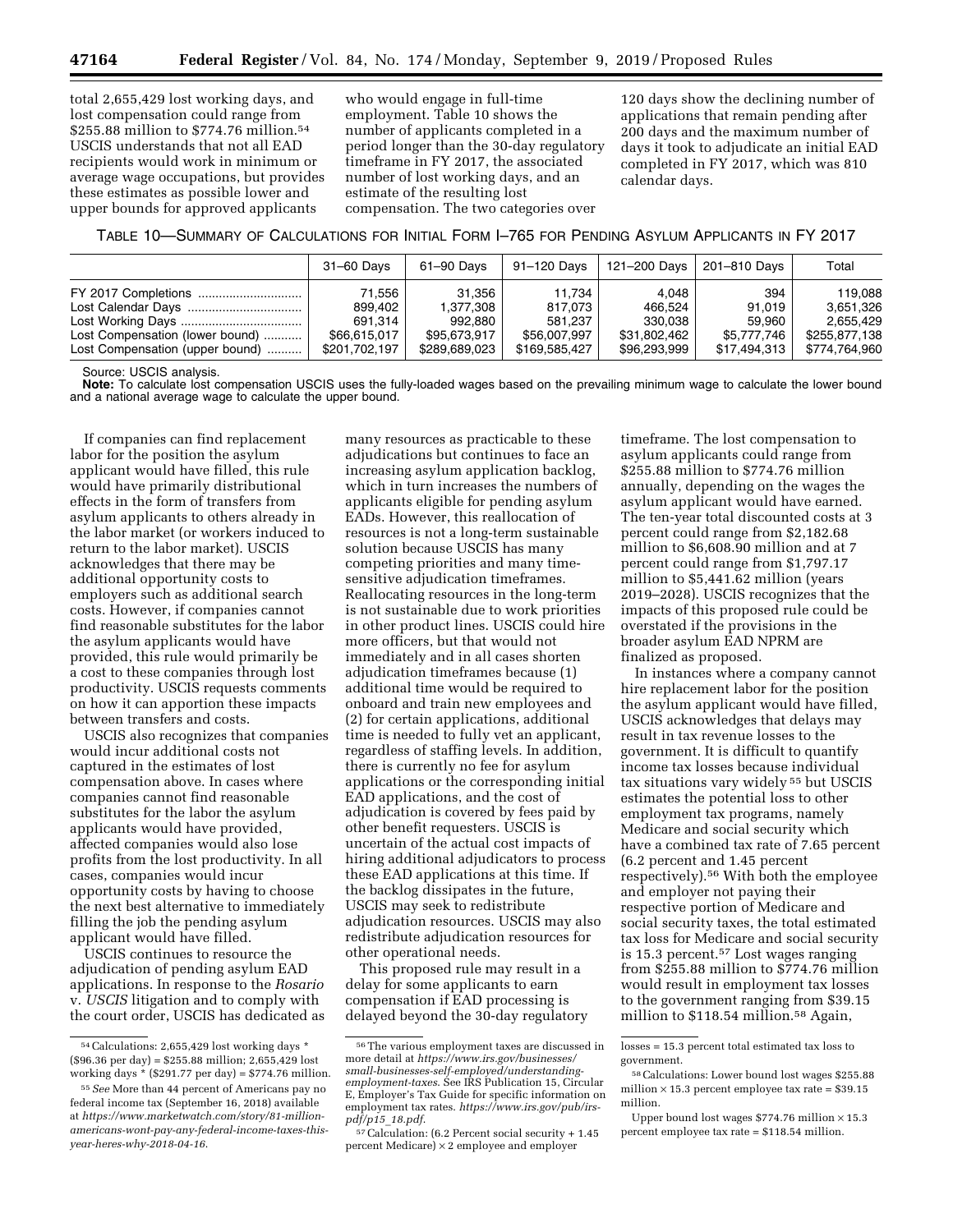depending on the circumstances of the employee, there could be additional federal income tax losses not estimated here. There may also be state and local income tax losses that would vary according to the jurisdiction.

In addition to taxes, USCIS also considered the effects of this rule on USCIS resources. In response to the *Rosario* v. *USCIS* litigation and to comply with the court order, USCIS has dedicated as many resources as practicable to adjudications of initial EAD applications for pending asylum applicants, but continues to face a historic asylum application backlog, which in turn increases the numbers of applicants eligible for pending asylum EADs. However, this reallocation of resources is not a long-term, sustainable solution because USCIS has many competing priorities and many timesensitive adjudication timeframes. Reallocating resources in the long-term is not sustainable due to work priorities in other product lines. Hiring more officers could bring improvements but that would not immediately shorten adjudication timeframes because additional time would be required to onboard new employees, and train them. In addition, there is currently no fee for asylum applications or the corresponding initial EAD applications, and the cost of adjudication is covered by fees paid by other benefit requesters. USCIS is uncertain of the actual cost impacts of hiring additional adjudicators to process these EAD applications at this time. Finally, USCIS has found that certain applications inherently cannot be processed in a specific number of days due to vetting procedures and background checks that simply require additional time (see Table 10 where processing days in FY 2017 reached a maximum 810 days). Therefore, meeting the 30-day timeframe does not solely depend on hiring more adjudication officers because for certain applications additional time is needed for processing. Thus, USCIS is proposing to remove the 30-day requirement rather than increasing the number of adjudication officers in the long-term.

This proposed rule would result in reduced opportunity costs to the Federal Government. Since *Rosario* compelled USCIS to comply with the 30-day provision in FY 2018, USCIS has redistributed its adjudication resources to work up to full compliance. If the 30 day timeframe is removed, these redistributed resources could be reallocated, potentially reducing delays in processing of other applications and avoiding costs associated with hiring

additional employees. USCIS has not estimated these avoided costs.

DHS also acknowledges the distributional impacts associated with an applicant waiting for an EAD onto the applicant's support network. DHS assumes the longer an asylum applicant's EAD is delayed, the longer the applicant's support network is providing assistance to the applicant. DHS cannot determine how much monetary or other assistance is provided to such applicants. DHS requests comments from the public on any data or sources that demonstrate the amount or level of assistance provided to asylum applicants who have pending EAD applications. DHS welcomes any comments from the public on costs to applicants from removing the 30-day adjudication timeframe.

USCIS does not anticipate that removing the separate 90-day EAD filing requirement would result in any costs to applicants or the Federal Government, as it makes a procedural change that benefits the applicant. DHS also welcomes public comments on any costs resulting from the removal of the 90-day renewal requirement.

#### (2) Benefits

By eliminating the 30-day provision, DHS would be able to operate under long-term sustainable case processing times for initial EAD applications for pending asylum applicants, to allow sufficient time to address national security and fraud concerns, and to maintain technological advances in document production and identity verification that USCIS must fulfill as a part of its core mission within DHS.

Applicants would rely on up-to-date processing times, which provide realistic expectations of adjudication times.

This rule would end future litigation over the 30-day adjudication timeframe, such as the litigation referenced above. Even applications that are not subject to a set timeframe, however, could in some cases be the subject of litigation on ''unreasonable delay'' theories. And more important, as indicated above, as a primary goal, USCIS seeks to adequately vet applicants and adjudicate applications as quickly and efficiently as possible. DHS welcomes any public comments on the benefits described for the removal of the 30-day adjudication timeframe.

USCIS would benefit from the removal of the 90-day renewal requirement, because regulations would be updated to match that of other EAD categories and it would ensure that the regulatory text reflects current DHS policy and regulations under DHS's

2017 AC21 Rule. USCIS welcomes any public comment on the benefits of the removal of the 90-day renewal requirement.

#### (3) Labor Market Overview

As discussed in the population section of this analysis, USCIS anticipates receiving approximately 478,721 Form I–765 applications annually from pending asylum applicants with an estimated 261,782 initial applications and 212,255 renewal applications. Since this proposed rule would only affect initial applicants who experience potential delays in processing, USCIS estimates the affected population to be approximately 119,088 applications.59 The U.S. labor force consists of a total of 162,981,000 workers, according to the recent data (June 2019).60 Therefore, the population affected by this proposed rule represents 0.07 percent of the U.S. labor force, suggesting that the number of potential workers no longer expecting a 30-day processing timeframe make up a very small percentage of the U.S. labor market.61 USCIS recognizes that unemployment rates have been historically low recently and the number of unemployed persons was 5,975,000 in June 2019, and so providing EADs to pending asylum applicants potentially fills an economic need as discussed previously.62 However, USCIS must first be sufficiently assured of applicant eligibility and ensure all background and security checks are completed.

In any case, USCIS notes that this proposed rule does not introduce any newly eligible workers into the labor force, or permanently prevent any eligible workers from joining the labor force. This proposed rule only amends the processing of initial and renewal employment authorizations for pending asylum applicants. The ability of pending asylum applicants to be eligible for requesting employment authorization in certain circumstances is in existing regulations; this proposed

61Calculation: (119,088 approximate initial applicants who could experience processing delays per year/162,981,000 workers) \*100 = 0.07 percent.

<sup>59</sup> In FY 2017, USCIS adjudicated 119,088 approved applications past the regulatory set timeframe.

<sup>60</sup>The BLS labor force data are found in Table A– 1. Employment status of the civilian population by sex and age, seasonally adjusted, from the Current Population Survey July 2019 News Release: *[https://](https://www.bls.gov/news.release/archives/empsit_07052019.pdf)  [www.bls.gov/news.release/archives/empsit](https://www.bls.gov/news.release/archives/empsit_07052019.pdf)*\_ *[07052019.pdf](https://www.bls.gov/news.release/archives/empsit_07052019.pdf)*.

<sup>62</sup>The BLS labor force data are found in Table A– 1. Employment status of the civilian population by sex and age, seasonally adjusted, from the Current Population Survey July 2019 News Release: *[https://](https://www.bls.gov/news.release/archives/empsit_07052019.pdf)  [www.bls.gov/news.release/archives/empsit](https://www.bls.gov/news.release/archives/empsit_07052019.pdf)*\_ *[07052019.pdf](https://www.bls.gov/news.release/archives/empsit_07052019.pdf)*.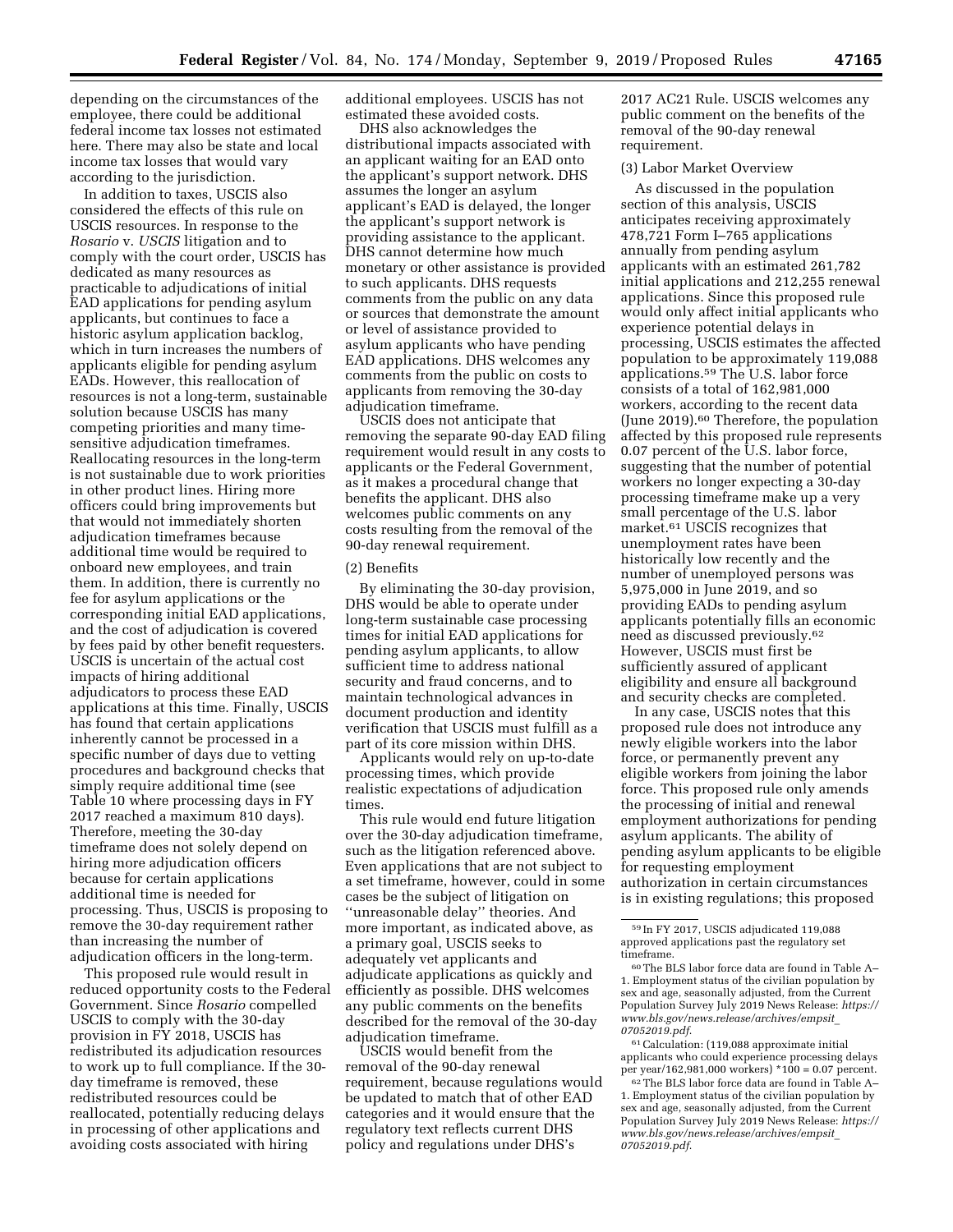rulemaking is not seeking to alter which pending asylum applicants are eligible to apply for employment authorization. Therefore, this proposed rule would not change the composition of the population of 229,911 estimated applicants who may apply for employment authorization or the number of workers entering the labor force; rather, this rule could delay 119,088 pending asylum applicants from entering the U.S. labor market by an average of approximately 31 days each, for a total of 3,651,326 days.<sup>63</sup> DHS welcomes public comment on this assessment of this proposed rule.

## (4) Alternatives

(1) Alternative: 90-Day Regulatory Timeframe

DHS considered an alternative to the proposed removal of the 30-day regulatory timeframe, to instead extend the regulatory timeframe to 90 days. Currently, under the *Rosario* v. *USCIS*  court order, USCIS must comply with its existing regulation requiring a 30-day timeframe and process all initial EAD applications for asylum applicants within 30 days. Under this alternative, USCIS would instead process all future applications within 90 days. In FY 2017, prior to the *Rosario* v. *USCIS* court

order, USCIS was able to sustainably process approximately 47 percent of applications within 30 days. USCIS, therefore, assumes 47 percent of applicants would remain unaffected under this 90-day alternative. USCIS assumes the remaining 53 percent of applicants would have their processing time extended under this alternative. In FY 2017 there were a total of 119,088 approved applications for which processing took more than 30 days. USCIS assumes approved applications that were processed in 31–60 days, and 61–90 days in FY 2017 (71,556 and 31,356 applicants, respectively) would be processed in a similar amount of time under this alternative. For the 16,176 approved applications that took more than 90 days to process in FY 2017, USCIS assumes the processing time under this alternative would be 90 days, as this alternative would set the maximum processing time at 90 days. USCIS notes that while processing for this group under the 90-day alternative would be longer than the current 30-day processing time under the *Rosario* v. *USCIS* court order, it would be shorter as compared to the proposed rule, which proposes to remove any processing timeframe.64

Based on the analysis provided in the Transfers and Costs section, USCIS used FY 2017 daily processing data to estimate lost wages, lost taxes, and other benefits for this alternative proposal. In FY 2017, USCIS adjudicated 102,912 approved applications 65 between 31 and 90 days. USCIS estimates that under this alternative the 102,912 approved EAD applicants would have experienced an estimated total 1,684,194 lost working days, and lost compensation could have ranged from \$158.82 million to \$480.89 million 66 annually depending on the wages the asylum applicant would have earned. In FY 2017, USCIS adjudicated 16,176 approved applications in greater than 90 days. USCIS estimates that under this alternative the 16,176 approved EAD applicants would have experienced an estimated total 679,392 lost working days, and lost compensation could have ranged from \$65.47 million to \$198.23 million annually depending on the wages the asylum applicants would have earned. Table 11 shows the number of approved applications completed in more than 30 days in FY 2017, the associated number of lost working days, and an estimate of the resulting lost compensation.

TABLE 11—SUMMARY OF CALCULATIONS FOR INITIAL FORM I–765 FOR PENDING ASYLUM APPLICANTS IN FY 2017

| 31-60 Days    | 61-90 Days    | Greater than<br>90 davs | Total         |
|---------------|---------------|-------------------------|---------------|
| 71.556        | 31.356        | 16.176                  | 119.088       |
| 899.402       | 1,377,308     | 970.560                 | 3,247,270     |
| 691.314       | 992.880       | 679.392                 | 2.377.451     |
| \$66.615.017  | \$95.673.917  | \$65.466.213            | \$227.755.147 |
| \$201,702,197 | \$289,689,023 | \$198,223,758           | \$689,614,978 |

Source: USCIS analysis.

**Note:** The prevailing minimum wage is used to calculate the lower bound while a national average wage is used to calculate the upper bound lost compensation.

In addition to the lost wages, USCIS acknowledges that such processing delays may result in the loss in tax revenue to the government. Similar to the analysis in the Transfers and Costs section, USCIS estimates the potential loss to Medicare and social security. Lost wages ranging \$227.76 million to \$689.61 million would result in employment tax revenue losses to the government ranging from \$34.85 million to \$105.51 million annually.67 Again, depending on the circumstances of the

employee, there could be additional federal income tax losses not estimated here. There may also be state and local income tax losses that would vary according to the jurisdiction. The tenyear total discounted lost compensation to asylum applicants at 3 percent could range from \$1,942.80 million to \$5,882.56 million and at 7 percent could range from \$1,599.66 million to \$4,843.57 million (years 2019–2028). USCIS recognizes that the impacts of this alternative could be overstated if

the provisions in the broader asylum EAD NPRM are finalized as proposed. Specifically, the broader asylum EAD NPRM would limit or delay eligibility for employment authorization for certain asylum applicants. Accordingly, if the population of aliens is less than estimated as a result of the broader asylum EAD rule, the estimated impacts of this alternative could be overstated because the population affected may be lower than estimated in this rule.

<sup>63</sup>Calculation: 3,654,326 total days/119,088 applicants = 31 days (rounded).

<sup>64</sup> In FY 2017, USCIS adjudicated 16,176 approved and 5,202 denied (c)(8) EAD applications in over 90 days.

<sup>65</sup> In FY 2017, USCIS adjudicated 10,658 denied (c)(8) EAD applications between 31 and 90 days.

Since denied applicants would not obtain work authorization and would not lose working days, this population is not be impacted by this proposed rule and are therefore not included in the analysis for lost compensation.

<sup>66</sup>Calculations: 1,648,194 lost working days \* (\$96.36 per day) = \$158.82 million; 1,648,194 lost working days  $*(\$291.77$  per day) =  $\$480.89$  million.

<sup>67</sup>Calculations: Lower bound lost wages \$227.76 million  $\times$  15.3 percent employee tax rate = \$34.85 million.

Upper bound lost wages  $$689.61$  million  $\times$  15.3 percent employee tax rate = \$105.51 million.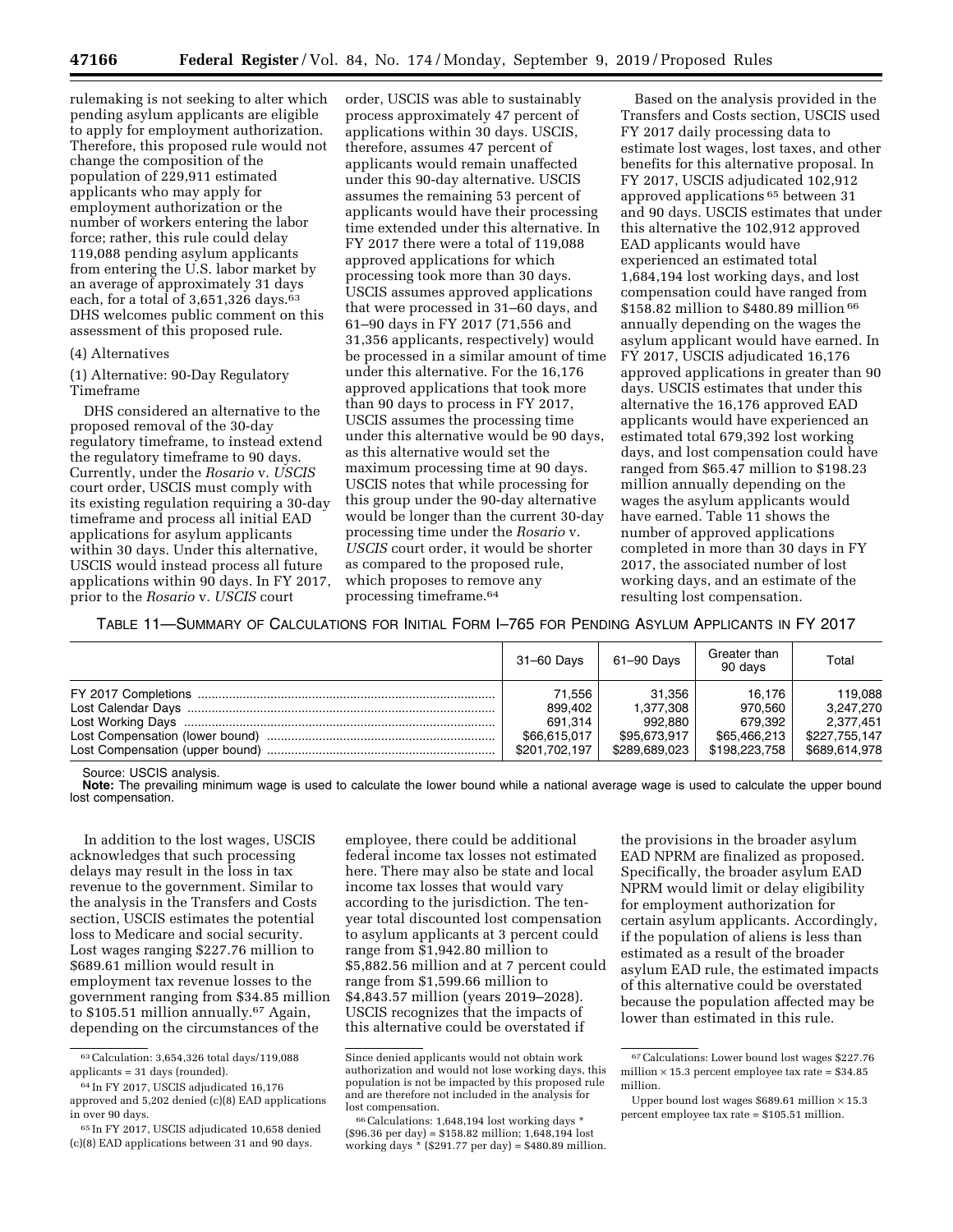As previously discussed, USCIS does not know the portion of overall impacts of this rule that are transfers or costs, but estimates that the maximum monetized impact of this 90-day alternative from lost compensation is \$689.61 million annually. Accordingly, if companies are unable to find reasonable labor substitutes for the position the asylum applicant would have filled then \$689.61 million is the estimated maximum monetized cost of the rule and \$0 is the estimated minimum in monetized transfers. Additionally, under this scenario, there would be a reduction of \$105.51 million in employment tax transfers from companies and employees to the Federal Government. Conversely, if all companies are able to easily find

reasonable labor substitutes, they will bear little or no costs, so \$689.61 million will be transferred from asylum applicants to workers currently in the labor force or induced back into the labor force (we assume no tax losses as a labor substitute was found).

## (2) Comparison of Alternatives

Currently, the *Rosario* v. *USCIS* court decision requires USCIS to process asylum EAD applications in 30 days. This rule proposes to remove any adjudication timeframe for processing future asylum EAD applications. USCIS also considered an alternative under which USCIS would process all future applications within 90 days. In the table below, USCIS compares the lost working days and associated lost compensation and taxes under the 90-

day alternative with the proposed rule. As previously discussed, if companies can find replacement labor for the position the asylum applicant would have filled, the effects of this rule would be primarily transfers from asylum applicants to others already in the labor market (or induced to return). If companies cannot find reasonable substitutes, the rule would primarily be a cost to these companies through lost productivity and profits, and also result in a decrease in employment tax transfers from employees to the government. USCIS uses the lost compensation to asylum applicants as a measure of the overall impact of the rule—either as distribution impacts (transfers) or as a proxy for businesses' cost for lost productivity.

| TABLE 12—COMPARISON OF ALTERNATIVES, USING FY 2017 ANNUAL DATA |  |
|----------------------------------------------------------------|--|
|----------------------------------------------------------------|--|

|                                                                                   | Number of<br>applicants<br>impacted<br>by change<br>(FY 2017) | Lost working<br>days | Lost<br>compensation<br>(lower bound) | Lost<br>compensation<br>(upper bound) | Lost<br>employment<br>taxes when<br>replacement<br>labor is not<br>found<br>(lower bound) | Lost<br>employment<br>taxes when<br>replacement<br>labor is not<br>found<br>(upper bound) |
|-----------------------------------------------------------------------------------|---------------------------------------------------------------|----------------------|---------------------------------------|---------------------------------------|-------------------------------------------------------------------------------------------|-------------------------------------------------------------------------------------------|
| Current 30-day Processing Timeframe<br>Adjudication Timeframe<br>Alter-<br>90-day | N/A<br>119.088                                                | N/A<br>2.377.451     | N/A<br>\$227,755,147                  | N/A<br>\$689.614.978                  | N/A<br>\$34,846,537                                                                       | N/A<br>\$105,511,092                                                                      |
| No Adjudication Timeframe ( <i>i.e.</i> , Pro-<br>posed Alternative)              | 119,088                                                       | 2,655,429            | 255,877,138                           | 774,764,960                           | 39,149,202                                                                                | 118,539,039                                                                               |

Source: USCIS analysis.

The distribution of existing government resources would vary under the baseline, the proposed rule, and the 90-day alternative. When *Rosario*  compelled USCIS to comply with the 30-day provision in FY 2018 (the baseline), USCIS redistributed its adjudication resources to work up to full compliance. If the 30-day timeframe is removed (the proposed rule), all of these redistributed resources could be reallocated back to the way they were pre-*Rosario* (which USCIS assumes will look like FY 2017). Under the 90-day alternative, some of the resources could be moved back, but not all of them because in FY 2017 USCIS was able to adjudicate 92 percent of applicants in 90 days.

DHS decided not to propose the 90 day alternative because although it would provide USCIS with more time to adjudicate initial EAD applications from pending asylum applicants and applicants with a new expected timeframe, it would not provide USCIS with the certainty and flexibility it needs to fulfill its core mission. Further, under DHS's final 2017 AC21 Rule,

USCIS removed the 90-day timeframe for all other EAD categories. Maintaining any adjudication timeframe for this EAD would unnecessarily constrict adjudication workflows. Ultimately, USCIS is unable to plan its workload and staffing needs with the level of certainty that a binding timeframe may require, and has no way of predicting what national security and fraud concerns may be or what procedures would be necessary in the future. DHS therefore declined to adopt a 90-day regulatory timeframe, which would unnecessarily place operational constraints on adjudicators.

#### *B. Regulatory Flexibility Act*

The Regulatory Flexibility Act of 1980  $(RFA)$ , 5 U.S.C. 601–612, as amended by the Small Business Regulatory Enforcement Fairness Act of 1996, Public Law 104–121 (March 29, 1996), requires federal agencies to consider the potential impact of regulations on small entities during the development of their rules. The term ''small entities'' refers to small businesses, not-for-profit organizations that are not dominant in their fields, and governmental

jurisdictions with populations of less than 50,000.This proposed rule would continue to provide employment authorization to asylum applicants who voluntarily apply for such benefits. This proposed rule only removes the 30-day adjudication timeframe and the corresponding 90-day renewal requirement. For the purposes of the RFA, DHS estimates that approximately 119,088 individuals may be impacted by this proposed rule annually. Individuals are not considered by the RFA to be a small entity. As previously explained, this proposed rule may result in lost compensation for some initial applicants whose EAD processing is delayed beyond the 30-day regulatory timeframe. However, the proposed rule does not directly regulate employers.

The RFA does not require agencies to examine the impact of indirect costs to small entities. Regardless, DHS is unable to identify the next best alternative to hiring a pending asylum applicant and is therefore unable to reliably estimate the potential indirect costs to small entities from this proposed rule.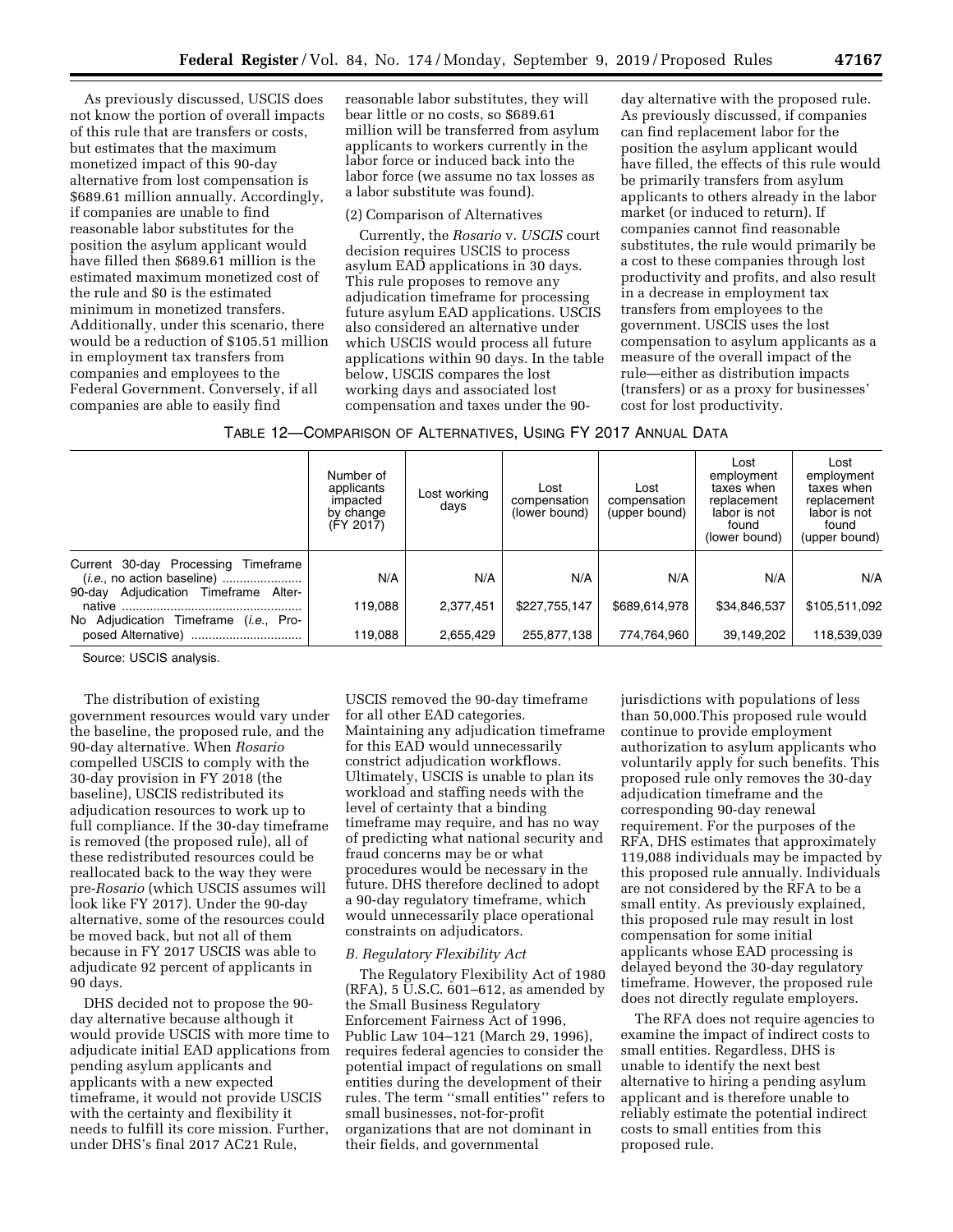DHS requests comments from the public that would assist in understanding costs not described herein. An initial regulatory flexibility analysis follows.

(1) A description of the reasons why the action by the agency is being considered.

This proposed rule would remove the 30-day regulatory timeframe for the adjudication of initial EAD applications by pending asylum applicants because it is outdated, does not account for the recent volume of applications and no longer reflects current operations. The proposed rule would also make a technical change to remove the 90-day filing requirement to reduce confusion regarding EAD renewal requirements for pending asylum applicants and ensure the regulatory text reflects current DHS policy and regulations under DHS's final 2017 AC21 Rule.

(2) A succinct statement of the objectives of, and legal basis for, the proposed rule.

The authority of the Secretary of Homeland Security (Secretary) for these regulatory amendments is found in various sections of the Immigration and Nationality Act (INA), 8 U.S.C. 1101 *et seq.,* and the Homeland Security Act of 2002 (HSA), Public Law 107–296, 116 Stat. 2135, 6 U.S.C. 101 *et seq.* General authority for issuing the proposed rule is found in section 103(a) of the INA, 8 U.S.C. 1103(a), which authorizes the Secretary to administer and enforce the immigration and nationality laws and to establish such regulations as she deems necessary for carrying out such authority. Further authority for the regulatory amendment in the final rule is found in section 208(d)(2) of the INA, 8 U.S.C. 1158(d)(2), which states an applicant for asylum is not entitled to employment authorization, and may not be granted asylum application-based employment authorization prior to 180 days after filing of the application for asylum, but otherwise authorizes the Secretary to prescribe by regulation the terms and conditions of employment authorization for asylum applicants.

The proposed rule would remove the 30-day adjudication timeframe in order to better align with DHS processing times achieved in FY 2017, reduce confusion regarding EAD renewal requirements and ensure the regulatory text reflects current DHS policy and regulations under DHS's final 2017 AC21 Rule.

(3) A description of and, where feasible, an estimate of the number of small entities to which the proposed rule will apply.

This proposed rule would directly regulate pending asylum applicants, or

individuals, applying for work authorization. However, DHS presents this IRFA as the proposed rule may indirectly impact small entities who incur opportunity costs by having to choose the next best alternative to immediately filling the job the asylum applicant would have filled. DHS cannot reliably estimate how many small entities may be indirectly impacted as a result of this proposed rule, but DHS believes the number of small entities directly regulated by this rule is zero.

(4) A description of the projected reporting, recordkeeping, and other compliance requirements of the proposed rule, including an estimate of the classes of small entities which will be subject to the requirement and the type of professional skills necessary for preparation of the report or record.

This rule would not directly impose any reporting, recordkeeping, or other compliance requirements on small entities. Additionally, this rule would not require any additional professional skills.

(5) Identification, to the extent practicable, of all relevant federal rules that may duplicate, overlap or conflict with the proposed rule.

DHS is unaware of any relevant federal rule that may duplicate, overlap, or conflict with the proposed rule. Elsewhere in this preamble, DHS notes that notwithstanding the language of the parallel DOJ regulations in 8 CFR 1208.7, as of the effective date of a final rule, the revised language of 8 CFR 208.7(a)(1) and removal of 8 CFR 208.7(d) would be binding on DHS and its adjudications. DHS would not be bound by the 30-day provision of the DOJ regulations at 8 CFR 1208.7(a)(1). DOJ has no authority to adjudicate employment authorization applications. DHS has been in consultation with DOJ on this proposed rule, and DOJ may issue conforming changes at a later date.

(6) Description of any significant alternatives to the proposed rule which accomplish the stated objectives of applicable statutes and which minimize any significant economic impact of the proposed rule on small entities.

DHS is not aware of any alternatives to the proposed rule that accomplish the stated objectives and that would minimize the economic impact of the proposed rule on small entities as this rule imposes no direct costs on small entities. DHS requests comments and seeks alternatives from the public that will accomplish the same objectives.

#### *C. Congressional Review Act*

This proposed rule is a major rule, as defined by 5 U.S.C. 804. Accordingly,

absent exceptional circumstances, this rule, if enacted as a final rule, would be effective at least 60 days after the date on which Congress receives a report submitted by DHS under the Congressional Review Act, or 60 days after the final rule's publication, whichever is later.

#### *D. Unfunded Mandates Reform Act of 1995*

The Unfunded Mandates Reform Act of 1995 (UMRA) requires each federal agency to prepare a written statement assessing the effects of any federal mandate in a proposed or final agency rule that may result in a \$100 million or more expenditure (adjusted annually for inflation) in any one year by state, local, and tribal governments, in the aggregate, or by the private sector. The value equivalent of \$100 million in 1995, adjusted for inflation to 2018 levels by the Consumer Price Index for All Urban Consumers (CPI–U), is \$165 million.

Some private sector entities may incur a cost, as they could be losing the productivity and potential profits the asylum applicant could have provided had the asylum applicant been in the labor force earlier. Entities may also incur opportunity costs by having to choose the next best alternative to immediately filling the job the asylum applicant would have filled. In such instances, USCIS does not know if or to what extent this would impact the private sector, but assesses that such impacts would result indirectly from delays in employment authorization, and would not be a consequence of an enforceable duty. As a result, such costs would not be attributable to a mandate under UMRA. *See* 2 U.S.C. 658(6), (7) (defining a federal private sector mandate as, *inter alia,* a regulation that imposes an enforceable duty upon the private sector except for a duty arising from participation in a voluntary Federal program); 2 U.S.C. 1502(1). Similarly, any costs or transfer effects on state and local governments would not result from a mandate under UMRA. *See* 2 U.S.C. 658 (5), (6) (defining a federal intergovernmental mandate as, *inter alia,* a regulation that imposes an enforceable duty upon State, local, or tribal governments, except for a duty arising from participation in a voluntary Federal program); 2 U.S.C 1502(1). USCIS nonetheless welcomes public comment on potential UMRA impacts.

#### *E. Executive Order 13132 (Federalism)*

This proposed rule would not have substantial direct effects on the states, on the relationship between the Federal Government and the states, or on the distribution of power and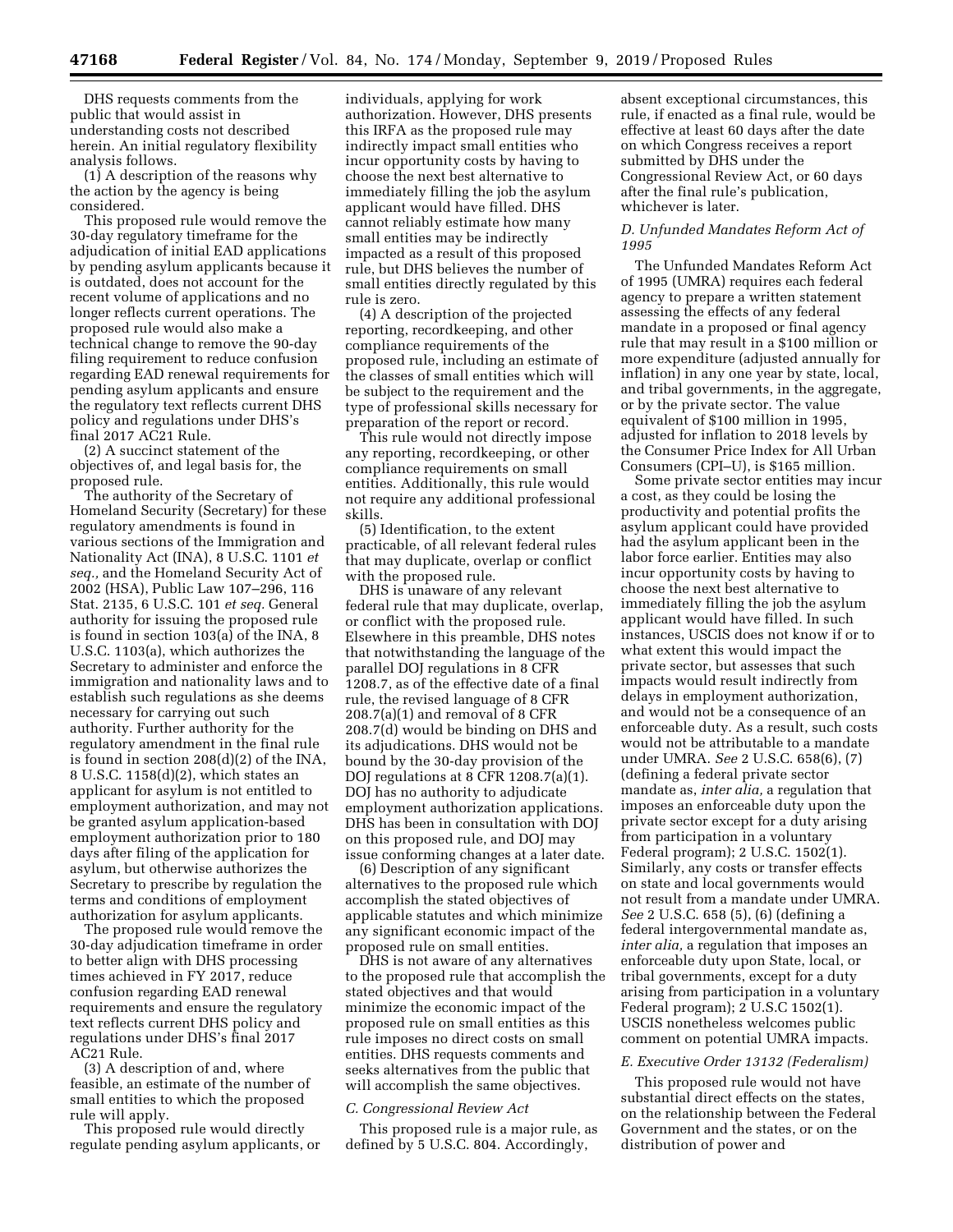responsibilities among the various levels of government. Therefore, in accordance with section 6 of Executive Order 13132 (Federalism), it is determined that this proposed rule does not have sufficient federalism implications to warrant the preparation of a federalism summary impact statement.

## *F. Executive Order 12988 (Civil Justice Reform)*

This rule meets the applicable standards set forth in sections 3(a) and 3(b)(2) of Executive Order 12988 (Civil Justice Reform).

## *G. Paperwork Reduction Act*

Under the Paperwork Reduction Act of 1995, Public Law 104–13, all agencies are required to submit to OMB, for review and approval, any reporting requirements inherent in a rule. *See*  Public Law 104–13, 109 Stat. 163 (May 22, 1995). This rule does not impose any reporting or recordkeeping requirements under the Paperwork Reduction Act.

## *H. Family Assessment*

DHS has assessed this action in accordance with section 654 of the Treasury General Appropriations Act, 1999, Public Law 105–277, Div. A. With respect to the criteria specified in section 654(c)(1), DHS has determined that the proposed rule may delay the ability for some initial applicants to work, which could decrease disposable income of families, as the lost compensation to asylum applicants could range from \$255.88 million to \$774.76 million annually depending on the wages the asylum applicant would have earned. For the reasons stated elsewhere in this preamble, however, DHS has determined that the benefits of the action justify the potential financial impact on the family. Further, the potential for lost compensation does not account for the fact that compliance with the 30-day timeframe is not sustainable in the long-term, as DHS has been unable to meet the 30-day processing timeframe in certain cases even with additional adjudication resources.

#### *I. Executive Order 13175*

This proposed rule does not have tribal implications under Executive Order 13175, Consultation and Coordination with Indian Tribal Governments, because it would not have a substantial direct effect on one or more Indian tribes, on the relationship between the Federal Government and Indian tribes, or on the distribution of power and responsibilities between the Federal Government and Indian tribes.

## *J. National Environmental Policy Act (NEPA)*

DHS Directive (Dir) 023–01 Rev. 01 and Instruction (Inst) 023–01–001 Rev. 1 establish the policies and procedures that DHS and its components use to comply with NEPA and the Council on Environmental Quality (CEQ) regulations for implementing NEPA, 40 CFR parts 1500–1508.

The CEQ regulations allow federal agencies to establish, with CEQ review and concurrence, categories of actions (''categorical exclusions'') which experience has shown do not individually or cumulatively have a significant effect on the human environment and, therefore, do not require an Environmental Assessment (EA) or Environmental Impact Statement (EIS). 40 CFR 1507.3(b)(1)(iii), 1508.4. Inst. 023–01– 001 Rev. 01 establishes Categorical Exclusions that DHS has found to have no such effect. Inst. 023–01–001 Rev. 01 Appendix A Table 1. Inst. 023–01–001 Rev. 01 requires the action to satisfy each of the following three conditions: (1) The entire action clearly fits within one or more of the categorical exclusions; (2) the action is not a piece of a larger action; and (3) no extraordinary circumstances exist that create the potential for a significant environmental effect. Dir. 023–01 Rev. 01 section V.B (1)–(3).

This proposed rule would remove the following purely administrative provisions from an existing regulation: (1) The 30-day adjudication provision for EAD applications filed by asylum applicants, and (2) the provision requiring pending asylum applicants to submit Form I–765 renewal applications 90 days before their employment authorization expires. 8 CFR 208.7(a)(1),  $(d)$ 

Assuming that NEPA applies to this rule at all,68 this rule falls within categorical exclusions number A3(a) in Inst. 023– 01–001 Rev. 01, Appendix A, Table 1: "Promulgation of rules . . . strictly of an administrative or procedural nature'' and A3(d) for rules that interpret or amend an existing regulation without changing its environmental effect. This rule is not part of a larger action and presents no extraordinary circumstances creating the potential for significant environmental effects. Therefore, this proposed rule is also categorically excluded from further NEPA review.

## *K. National Technology Transfer and Advancement Act*

The National Technology Transfer and Advancement Act (NTTAA) (15 U.S.C. 272 note) directs agencies to use voluntary consensus standards in their regulatory activities unless the agency provides Congress, through OMB, with an explanation of why using these standards would be inconsistent with applicable law or otherwise impractical. Voluntary consensus standards are technical standards (*e.g.,* specifications of materials, performance, design, or operation; test methods; sampling procedures; and related management systems practices) that are developed or adopted by voluntary consensus standard bodies. This proposed rule does not use technical standards. Therefore, we did not consider the use of voluntary consensus standards.

### *L. Executive Order 12630*

This proposed rule would not cause the taking of private property or otherwise have taking implications under Executive Order 12630, Governmental Actions and Interference with Constitutionally Protected Property Rights.

## *M. Executive Order 13045: Protection of Children From Environmental Health Risks and Safety Risks*

Executive Order 13045 requires agencies to consider the impacts of environmental health risk or safety risk that may disproportionately affect children. DHS has reviewed this proposed rule and determined that this rule is not a covered regulatory action under Executive Order 13045. Although the rule is economically significant, it would not create an environmental risk to health or risk to safety that might disproportionately affect children. Therefore, DHS has not prepared a statement under this executive order.

## *N. Executive Order 13211: Actions Concerning Regulations That Significantly Affect Energy Supply, Distribution, or Use*

Executive Order 13211 requires agencies to consider the impact of rules that significantly impact the supply, distribution, and use of energy. DHS has reviewed this proposed rule and determined that this proposed rule would not have a significant adverse effect on the supply, distribution, or use of energy. Therefore, this proposed rule does not require a Statement of Energy Effects under Executive Order 13211.

<sup>68</sup> DHS reserves its position that NEPA generally does not apply to USCIS rules.